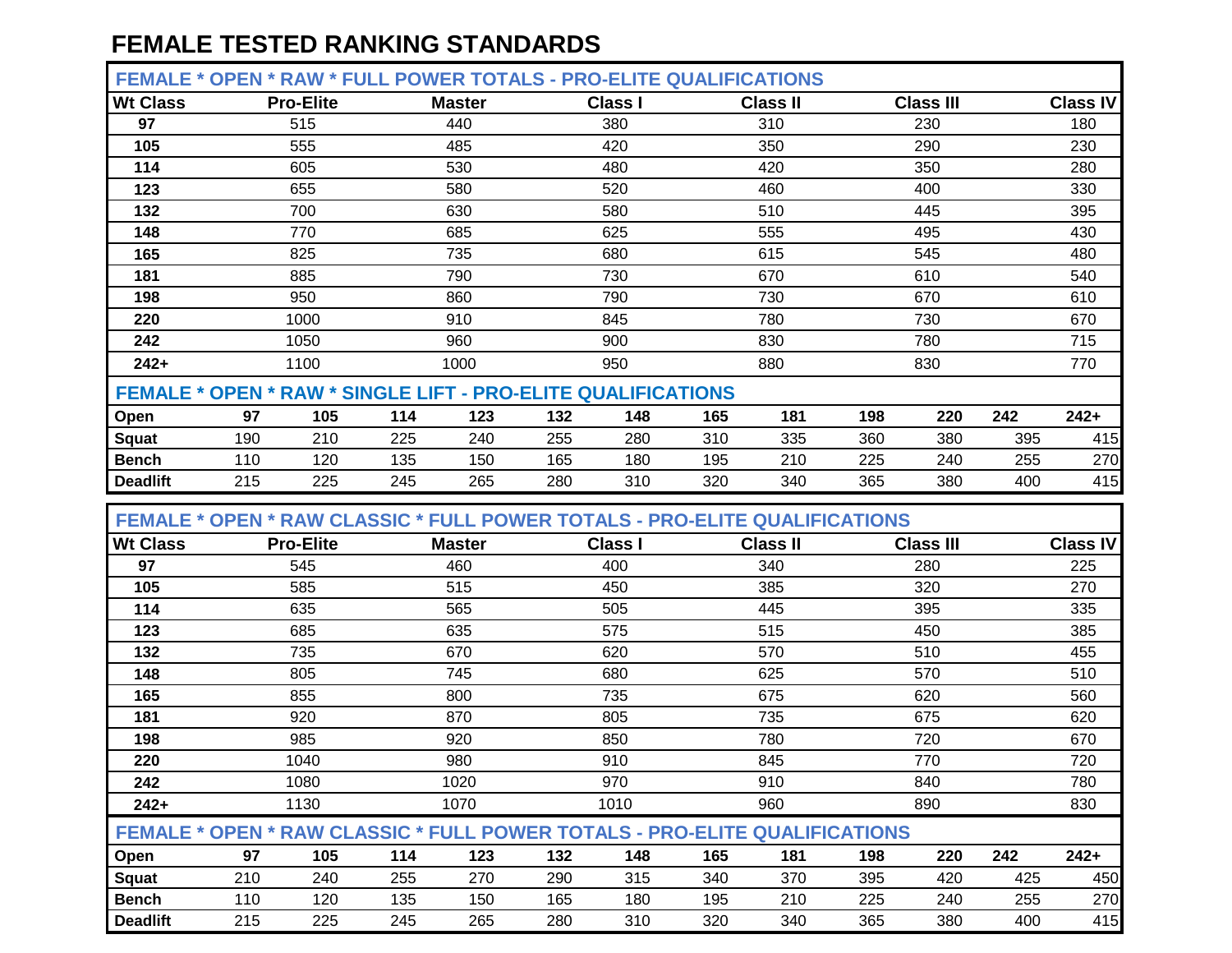**FEMALE \* OPEN \* SINGLE-PLY \* FULL POWER TOTALS - PRO-ELITE QUALIFICATIONS**

| --------        | ---- | UUTUL 1 LI                                                                 |     |               | EE I VIIER IVIAEU |                | .   | <b>GUALILIUATIONU</b> |     |                  |     |                 |
|-----------------|------|----------------------------------------------------------------------------|-----|---------------|-------------------|----------------|-----|-----------------------|-----|------------------|-----|-----------------|
| <b>Wt Class</b> |      | <b>Pro-Elite</b>                                                           |     | <b>Master</b> |                   | <b>Class I</b> |     | <b>Class II</b>       |     | <b>Class III</b> |     | <b>Class IV</b> |
| 97              |      | 595                                                                        |     | 540           |                   | 485            |     | 425                   |     | 365              |     | 305             |
| 105             |      | 645                                                                        |     | 580           |                   | 530            |     | 475                   |     | 425              |     | 355             |
| 114             |      | 705                                                                        |     | 635           |                   | 580            |     | 525                   |     | 475              |     | 415             |
| 123             |      | 755                                                                        |     | 690           |                   | 635            |     | 580                   |     | 525              |     | 465             |
| 132             |      | 800                                                                        |     | 740           |                   | 685            |     | 630                   |     | 570              |     | 515             |
| 148             |      | 865                                                                        |     | 790           |                   | 735            |     | 680                   |     | 620              |     | 570             |
| 165             |      | 925<br>850                                                                 |     |               |                   | 790            |     | 730                   |     | 675              |     | 620             |
| 181             |      | 980                                                                        |     | 900           |                   | 850            |     | 790                   |     | 730              |     | 670             |
| 198             |      | 1040                                                                       |     | 960           |                   | 890            |     | 830                   |     | 770              |     | 720             |
| 220             |      | 1080                                                                       |     | 1000          |                   | 950            |     | 890                   |     | 820              |     | 770             |
| 242             |      | 1130                                                                       |     | 1060          |                   | 1000           |     | 950                   |     | 880              |     | 830             |
| $242+$          |      | 1185                                                                       |     | 1115          |                   | 1060           |     | 1000                  |     | 950              |     | 890             |
|                 |      | <b>FEMALE * OPEN * SINGLE-PLY * SINGLE LIFT - PRO-ELITE QUALIFICATIONS</b> |     |               |                   |                |     |                       |     |                  |     |                 |
| Open            | 97   | 105                                                                        | 114 | 123           | 132               | 148            | 165 | 181                   | 198 | 220              | 242 | $242+$          |
| <b>Squat</b>    | 235  | 255                                                                        | 275 | 295           | 310               | 335            | 355 | 375                   | 395 | 410              | 430 | 450             |
| <b>Bench</b>    | 125  | 140                                                                        | 160 | 170           | 185               | 200            | 215 | 235                   | 255 | 270              | 285 | 300             |
| <b>Deadlift</b> | 235  | 250                                                                        | 270 | 290           | 305               | 330            | 355 | 370                   | 390 | 400              | 415 | 435             |

| <b>FEMALE * OPEN * MULTI-PLY * FULL POWER TOTALS - PRO-ELITE QUALIFICATIONS</b> |      |                           |      |               |     |                |     |                 |     |                  |     |                 |
|---------------------------------------------------------------------------------|------|---------------------------|------|---------------|-----|----------------|-----|-----------------|-----|------------------|-----|-----------------|
| <b>Wt Class</b>                                                                 |      | <b>Pro-Elite</b>          |      | <b>Master</b> |     | <b>Class I</b> |     | <b>Class II</b> |     | <b>Class III</b> |     | <b>Class IV</b> |
| 97                                                                              |      | 675                       |      | 605           |     | 550            |     | 500             |     | 450              |     | 400             |
| 105                                                                             |      | 725                       |      | 655           |     | 600            |     | 550             |     | 500              |     | 450             |
| 114                                                                             |      | 785                       |      | 715           |     | 650            |     | 600             |     | 550              |     | 500             |
| 123                                                                             |      | 845                       |      | 775           |     | 705            |     | 655             |     | 600              |     | 550             |
| 132                                                                             |      | 905                       |      | 840           |     | 770            |     | 715             |     | 650              |     | 600             |
| 148                                                                             |      | 890<br>960<br>1020<br>950 |      |               |     | 830            |     | 760             |     | 700              |     | 650             |
| 165                                                                             | 1080 |                           |      |               |     | 890            |     | 820             |     | 750              |     | 700             |
| 181                                                                             |      |                           | 1000 |               | 940 |                | 880 |                 | 800 |                  | 750 |                 |
| 198                                                                             |      | 1140                      |      | 1070          |     | 1000           |     | 940             |     | 850              |     | 800             |
| 220                                                                             |      | 1195                      |      | 1125          |     | 1070           |     | 1000            |     | 920              |     | 850             |
| 242                                                                             |      | 1240                      |      | 1170          |     | 1110           |     | 1055            |     | 985              |     | 900             |
| $242+$                                                                          |      | 1290                      |      | 1220          |     | 1160           |     | 1105            |     | 1040             |     | 950             |
| <b>FEMALE * OPEN * MULTI-PLY * FULL POWER TOTALS - PRO-ELITE QUALIFICATIONS</b> |      |                           |      |               |     |                |     |                 |     |                  |     |                 |
| Open                                                                            | 97   | 105                       | 114  | 123           | 132 | 148            | 165 | 181             | 198 | 220              | 242 | $242+$          |
| <b>Squat</b>                                                                    | 260  | 280                       | 305  | 325           | 350 | 375            | 400 | 425             | 445 | 465              | 480 | 500             |
| <b>Bench</b>                                                                    | 155  | 175                       | 195  | 210           | 225 | 240            | 255 | 275             | 290 | 305              | 320 | 340             |
| <b>Deadlift</b>                                                                 | 260  | 270                       | 285  | 310           | 330 | 345            | 365 | 380             | 405 | 425              | 440 | 455             |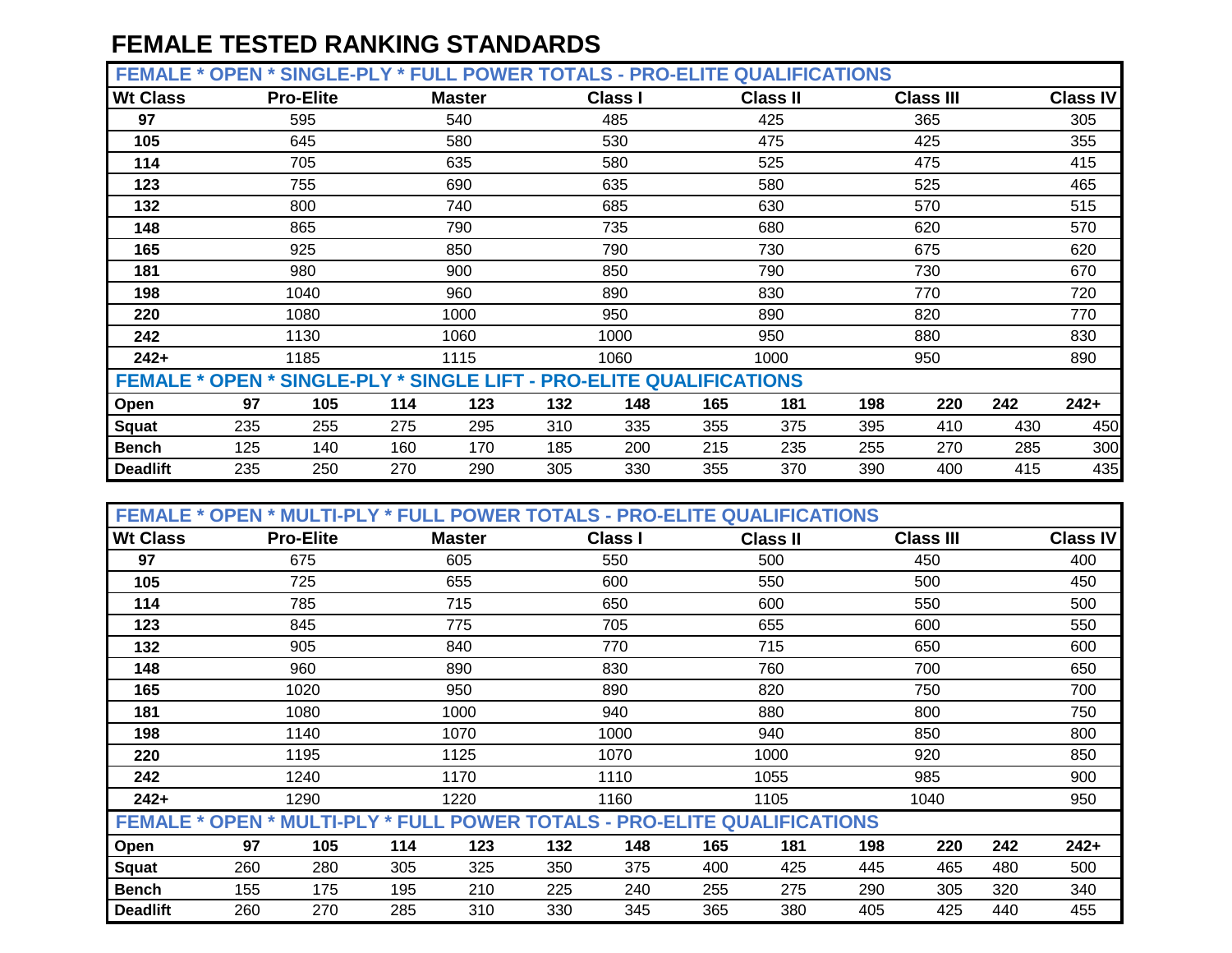**FEMALE \* JUNIORS \* RAW \* FULL POWER TOTALS - PRO-ELITE QUALIFICATIONS**

| --------        | ,,,,,,,,,,                                                             | <b>.</b>         | .   |               | UIILI\ IVIALU | $\sim$         | ---- | $\sim$          |     |                  |     |                 |
|-----------------|------------------------------------------------------------------------|------------------|-----|---------------|---------------|----------------|------|-----------------|-----|------------------|-----|-----------------|
| <b>Wt Class</b> |                                                                        | <b>Pro-Elite</b> |     | <b>Master</b> |               | <b>Class I</b> |      | <b>Class II</b> |     | <b>Class III</b> |     | <b>Class IV</b> |
| 97              |                                                                        | 480              |     | 420           |               | 370            |      | 310             |     | 240              |     | 180             |
| 105             |                                                                        | 525              |     | 475           |               | 420            |      | 360             |     | 300              |     | 240             |
| 114             |                                                                        | 575              |     | 525           |               | 475            |      | 425             |     | 360              |     | 300             |
| 123             |                                                                        | 625              |     | 565           |               | 520            |      | 460             |     | 410              |     | 350             |
| 132             |                                                                        | 680              |     | 620           |               | 570            |      | 510             |     | 450              |     | 400             |
| 148             |                                                                        | 735              |     | 675           |               | 625            |      | 565             |     | 500              |     | 450             |
| 165             |                                                                        | 790              |     | 725           |               | 675            |      | 625             |     | 575              |     | 500             |
| 181             |                                                                        | 845              |     | 790           |               | 730            |      | 670             |     | 620              |     | 550             |
| 198             |                                                                        | 915              |     | 850           |               | 790            |      | 730             |     | 675              |     | 600             |
| 220             |                                                                        | 970              |     | 910           |               | 850            |      | 790             |     | 730              |     | 650             |
| 242             |                                                                        | 1020             |     | 960           |               | 900            |      | 830             |     | 780              |     | 700             |
| $242+$          |                                                                        | 1070             |     | 1000          |               | 950            |      | 880             |     | 830              |     | 750             |
|                 | <b>FEMALE * JUNIORS * RAW * SINGLE LIFT - PRO-ELITE QUALIFICATIONS</b> |                  |     |               |               |                |      |                 |     |                  |     |                 |
| Open            | 97                                                                     | 105              | 114 | 123           | 132           | 148            | 165  | 181             | 198 | 220              | 242 | $242+$          |
| Squat           | 185                                                                    | 205              | 225 | 240           | 260           | 280            | 300  | 320             | 345 | 365              | 385 | 400             |
| <b>Bench</b>    | 105                                                                    | 115              | 125 | 140           | 160           | 175            | 190  | 205             | 220 | 240              | 255 | 270             |
| <b>Deadlift</b> | 190                                                                    | 205              | 225 | 245           | 260           | 280            | 300  | 320             | 350 | 365              | 380 | 400             |

|                 | <b>FEMALE * JUNIORS * RAW CLASSIC * FULL POWER TOTALS - PRO-ELITE QUALIFICATIONS</b> |                          |            |               |     |                |     |                 |     |                  |     |                 |
|-----------------|--------------------------------------------------------------------------------------|--------------------------|------------|---------------|-----|----------------|-----|-----------------|-----|------------------|-----|-----------------|
| <b>Wt Class</b> | <b>Pro-Elite</b>                                                                     |                          |            | <b>Master</b> |     | <b>Class I</b> |     | <b>Class II</b> |     | <b>Class III</b> |     | <b>Class IV</b> |
| 97              | 505                                                                                  |                          |            | 440           |     | 390            |     | 330             |     | 260              |     | 200             |
| 105             | 550                                                                                  |                          |            | 490           |     | 450            |     | 375             |     | 320              |     | 260             |
| 114             | 600                                                                                  |                          |            | 545           |     | 495            |     | 445             |     | 390              |     | 330             |
| 123             | 650                                                                                  |                          |            | 590           |     | 540            |     | 480             |     | 430              |     | 370             |
| 132             | 705                                                                                  |                          |            | 645           |     | 590            |     | 535             |     | 475              |     | 420             |
| 148             |                                                                                      | 765<br>695<br>815<br>750 |            |               |     | 645            |     | 585             |     | 525              |     | 470             |
| 165             |                                                                                      |                          |            |               |     | 695            |     | 655             |     | 595              |     | 530             |
| 181             | 870<br>820                                                                           |                          |            |               |     | 760            |     | 700             |     | 640              |     | 570             |
| 198             | 940                                                                                  |                          |            | 870           |     | 810            |     | 750             |     | 695              |     | 620             |
| 220             | 995                                                                                  |                          |            | 930           |     | 870            |     | 810             |     | 750              |     | 670             |
| 242             | 1045                                                                                 |                          |            | 980           |     | 920            |     | 850             |     | 800              |     | 720             |
| $242+$          | 1095                                                                                 |                          |            | 1025          |     | 970            |     | 900             |     | 850              |     | 770             |
|                 | <b>FEMALE * JUNIORS * RAW CLASSIC * FULL POWER TOTALS - PRO-ELITE QUALIFICATIONS</b> |                          |            |               |     |                |     |                 |     |                  |     |                 |
| Open            | 97                                                                                   | 105                      | 123<br>114 |               | 132 | 148            | 165 | 181             | 198 | 220              | 242 | $242+$          |
| <b>Squat</b>    | 210                                                                                  | 230                      | 250        | 285<br>265    |     | 310            | 325 | 345             | 370 | 390              | 420 | 425             |
| <b>Bench</b>    | 105                                                                                  | 115                      | 125        | 140           | 160 | 175            | 190 | 205             | 220 | 240              | 255 | 270             |
| <b>Deadlift</b> | 190                                                                                  | 205                      | 225        | 245           | 260 | 280            | 300 | 320             | 350 | 365              | 380 | 400             |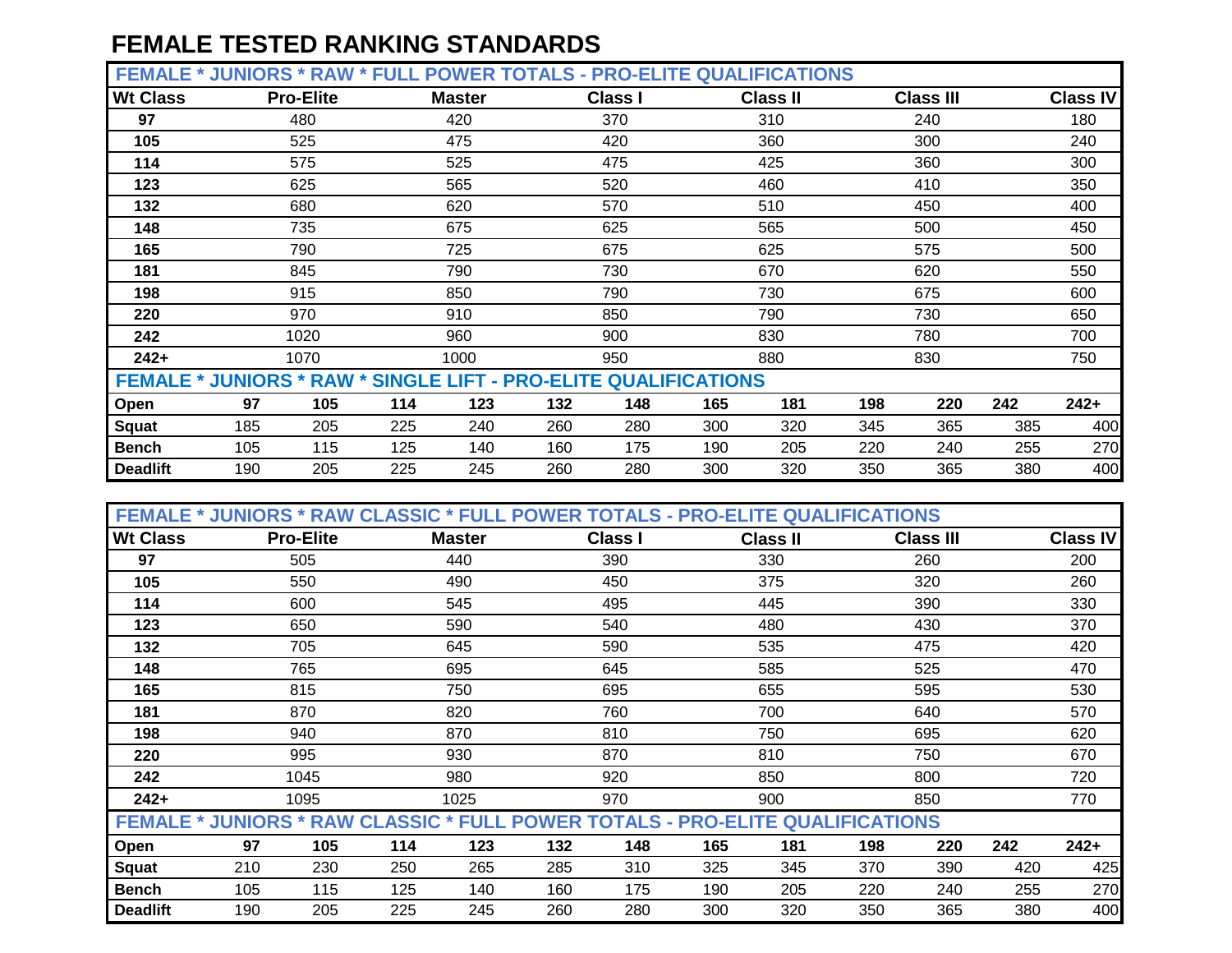**FEMALE \* JUNIORS \* SINGLE-PLY \* FULL POWER TOTALS - PRO-ELITE QUALIFICATIONS**

| <b>Wt Class</b> |                                                                               | <b>Pro-Elite</b> |     | <b>Master</b> |     | <b>Class I</b> |     | <b>Class II</b> |     | <b>Class III</b> |     | Class IV |
|-----------------|-------------------------------------------------------------------------------|------------------|-----|---------------|-----|----------------|-----|-----------------|-----|------------------|-----|----------|
| 97              |                                                                               | 575              |     | 515           |     | 450            |     | 375             |     | 325              |     | 275      |
| 105             |                                                                               | 625              |     | 555           |     | 500            |     | 430             |     | 380              |     | 325      |
| 114             |                                                                               | 670              |     | 600           |     | 550            |     | 500             |     | 440              |     | 375      |
| 123             |                                                                               | 720              |     | 660           |     | 600            |     | 550             |     | 490              |     | 425      |
| 132             |                                                                               | 770              |     | 710           |     | 650            |     | 600             |     | 540              |     | 475      |
| 148             |                                                                               | 825              |     | 765           |     | 700            |     | 650             |     | 600              |     | 550      |
| 165             |                                                                               | 885              |     | 825           |     | 750            |     | 700             |     | 650              |     | 600      |
| 181             |                                                                               | 950              |     | 885           |     | 825            |     | 760             |     | 700              |     | 650      |
| 198             |                                                                               | 1010             |     | 960           |     | 890            |     | 820             |     | 760              |     | 700      |
| 220             |                                                                               | 1050             |     | 1000          |     | 950            |     | 890             |     | 820              |     | 750      |
| 242             |                                                                               | 1100             |     | 1050          |     | 1000           |     | 940             |     | 890              |     | 800      |
| $242+$          |                                                                               | 1150             |     | 1100          |     | 1050           |     | 1000            |     | 950              |     | 850      |
|                 | <b>FEMALE * JUNIORS * SINGLE-PLY * SINGLE LIFT - PRO-ELITE QUALIFICATIONS</b> |                  |     |               |     |                |     |                 |     |                  |     |          |
| Open            | 97                                                                            | 105              | 114 | 123           | 132 | 148            | 165 | 181             | 198 | 220              | 242 | $242+$   |
| Squat           | 225                                                                           | 245              | 265 | 285           | 300 | 315            | 335 | 360             | 380 | 390              | 410 | 425      |
| <b>Bench</b>    | 125                                                                           | 135              | 145 | 155           | 175 | 195            | 215 | 235             | 255 | 270              | 285 | 300      |
| <b>Deadlift</b> | 225                                                                           | 245              | 260 | 280           | 295 | 315            | 335 | 355             | 375 | 390              | 405 | 425      |

| <b>FEMALE * JUNIORS * MULTI-PLY * FULL POWER TOTALS - PRO-ELITE QUALIFICATIONS</b> |     |                  |     |               |     |                |     |                 |     |                  |     |     |                 |
|------------------------------------------------------------------------------------|-----|------------------|-----|---------------|-----|----------------|-----|-----------------|-----|------------------|-----|-----|-----------------|
| <b>Wt Class</b>                                                                    |     | <b>Pro-Elite</b> |     | <b>Master</b> |     | <b>Class I</b> |     | <b>Class II</b> |     | <b>Class III</b> |     |     | <b>Class IV</b> |
| 97                                                                                 |     | 640              |     | 570           |     | 510            |     | 450             |     | 400              |     |     | 350             |
| 105                                                                                |     | 690              |     | 625           |     | 560            |     | 500             |     | 450              |     |     | 400             |
| 114                                                                                |     | 740              |     | 680           |     | 620            |     | 560             |     | 500              |     |     | 450             |
| 123                                                                                |     | 785              |     | 725           |     | 670            |     | 610             |     | 550              |     |     | 500             |
| 132                                                                                |     | 835              |     | 775           |     | 725            |     | 660             |     | 600              |     |     | 550             |
| 148                                                                                |     | 895              |     | 825           |     | 775            |     | 725             |     | 650              |     |     | 600             |
| 165                                                                                |     | 955              |     | 890           |     | 835            |     | 775             |     | 700              |     |     | 650             |
| 181                                                                                |     | 1020<br>950      |     |               |     | 900            |     | 850             |     | 800              |     |     | 700             |
| 198                                                                                |     | 1080             |     | 1000          |     | 950            |     | 900             |     | 850              |     |     | 750             |
| 220                                                                                |     | 1130             |     | 1060          |     | 1000           |     | 950             |     | 895              |     |     | 800             |
| 242                                                                                |     | 1190             |     | 1125          |     | 1055           |     | 995             |     | 935              |     |     | 850             |
| $242+$                                                                             |     | 1240             |     | 1175          |     | 1115           |     | 1060            |     | 1000             |     |     | 900             |
| <b>FEMALE * JUNIORS * MULTI-PLY * FULL POWER TOTALS - PRO-ELITE QUALIFICATIONS</b> |     |                  |     |               |     |                |     |                 |     |                  |     |     |                 |
| Open                                                                               | 97  | 105              | 114 | 123           | 132 | 148            | 165 | 181             | 198 |                  | 220 | 242 | $242+$          |
| Squat                                                                              | 250 | 270              | 290 | 315           | 335 | 355            | 375 | 395             | 425 |                  | 440 | 455 | 470             |
| <b>Bench</b>                                                                       | 150 | 160              | 175 | 180           | 195 | 220            | 240 | 260             | 280 |                  | 300 | 320 | 340             |
| <b>Deadlift</b>                                                                    | 240 | 260              | 275 | 290           | 305 | 320            | 340 | 365             | 375 |                  | 390 | 415 | 430             |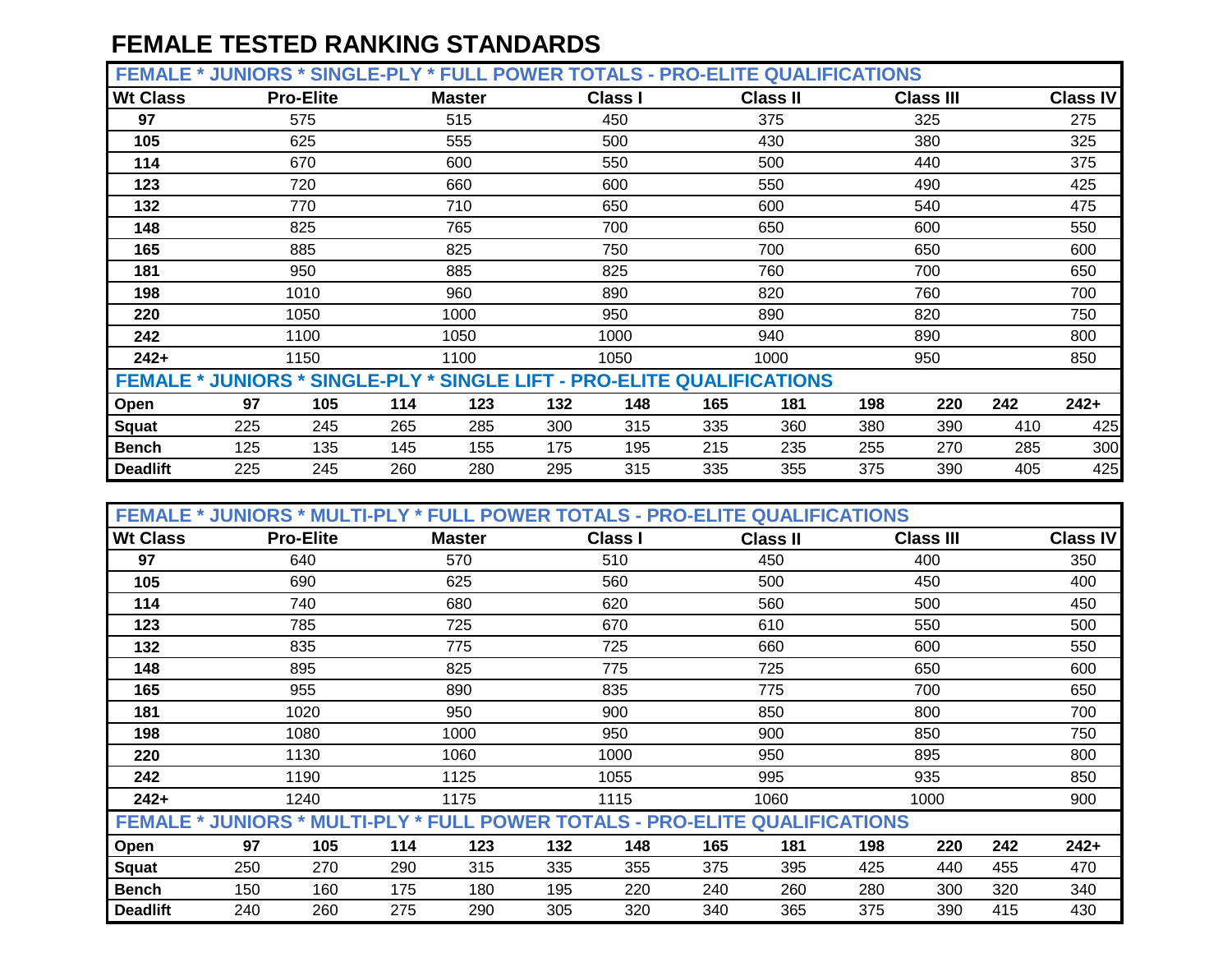**FEMALE \* SUBMASTERS \* RAW \* FULL POWER TOTALS - PRO-ELITE QUALIFICATIONS**

| --------        | $V$ ובו טרווושט                                                           |                  | <b>.</b> | ---           | <u>UNEN IVIALU</u> |                | .   | <b>SUREILIURIIUITU</b> |     |                  |     |                 |
|-----------------|---------------------------------------------------------------------------|------------------|----------|---------------|--------------------|----------------|-----|------------------------|-----|------------------|-----|-----------------|
| <b>Wt Class</b> |                                                                           | <b>Pro-Elite</b> |          | <b>Master</b> |                    | <b>Class I</b> |     | <b>Class II</b>        |     | <b>Class III</b> |     | <b>Class IV</b> |
| 97              |                                                                           | 500              |          | 420           |                    | 370            |     | 310                    |     | 240              |     | 180             |
| 105             |                                                                           | 540              |          | 475           |                    | 420            |     | 360                    |     | 300              |     | 240             |
| 114             |                                                                           | 580              |          | 525           |                    | 475            |     | 425                    |     | 360              |     | 300             |
| 123             |                                                                           | 635              |          | 565           |                    | 520            |     | 460                    |     | 410              |     | 350             |
| 132             |                                                                           | 680              |          | 620           |                    | 570            |     | 510                    |     | 450              |     | 400             |
| 148             |                                                                           | 750              |          | 675           |                    | 625            |     | 565                    |     | 500              |     | 450             |
| 165             |                                                                           | 810              |          | 725           |                    | 675            |     | 625                    |     | 575              |     | 500             |
| 181             |                                                                           | 865              | 790      |               |                    | 730            |     | 670                    |     | 620              |     | 550             |
| 198             |                                                                           | 925              |          | 850           |                    | 790            |     | 730                    |     | 675              |     | 600             |
| 220             |                                                                           | 980              |          | 910           |                    | 850            |     | 790                    |     | 730              |     | 650             |
| 242             |                                                                           | 1020             |          | 960           |                    | 900            |     | 830                    |     | 780              |     | 700             |
| $242+$          |                                                                           | 1060             |          | 1000          |                    | 950            |     | 880                    |     | 830              |     | 750             |
|                 | <b>FEMALE * SUBMASTERS * RAW * SINGLE LIFT - PRO-ELITE QUALIFICATIONS</b> |                  |          |               |                    |                |     |                        |     |                  |     |                 |
| Open            | 97                                                                        | 105              | 114      | 123           | 132                | 148            | 165 | 181                    | 198 | 220              | 242 | $242+$          |
| <b>Squat</b>    | 195                                                                       | 215              | 230      | 250           | 265                | 290            | 310 | 330                    | 355 | 370              | 385 | 395             |
| <b>Bench</b>    | 105                                                                       | 115              | 125      | 135           | 150                | 170            | 190 | 205                    | 220 | 240              | 255 | 270             |
| <b>Deadlift</b> | 200                                                                       | 210              | 225      | 250           | 265                | 290            | 310 | 330                    | 350 | 370              | 380 | 395             |

| <b>FEMALE * SUBMASTERS * RAW CLASSIC * FULL POWER TOTALS - PRO-ELITE QUALIFICATIONS</b> |     |                  |            |               |     |                |     |                 |     |                  |     |                 |
|-----------------------------------------------------------------------------------------|-----|------------------|------------|---------------|-----|----------------|-----|-----------------|-----|------------------|-----|-----------------|
| <b>Wt Class</b>                                                                         |     | <b>Pro-Elite</b> |            | <b>Master</b> |     | <b>Class I</b> |     | <b>Class II</b> |     | <b>Class III</b> |     | <b>Class IV</b> |
| 97                                                                                      |     | 530              |            | 450           |     | 390            |     | 330             |     | 270              |     | 210             |
| 105                                                                                     |     | 570              |            | 505           |     | 450            |     | 390             |     | 330              |     | 270             |
| 114                                                                                     |     | 610              |            | 555           |     | 505            |     | 455             |     | 390              |     | 330             |
| 123                                                                                     |     | 665              |            | 595           |     | 550            |     | 490             |     | 440              |     | 380             |
| 132                                                                                     |     | 710              |            | 650           |     | 600            |     | 540             |     | 480              |     | 430             |
| 148                                                                                     |     | 780              | 705<br>755 |               |     | 655            |     | 595             |     | 530              |     | 480             |
| 165                                                                                     |     | 840              |            |               |     | 705            |     | 655             |     | 605              |     | 530             |
| 181                                                                                     |     | 895              |            | 820           |     | 760            |     | 700             |     | 650              |     | 580             |
| 198                                                                                     |     | 955              |            | 880           |     | 820            |     | 760             |     | 705              |     | 630             |
| 220                                                                                     |     | 1010             |            | 940           |     | 880            |     | 810             |     | 760              |     | 690             |
| 242                                                                                     |     | 1050             |            | 990           |     | 930            |     | 860             |     | 810              |     | 730             |
| $242+$                                                                                  |     | 1100             |            | 1030          |     | 980            |     | 910             |     | 860              |     | 780             |
| <b>FEMALE * SUBMASTERS * RAW CLASSIC * FULL POWER TOTALS - PRO-ELITE QUALIFICATIONS</b> |     |                  |            |               |     |                |     |                 |     |                  |     |                 |
| Open                                                                                    | 97  | 105              | 114        | 123           | 132 | 148            | 165 | 181             | 198 | 220              | 242 | $242+$          |
| <b>Squat</b>                                                                            | 225 | 245              | 260        | 275           | 285 | 315            | 340 | 360             | 385 | 400              | 415 | 435             |
| <b>Bench</b>                                                                            | 105 | 115              | 125        | 140           | 160 | 175            | 190 | 205             | 220 | 240              | 255 | 270             |
| <b>Deadlift</b>                                                                         | 200 | 210              | 225        | 250           | 265 | 290            | 310 | 330             | 350 | 370              | 380 | 395             |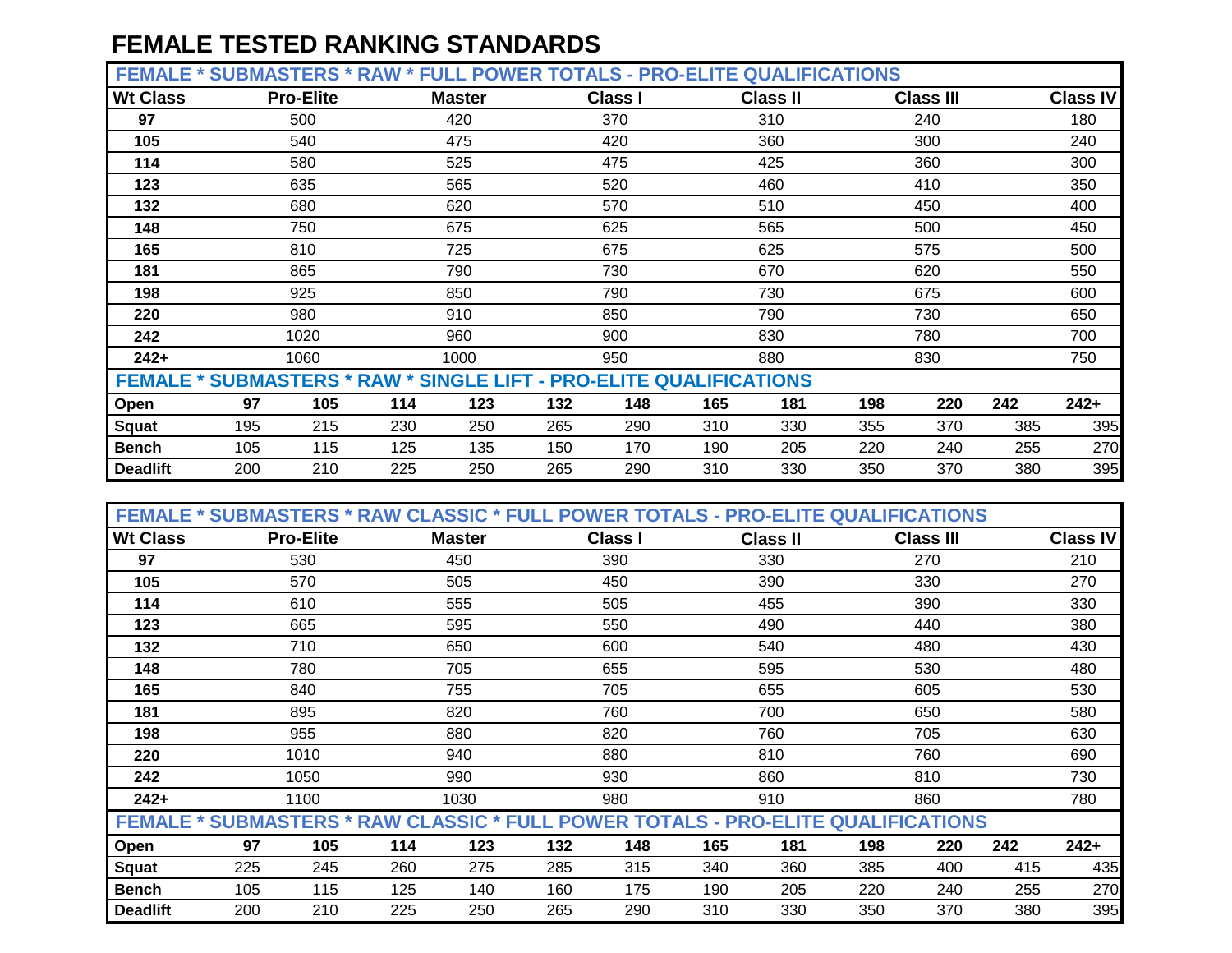**FEMALE \* SUBMASTERS \* SINGLE-PLY \* FULL POWER TOTALS - PRO-ELITE QUALIFICATIONS**

| <b>Wt Class</b> |                                                                                  | <b>Pro-Elite</b> |     | <b>Master</b> |     | <b>Class I</b> |     | <b>Class II</b> |     | <b>Class III</b> |     | <b>Class IV</b> |
|-----------------|----------------------------------------------------------------------------------|------------------|-----|---------------|-----|----------------|-----|-----------------|-----|------------------|-----|-----------------|
| 97              |                                                                                  | 575              |     | 515           |     | 450            |     | 375             |     | 325              |     | 275             |
| 105             |                                                                                  | 625              |     | 555           |     | 500            |     | 430             |     | 380              |     | 325             |
| 114             |                                                                                  | 670              |     | 600           |     | 550            |     | 500             |     | 440              |     | 375             |
| 123             |                                                                                  | 720              |     | 660           |     | 600            |     | 550             |     | 490              |     | 425             |
| 132             |                                                                                  | 770              |     | 710           |     | 650            |     | 600             |     | 540              |     | 475             |
| 148             |                                                                                  | 825              |     | 765           |     | 700            |     | 650             |     | 600              |     | 550             |
| 165             |                                                                                  | 885              |     | 825           |     | 750            |     | 700             |     | 650              |     | 600             |
| 181             |                                                                                  | 950<br>885       |     |               | 825 |                | 760 |                 | 700 |                  | 650 |                 |
| 198             |                                                                                  | 1010             |     | 960           |     | 890            |     | 820             |     | 760              |     | 700             |
| 220             |                                                                                  | 1050             |     | 1000          |     | 950            |     | 890             |     | 820              |     | 750             |
| 242             |                                                                                  | 1100             |     | 1050          |     | 1000           |     | 940             |     | 890              |     | 800             |
| $242+$          |                                                                                  | 1150             |     | 1100          |     | 1050           |     | 1000            |     | 950              |     | 850             |
|                 | <b>FEMALE * SUBMASTERS * SINGLE-PLY * SINGLE LIFT - PRO-ELITE QUALIFICATIONS</b> |                  |     |               |     |                |     |                 |     |                  |     |                 |
| Open            | 97                                                                               | 105              | 114 | 123           | 132 | 148            | 165 | 181             | 198 | 220              | 242 | $242+$          |
| <b>Squat</b>    | 225                                                                              | 245              | 265 | 285           | 300 | 315            | 335 | 360             | 380 | 390              | 410 | 425             |
| <b>Bench</b>    | 125                                                                              | 135              | 145 | 155           | 175 | 195            | 215 | 235             | 255 | 270              | 285 | 300             |
| <b>Deadlift</b> | 225                                                                              | 245              | 260 | 280           | 295 | 315            | 335 | 355             | 375 | 390              | 405 | 425             |

| FEMALE * SUBMASTERS * MULTI-PLY * FULL POWER TOTALS - PRO-ELITE QUALIFICATIONS |     |                  |     |               |     |                |     |                 |     |                  |     |                 |
|--------------------------------------------------------------------------------|-----|------------------|-----|---------------|-----|----------------|-----|-----------------|-----|------------------|-----|-----------------|
| <b>Wt Class</b>                                                                |     | <b>Pro-Elite</b> |     | <b>Master</b> |     | <b>Class I</b> |     | <b>Class II</b> |     | <b>Class III</b> |     | <b>Class IV</b> |
| 97                                                                             |     | 640              |     | 570           |     | 510            |     | 450             |     | 400              |     | 350             |
| 105                                                                            |     | 690              |     | 625           |     | 560            |     | 500             |     | 450              |     | 400             |
| 114                                                                            |     | 740              |     | 680           |     | 620            |     | 560             |     | 500              |     | 450             |
| 123                                                                            |     | 785              |     | 725           |     | 670            |     | 610             |     | 550              |     | 500             |
| 132                                                                            |     | 835              |     | 775           |     | 725            |     | 660             |     | 600              |     | 550             |
| 148                                                                            |     | 895              |     | 825           |     | 775            |     | 725             |     | 650              |     | 600             |
| 165                                                                            |     | 955              |     | 890           |     | 835            |     | 775             |     | 700              |     | 650             |
| 181                                                                            |     | 1020             |     | 940           |     | 880            |     | 825             |     | 755              |     | 700             |
| 198                                                                            |     | 1080             |     | 1010          |     | 940            |     | 880             |     | 805              |     | 750             |
| 220                                                                            |     | 1130             |     | 1060          |     | 1000           |     | 950             |     | 895              |     | 800             |
| 242                                                                            |     | 1190             |     | 1125          |     | 1055           |     | 1000            |     | 945              |     | 870             |
| $242+$                                                                         |     | 1240             |     | 1175          |     | 1115           |     | 1060            |     | 1000             |     | 940             |
| FEMALE * SUBMASTERS * MULTI-PLY * FULL POWER TOTALS - PRO-ELITE QUALIFICATIONS |     |                  |     |               |     |                |     |                 |     |                  |     |                 |
| Open                                                                           | 97  | 105              | 114 | 123           | 132 | 148            | 165 | 181             | 198 | 220              | 242 | $242+$          |
| <b>Squat</b>                                                                   | 250 | 275              | 300 | 320           | 340 | 360            | 380 | 395             | 415 | 435              | 455 | 470             |
| <b>Bench</b>                                                                   | 150 | 160              | 175 | 180           | 195 | 220            | 240 | 260             | 280 | 300              | 320 | 340             |
| <b>Deadlift</b>                                                                | 240 | 255              | 265 | 285           | 300 | 315            | 335 | 365             | 385 | 395              | 415 | 430             |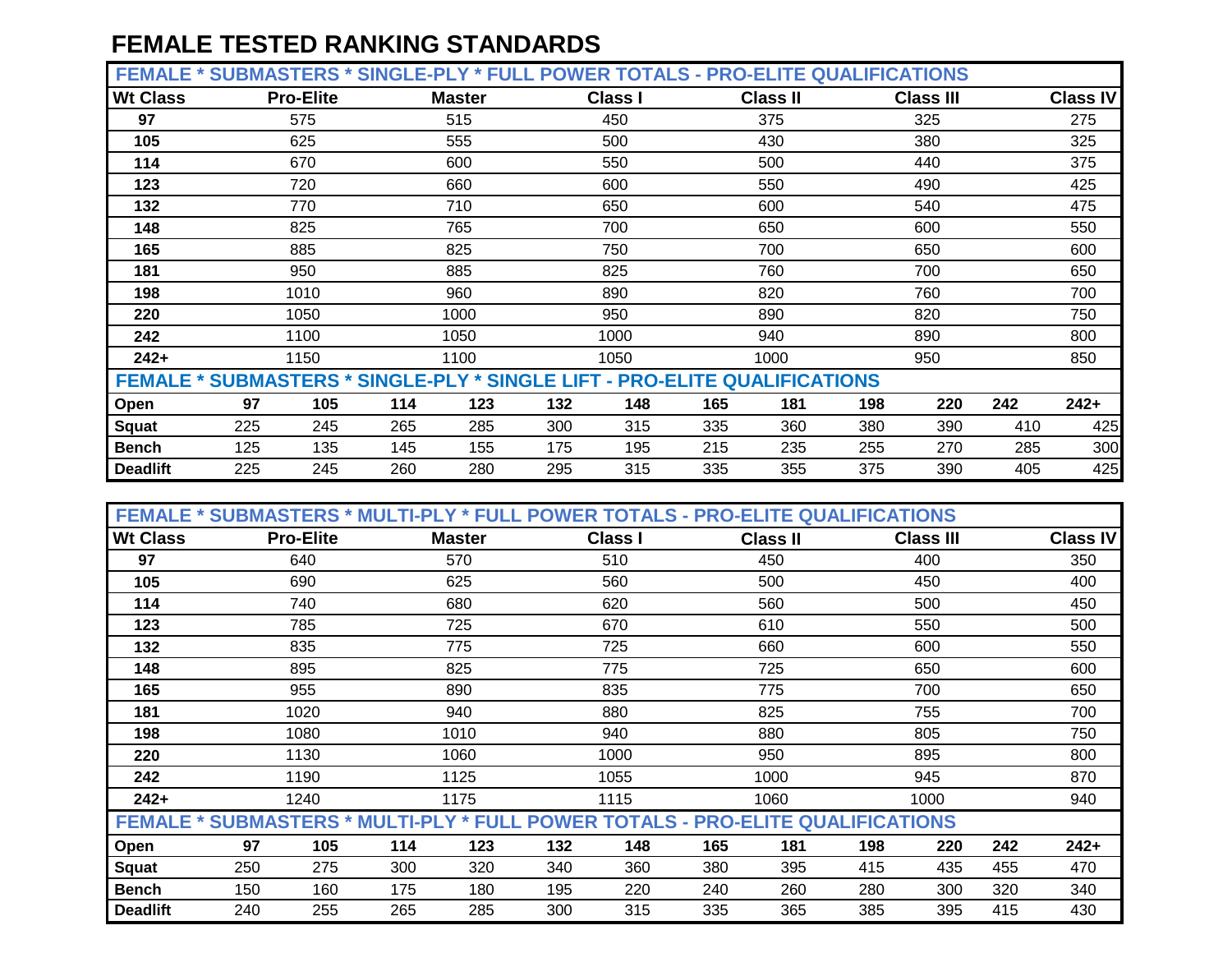**FEMALE \* M/P/F \* RAW \* FULL POWER TOTALS - PRO-ELITE QUALIFICATIONS**

| --------                                                             | <b>TVI/ 1 / 1</b> | .                | . . <u></u> | - 11 V I ALV  | $\sim$ |                |     | EENE QUAEN IUANUMU |     |                  |     |                 |
|----------------------------------------------------------------------|-------------------|------------------|-------------|---------------|--------|----------------|-----|--------------------|-----|------------------|-----|-----------------|
| <b>Wt Class</b>                                                      |                   | <b>Pro-Elite</b> |             | <b>Master</b> |        | <b>Class I</b> |     | <b>Class II</b>    |     | <b>Class III</b> |     | <b>Class IV</b> |
| 97                                                                   |                   | 500              |             | 420           |        | 370            |     | 310                |     | 240              |     | 180             |
| 105                                                                  |                   | 540              |             | 475           |        | 420            |     | 360                |     | 300              |     | 240             |
| 114                                                                  |                   | 580              |             | 525           |        | 475            |     | 425                |     | 360              |     | 300             |
| 123                                                                  |                   | 635              |             | 565           |        | 520            |     | 460                |     | 410              |     | 350             |
| 132                                                                  |                   | 680              |             | 620           |        | 570            |     | 510                |     | 450              |     | 400             |
| 148                                                                  |                   | 750              |             | 675           |        | 625            |     | 565                |     | 500              |     | 450             |
| 165                                                                  |                   | 810              |             | 725           |        | 675            |     | 625                |     | 575              |     | 500             |
| 181                                                                  |                   | 865              |             | 790           |        | 730            |     | 670                |     | 620              |     | 550             |
| 198                                                                  |                   | 925              |             | 850           |        | 790            |     | 730                |     | 675              |     | 600             |
| 220                                                                  |                   | 980              |             | 910           |        | 850            |     | 790                |     | 730              |     | 650             |
| 242                                                                  |                   | 1020             |             | 960           |        | 900            |     | 830                |     | 780              |     | 700             |
| $242+$                                                               |                   | 1060             |             | 1000          |        | 950            |     | 880                |     | 830              |     | 750             |
| <b>FEMALE * M/P/F * RAW * SINGLE LIFT - PRO-ELITE QUALIFICATIONS</b> |                   |                  |             |               |        |                |     |                    |     |                  |     |                 |
| Open                                                                 | 97                | 105              | 114         | 123           | 132    | 148            | 165 | 181                | 198 | 220              | 242 | $242+$          |
| <b>Squat</b>                                                         | 195               | 215              | 230         | 250           | 265    | 290            | 310 | 330                | 355 | 370              | 385 | 395             |
| <b>Bench</b>                                                         | 105               | 115              | 125         | 135           | 150    | 170            | 190 | 205                | 220 | 240              | 255 | 270             |
| <b>Deadlift</b>                                                      | 200               | 210              | 225         | 250           | 265    | 290            | 310 | 330                | 350 | 370              | 380 | 395             |

| FEMALE * M/P/F * RAW CLASSIC * FULL POWER TOTALS - PRO-ELITE QUALIFICATIONS        |     |                  |     |               |     |                |     |                 |     |                  |     |                 |  |
|------------------------------------------------------------------------------------|-----|------------------|-----|---------------|-----|----------------|-----|-----------------|-----|------------------|-----|-----------------|--|
| <b>Wt Class</b>                                                                    |     | <b>Pro-Elite</b> |     | <b>Master</b> |     | <b>Class I</b> |     | <b>Class II</b> |     | <b>Class III</b> |     | <b>Class IV</b> |  |
| 97                                                                                 |     | 530              |     | 450           |     | 390            |     | 330             |     | 270              |     | 210             |  |
| 105                                                                                |     | 570              |     | 505           |     | 450            |     | 390             |     | 330              |     | 270             |  |
| 114                                                                                |     | 610              |     | 555           |     | 505            |     | 455             |     | 390              |     | 330             |  |
| 123                                                                                |     | 665              |     | 595           |     | 550            |     | 490             |     | 440              |     | 380             |  |
| 132                                                                                |     | 710              |     | 650           |     | 600            |     | 540             |     | 480              |     | 430             |  |
| 148                                                                                |     | 780              |     | 705           |     | 655            |     | 595             |     | 530              |     | 480             |  |
| 165                                                                                |     | 840              |     | 755           |     | 705            |     | 655             |     | 605              |     | 530             |  |
| 181                                                                                |     | 895              |     | 820           |     | 760            |     | 700             |     | 650              |     | 580             |  |
| 198                                                                                |     | 955              |     | 880           |     | 820            |     | 760             |     | 705              |     | 630             |  |
| 220                                                                                |     | 1010             |     | 940           |     | 880            |     | 810             |     | 760              |     | 690             |  |
| 242                                                                                |     | 1050             |     | 990           |     | 930            |     | 860             |     | 810              |     | 730             |  |
| $242+$                                                                             |     | 1100             |     | 1030          |     | 980            |     | 910             |     | 860              |     | 780             |  |
| <b>FEMALE * M/P/F * RAW CLASSIC * FULL POWER TOTALS - PRO-ELITE QUALIFICATIONS</b> |     |                  |     |               |     |                |     |                 |     |                  |     |                 |  |
| Open                                                                               | 97  | 105              | 114 | 123           | 132 | 148            | 165 | 181             | 198 | 220              | 242 | $242+$          |  |
| <b>Squat</b>                                                                       | 225 | 245              | 260 | 275           | 285 | 315            | 340 | 360             | 385 | 400              | 415 | 435             |  |
| <b>Bench</b>                                                                       | 105 | 115              | 125 | 140           | 160 | 175            | 190 | 205             | 220 | 240              | 255 | 270             |  |
| <b>Deadlift</b>                                                                    | 200 | 210              | 225 | 250           | 265 | 290            | 310 | 330             | 350 | 370              | 380 | 395             |  |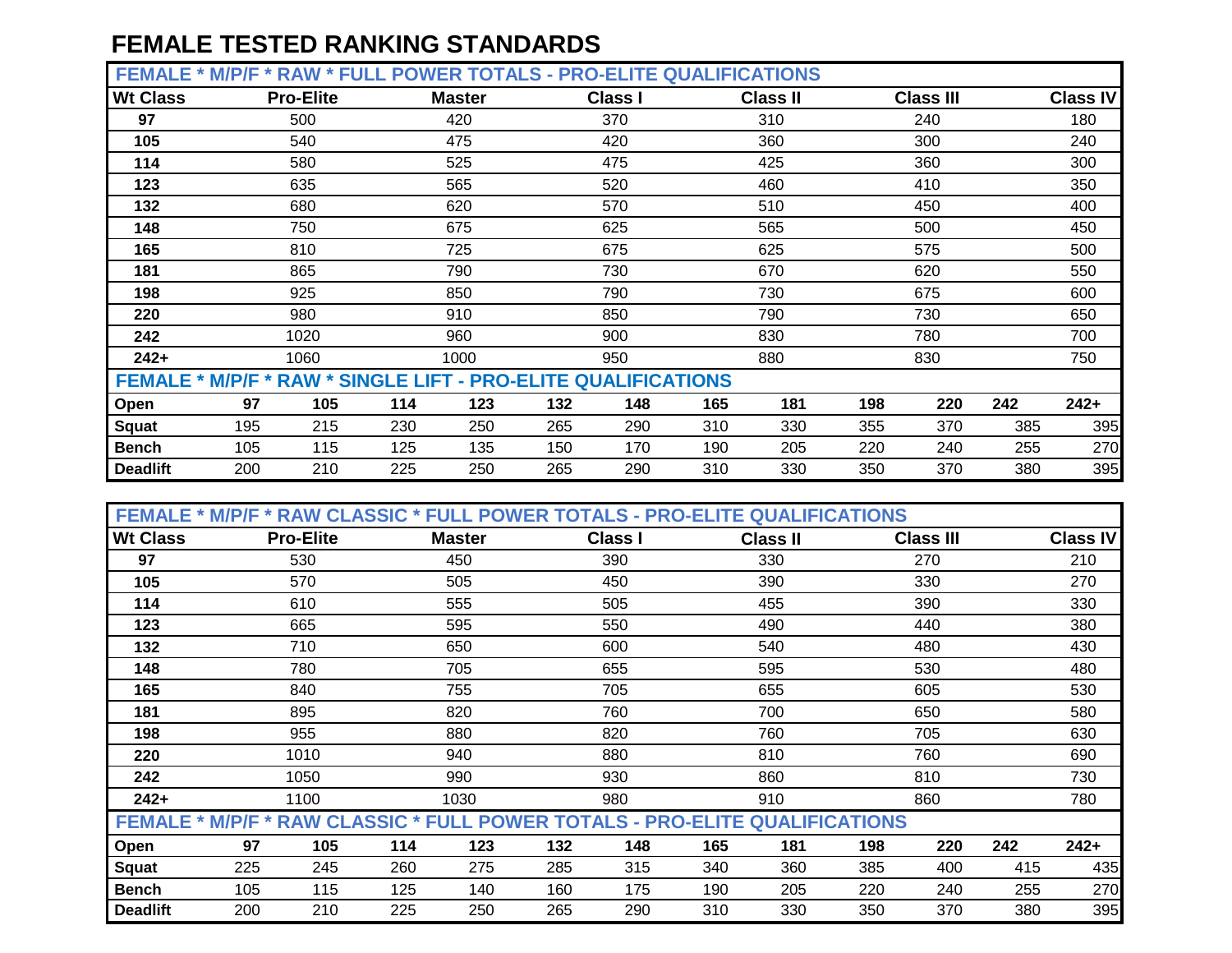**FEMALE \* M/P/F \* SINGLE-PLY \* FULL POWER TOTALS - PRO-ELITE QUALIFICATIONS**

|                 | .   |                                                                      |     |               |     | .              |     |                 |     |                  |     |                 |
|-----------------|-----|----------------------------------------------------------------------|-----|---------------|-----|----------------|-----|-----------------|-----|------------------|-----|-----------------|
| <b>Wt Class</b> |     | <b>Pro-Elite</b>                                                     |     | <b>Master</b> |     | <b>Class I</b> |     | <b>Class II</b> |     | <b>Class III</b> |     | <b>Class IV</b> |
| 97              |     | 575                                                                  |     | 515           |     | 450            |     | 375             |     | 325              |     | 275             |
| 105             |     | 625                                                                  |     | 555           |     | 500            |     | 430             |     | 380              |     | 325             |
| 114             |     | 670                                                                  |     | 600           |     | 550            |     | 500             |     | 440              |     | 375             |
| 123             |     | 720                                                                  |     | 660           |     | 600            |     | 550             |     | 490              |     | 425             |
| 132             |     | 770                                                                  |     | 710           |     | 650            |     | 600             |     | 540              | 475 |                 |
| 148             |     | 825                                                                  |     | 765           |     | 700            |     | 650             |     | 600              |     | 550             |
| 165             |     | 885                                                                  |     | 825           |     | 750            |     | 700             |     | 650              |     | 600             |
| 181             |     | 950                                                                  |     | 885           |     | 825            |     | 760             |     | 700              |     | 650             |
| 198             |     | 1010                                                                 |     | 960           |     | 890            |     | 820             |     | 760              |     | 700             |
| 220             |     | 1050                                                                 |     | 1000          |     | 950            |     | 890             |     | 820              |     | 750             |
| 242             |     | 1100                                                                 |     | 1050          |     | 1000           |     | 940             |     | 890              |     | 800             |
| $242+$          |     | 1150                                                                 |     | 1100          |     | 1050           |     | 1000            |     | 950              |     | 850             |
|                 |     | FEMALE * M/P/F * SINGLE-PLY * SINGLE LIFT - PRO-ELITE QUALIFICATIONS |     |               |     |                |     |                 |     |                  |     |                 |
| Open            | 97  | 105                                                                  | 114 | 123           | 132 | 148            | 165 | 181             | 198 | 220              | 242 | $242+$          |
| <b>Squat</b>    | 225 | 245                                                                  | 265 | 285           | 300 | 315            | 335 | 360             | 380 | 390              | 410 | 425             |
| <b>Bench</b>    | 125 | 135                                                                  | 145 | 155           | 175 | 195            | 215 | 235             | 255 | 270              | 285 | 300             |
| <b>Deadlift</b> | 225 | 245                                                                  | 260 | 280           | 295 | 315            | 335 | 355             | 375 | 390              | 405 | 425             |

| <b>FEMALE</b><br>*                                                               |     |                  |     |               |     |                |     | <b>M/P/F * MULTI-PLY * FULL POWER TOTALS - PRO-ELITE QUALIFICATIONS</b> |     |                  |     |                 |
|----------------------------------------------------------------------------------|-----|------------------|-----|---------------|-----|----------------|-----|-------------------------------------------------------------------------|-----|------------------|-----|-----------------|
| <b>Wt Class</b>                                                                  |     | <b>Pro-Elite</b> |     | <b>Master</b> |     | <b>Class I</b> |     | <b>Class II</b>                                                         |     | <b>Class III</b> |     | <b>Class IV</b> |
| 97                                                                               |     | 640              |     | 570           |     | 510            |     | 450                                                                     |     | 400              |     | 350             |
| 105                                                                              |     | 690              |     | 625           |     | 560            |     | 500                                                                     |     | 450              |     | 400             |
| 114                                                                              |     | 740              |     | 680           |     | 620            |     | 560                                                                     |     | 500              |     | 450             |
| 123                                                                              |     | 785              |     | 725           |     | 670            |     | 610                                                                     |     | 550              |     | 500             |
| 132                                                                              |     | 835              |     | 775           |     | 725            |     | 660                                                                     |     | 600              |     | 550             |
| 148                                                                              |     | 895              |     | 825           |     | 775            |     | 725                                                                     |     | 650              |     | 600             |
| 165                                                                              |     | 955              |     | 890           |     | 835            |     | 775                                                                     |     | 700              |     | 650             |
| 181                                                                              |     | 1020             |     | 950           |     | 900            |     | 850                                                                     |     | 800              |     | 700             |
| 198                                                                              |     | 1080             |     | 1000          |     | 950            |     | 900                                                                     |     | 850              |     | 750             |
| 220                                                                              |     | 1130             |     | 1060          |     | 1000           |     | 950                                                                     |     | 895              |     | 800             |
| 242                                                                              |     | 1190             |     | 1125          |     | 1055           |     | 995                                                                     |     | 935              |     | 850             |
| $242+$                                                                           |     | 1240             |     | 1175          |     | 1115           |     | 1060                                                                    |     | 1000             |     | 900             |
| <b>FEMALE * M/P/F * MULTI-PLY * FULL POWER TOTALS - PRO-ELITE QUALIFICATIONS</b> |     |                  |     |               |     |                |     |                                                                         |     |                  |     |                 |
| Open                                                                             | 97  | 105              | 114 | 123           | 132 | 148            | 165 | 181                                                                     | 198 | 220              | 242 | $242+$          |
| Squat                                                                            | 245 | 265              | 285 | 305           | 320 | 340            | 360 | 380                                                                     | 405 | 420              | 440 | 455             |
| <b>Bench</b>                                                                     | 150 | 160              | 175 | 180           | 195 | 220            | 240 | 260                                                                     | 280 | 300              | 320 | 340             |
| <b>Deadlift</b>                                                                  | 245 | 265              | 280 | 300           | 320 | 335            | 355 | 380                                                                     | 395 | 410              | 430 | 445             |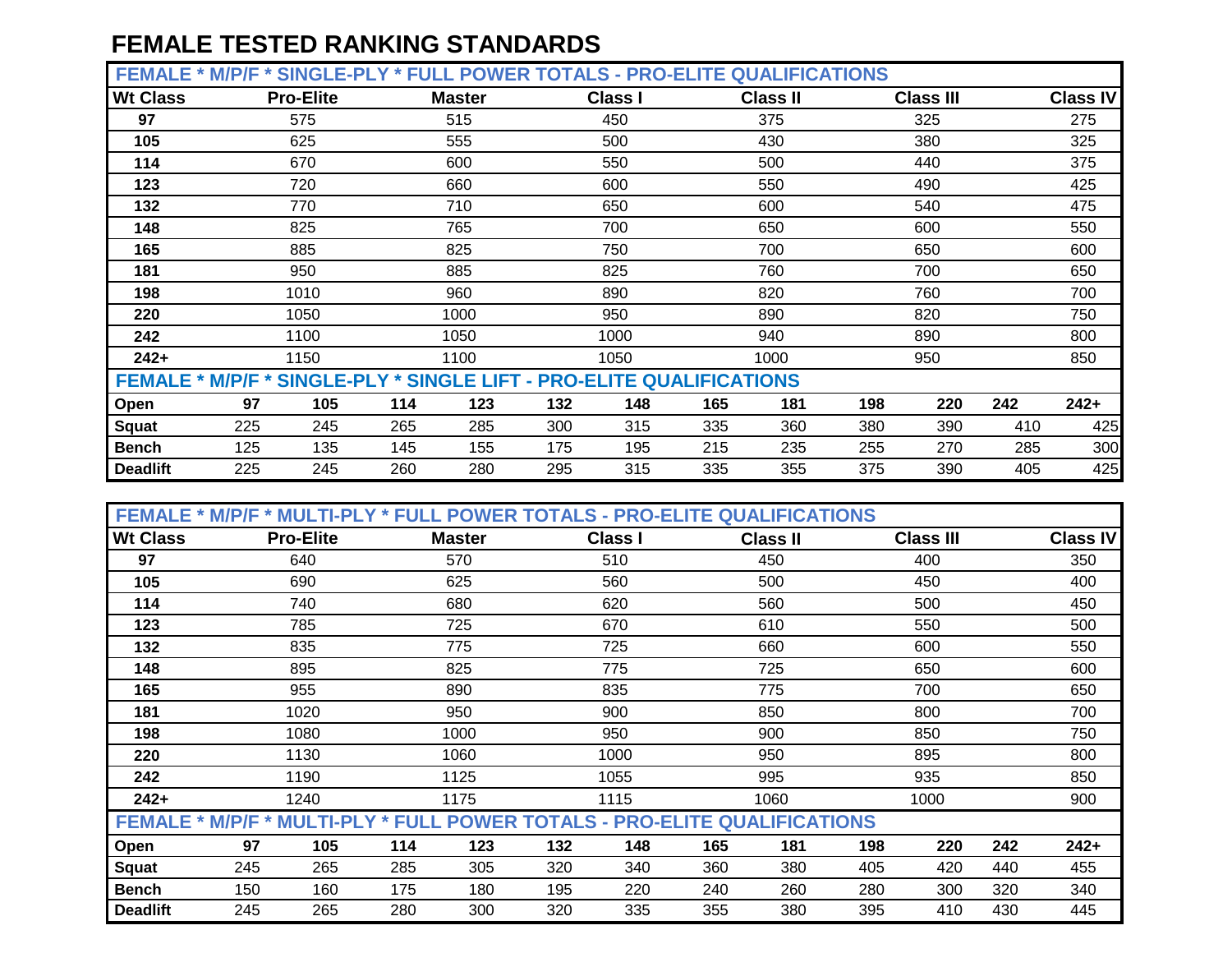**FEMALE \* MASTERS-1 (40-44) \* RAW \* FULL POWER TOTALS - PRO-ELITE QUALIFICATIONS**

| <b>Wt Class</b> |                                                                           | <b>Pro-Elite</b> |     | <b>Master</b> |     | <b>Class I</b> |     | <b>Class II</b> |     | <b>Class III</b> |     | <b>Class IV</b> |
|-----------------|---------------------------------------------------------------------------|------------------|-----|---------------|-----|----------------|-----|-----------------|-----|------------------|-----|-----------------|
| 97              |                                                                           | 500              |     | 430           |     | 370            |     | 310             |     | 240              |     | 180             |
| 105             |                                                                           | 540              |     | 475           |     | 420            |     | 360             |     | 300              |     | 240             |
| 114             |                                                                           | 590              |     | 525           |     | 475            |     | 425             |     | 360              |     | 300             |
| 123             |                                                                           | 640              |     | 575           |     | 520            |     | 460             |     | 410              |     | 350             |
| 132             |                                                                           | 685              |     | 630           |     | 570            |     | 510             |     | 450              |     | 400             |
| 148             |                                                                           | 750              |     | 680           |     | 625            |     | 565             |     | 500              |     | 450             |
| 165             |                                                                           | 805              |     | 735           |     | 675            |     | 625             |     | 575              |     | 500             |
| 181             |                                                                           | 865              |     | 790           |     | 730            |     | 670             |     | 620              |     | 550             |
| 198             |                                                                           | 930              |     | 860           |     | 790            |     | 730             |     | 675              |     | 600             |
| 220             |                                                                           | 980              |     | 920           |     | 850            |     | 790             |     | 730              |     | 650             |
| 242             |                                                                           | 1030             |     | 970           |     | 900            |     | 830             |     | 780              |     | 700             |
| $242+$          |                                                                           | 1070             |     | 1010          |     | 950            |     | 880             |     | 830              |     | 750             |
|                 | FEMALE * MASTERS-1 (40-44) * RAW * SINGLE LIFT - PRO-ELITE QUALIFICATIONS |                  |     |               |     |                |     |                 |     |                  |     |                 |
| Open            | 97                                                                        | 105              | 114 | 123           | 132 | 148            | 165 | 181             | 198 | 220              |     | $242+$          |
| <b>Squat</b>    | 195                                                                       | 210              | 225 | 245           | 260 | 285            | 300 | 320             | 345 | 365              | 380 | 395             |
| Bench           | 110                                                                       | 120              | 135 | 150           | 165 | 180            | 200 | 220             | 235 | 250              | 265 | 275             |
| <b>Deadlift</b> | 195                                                                       | 210              | 230 | 245           | 260 | 285            | 305 | 325             | 350 | 365              | 385 | 400             |

| FEMALE * MASTERS-1 (40-44) * RAW CLASSIC * FULL POWER TOTALS - PRO-ELITE QUALIFICATIONS |     |                  |     |               |     |                |     |                 |     |                  |     |                 |
|-----------------------------------------------------------------------------------------|-----|------------------|-----|---------------|-----|----------------|-----|-----------------|-----|------------------|-----|-----------------|
| <b>Wt Class</b>                                                                         |     | <b>Pro-Elite</b> |     | <b>Master</b> |     | <b>Class I</b> |     | <b>Class II</b> |     | <b>Class III</b> |     | <b>Class IV</b> |
| 97                                                                                      |     | 530              |     | 460           |     | 400            |     | 340             |     | 270              |     | 210             |
| 105                                                                                     |     | 570              |     | 505           |     | 450            |     | 390             |     | 330              |     | 270             |
| 114                                                                                     |     | 620              |     | 555           |     | 505            |     | 455             |     | 390              |     | 330             |
| 123                                                                                     |     | 670              |     | 605           |     | 550            |     | 490             |     | 440              |     | 380             |
| 132                                                                                     |     | 715              |     | 660           |     | 600            |     | 540             |     | 480              |     | 430             |
| 148                                                                                     |     | 780              |     | 710           |     | 655            |     | 595             |     | 530              |     | 480             |
| 165                                                                                     |     | 835              |     | 765           |     | 705            |     | 655             |     | 605              |     | 530             |
| 181                                                                                     | 895 |                  |     | 820           |     | 760            |     | 700             |     | 650              |     | 580             |
| 198                                                                                     |     | 960              |     | 890           |     | 820            |     | 760             |     | 705              |     | 630             |
| 220                                                                                     |     | 1010             |     | 950           |     | 880            |     | 820             |     | 760              |     | 680             |
| 242                                                                                     |     | 1060             |     | 1000          |     | 930            |     | 860             |     | 810              |     | 730             |
| $242+$                                                                                  |     | 1100             |     | 1040          |     | 980            |     | 910             |     | 860              |     | 780             |
| FEMALE * MASTERS-1 (40-44) * RAW CLASSIC * FULL POWER TOTALS - ELITE QUALIFICATIONS     |     |                  |     |               |     |                |     |                 |     |                  |     |                 |
| Open                                                                                    | 97  | 105              | 114 | 123           | 132 | 148            | 165 | 181             | 198 | 220              | 242 | $242+$          |
| Squat                                                                                   | 225 | 240              | 255 | 275           | 290 | 315            | 330 | 350             | 375 | 395              | 410 | 425             |
| <b>Bench</b>                                                                            | 110 | 120              | 135 | 150           | 165 | 180            | 200 | 220             | 235 | 250              | 265 | 275             |
| <b>Deadlift</b>                                                                         | 195 | 210              | 230 | 245           | 260 | 285            | 305 | 325             | 350 | 365              | 385 | 400             |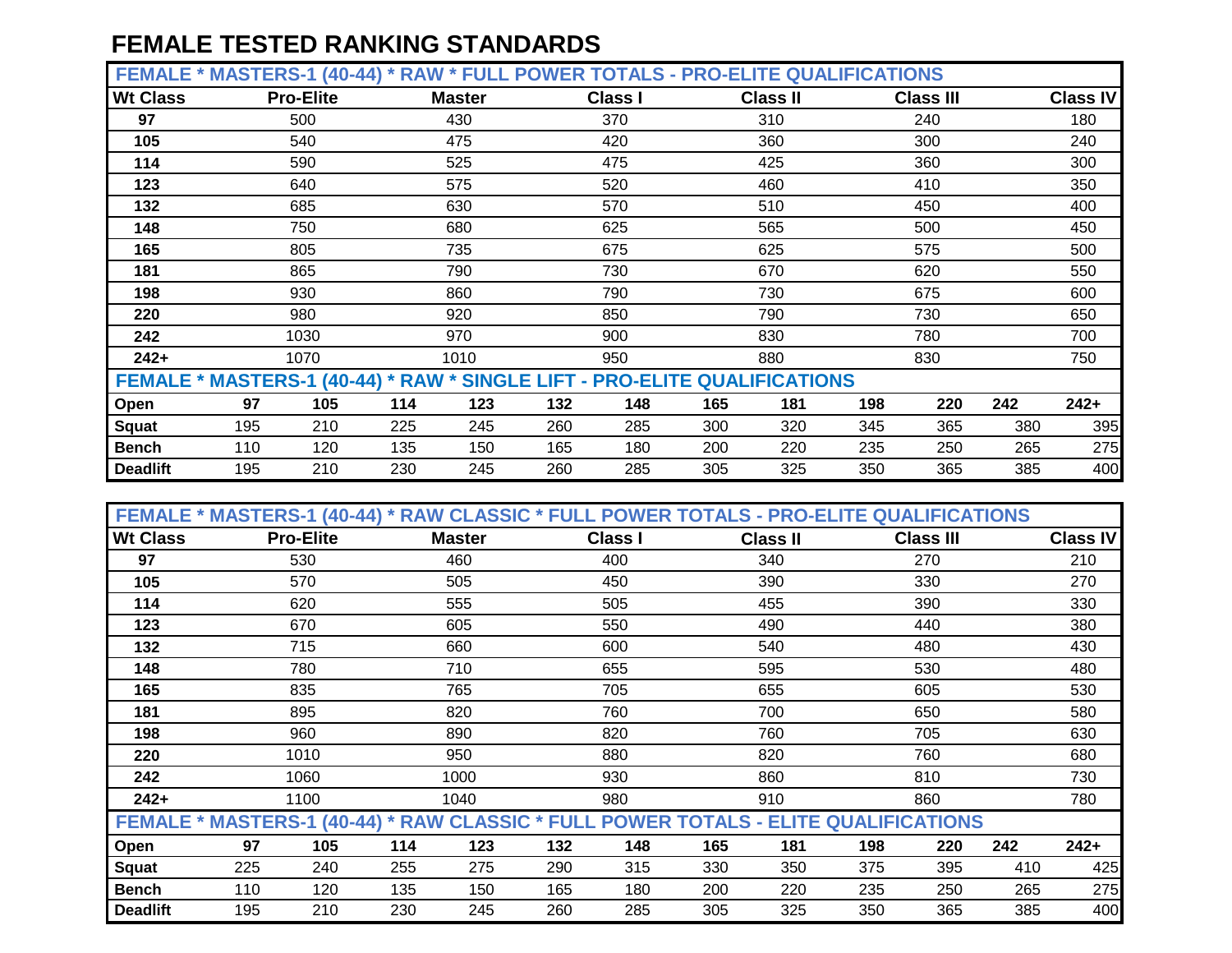| <b>FEMAL</b>    | FRS-1<br>$(40 - 44)$<br>MASI. | <b>SINGLE-PLY</b><br>$\star$ | <b>POWER</b><br>`FUL. | <b>TOTALS - ELITE QUALIFICATIONS</b> |                  |                 |
|-----------------|-------------------------------|------------------------------|-----------------------|--------------------------------------|------------------|-----------------|
| <b>Wt Class</b> | <b>Elite</b>                  | <b>Master</b>                | <b>Class</b>          | <b>Class II</b>                      | <b>Class III</b> | <b>Class IV</b> |
| 07              | EOM                           | <b>EAE</b>                   | 4E <sub>O</sub>       | ヘフロ                                  | 22E              | ヘフロ             |

| 97                                                                              |     | 590  |     | 515  |     | 450  |     | 375  |     | 325 |     | 275    |
|---------------------------------------------------------------------------------|-----|------|-----|------|-----|------|-----|------|-----|-----|-----|--------|
| 105                                                                             |     | 635  |     | 555  |     | 500  |     | 430  |     | 380 |     | 325    |
| 114                                                                             |     | 690  |     | 600  |     | 550  |     | 500  |     | 440 |     | 375    |
| 123                                                                             |     | 740  |     | 660  |     | 600  |     | 550  |     | 490 |     | 425    |
| 132                                                                             |     | 785  |     | 710  |     | 650  |     | 600  |     | 540 |     | 475    |
| 148                                                                             |     | 850  |     | 765  |     | 700  |     | 650  |     | 600 |     | 550    |
| 165                                                                             |     | 905  |     | 825  |     | 750  |     | 700  |     | 650 |     | 600    |
| 181                                                                             |     | 960  |     | 885  |     | 825  |     | 760  |     | 700 |     | 650    |
| 198                                                                             |     | 1010 |     | 960  |     | 890  |     | 820  |     | 760 |     | 700    |
| 220                                                                             |     | 1065 |     | 1000 |     | 950  |     | 890  |     | 820 |     | 750    |
| 242                                                                             |     | 1110 |     | 1050 |     | 1000 |     | 940  |     | 890 |     | 800    |
| $242+$                                                                          |     | 1165 |     | 1100 |     | 1050 |     | 1000 |     | 950 |     | 850    |
| FEMALE * MASTERS-1 (40-44) * SINGLE-PLY * SINGLE LIFT - PRO-ELITE QUALIFICAIONS |     |      |     |      |     |      |     |      |     |     |     |        |
| Open                                                                            | 97  | 105  | 114 | 123  | 132 | 148  | 165 | 181  | 198 | 220 | 242 | $242+$ |
| Squat                                                                           | 235 | 250  | 265 | 290  | 305 | 335  | 355 | 370  | 390 | 410 | 425 | 440    |
| <b>Bench</b>                                                                    | 125 | 140  | 160 | 170  | 185 | 200  | 215 | 235  | 255 | 270 | 285 | 300    |
| <b>Deadlift</b>                                                                 | 230 | 245  | 265 | 280  | 295 | 315  | 335 | 355  | 365 | 385 | 400 | 425    |

| FEMALE * MASTERS-1 (40-44) * MULTI-PLY * FULL POWER TOTALS - PRO-ELITE QUALIFICATIONS |     |              |        |               |     |                |     |                 |     |                                                                 |     |                 |
|---------------------------------------------------------------------------------------|-----|--------------|--------|---------------|-----|----------------|-----|-----------------|-----|-----------------------------------------------------------------|-----|-----------------|
| <b>Wt Class</b>                                                                       |     | <b>Elite</b> |        | <b>Master</b> |     | <b>Class I</b> |     | <b>Class II</b> |     | <b>Class III</b>                                                |     | <b>Class IV</b> |
| 97                                                                                    |     | 660          |        | 580           |     | 510            |     | 450             |     | 400                                                             |     | 350             |
| 105                                                                                   |     | 715          |        | 640           |     | 560            |     | 500             |     | 450                                                             |     | 400             |
| 114                                                                                   |     | 775          |        | 690           |     | 620            |     | 560             |     | 500                                                             |     | 450             |
| 123                                                                                   |     | 835          |        | 745           |     | 670            |     | 610             |     | 550                                                             |     | 500             |
| 132                                                                                   |     | 895          |        | 800           |     | 725            |     | 660             |     | 600                                                             |     | 550             |
| 148                                                                                   |     | 955          |        | 870           |     | 775            |     | 725             |     | 650                                                             |     | 600             |
| 165                                                                                   |     | 1015         |        | 935           |     | 835            |     | 775             |     | 700                                                             |     | 650             |
| 181                                                                                   |     | 1070         |        | 980           |     | 900            |     | 850             |     | 800                                                             |     | 700             |
| 198                                                                                   |     | 1130         |        | 1050          |     | 950            |     | 900             |     | 850                                                             |     | 750             |
| 220                                                                                   |     | 1185         |        | 1100          |     | 1000           |     | 950             |     | 895                                                             |     | 800             |
| 242                                                                                   |     | 1235         |        | 1150          |     | 1055           |     | 995             |     | 935                                                             |     | 850             |
| $242+$                                                                                |     | 1285         |        | 1200          |     | 1115           |     | 1060            |     | 1000                                                            |     | 900             |
| <b>FEMALE * MASTERS-1 (40-44)</b>                                                     |     |              | $\ast$ |               |     |                |     |                 |     | <b>MULTI-PLY * FULL POWER TOTALS - PRO-ELITE QUALIFICATIONS</b> |     |                 |
| Open                                                                                  | 97  | 105          | 114    | 123           | 132 | 148            | 165 | 181             | 198 | 220                                                             | 242 | $242+$          |
| <b>Squat</b>                                                                          | 260 | 280          | 300    | 325           | 350 | 375            | 400 | 420             | 440 | 460                                                             | 475 | 490             |
| <b>Bench</b>                                                                          | 155 | 175          | 195    | 210           | 225 | 240            | 255 | 275             | 290 | 305                                                             | 320 | 340             |
| <b>Deadlift</b>                                                                       | 245 | 260          | 280    | 300           | 320 | 340            | 360 | 375             | 400 | 420                                                             | 440 | 455             |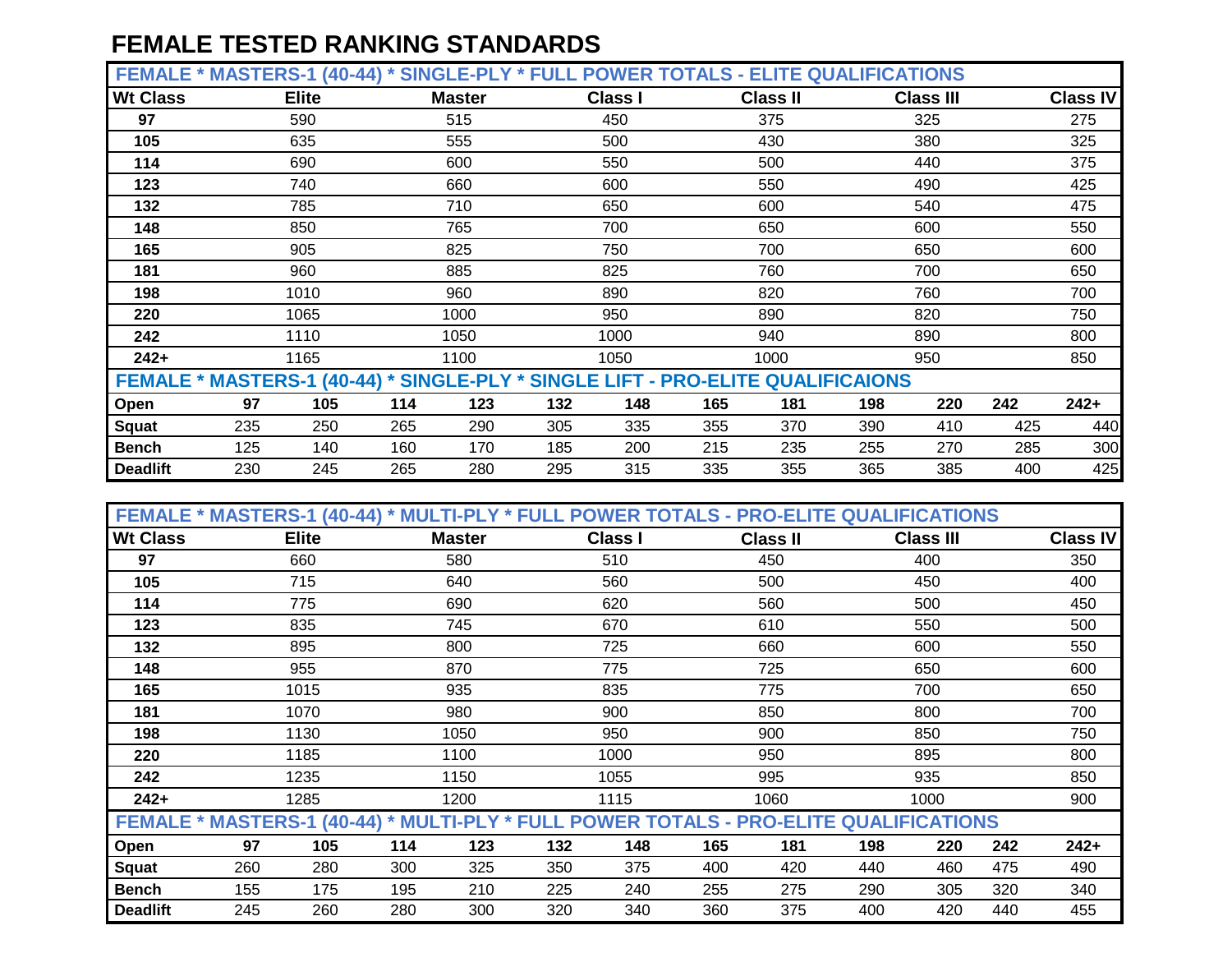**FEMALE \* MASTERS-2 (45-49) \* RAW \* FULL POWER TOTALS - PRO-ELITE QUALIFICATIONS**

|                 |                                                                           | - 1        |               |     |                |     |                 |     |                  |     |                 |
|-----------------|---------------------------------------------------------------------------|------------|---------------|-----|----------------|-----|-----------------|-----|------------------|-----|-----------------|
| <b>Wt Class</b> | <b>Pro-Elite</b>                                                          |            | <b>Master</b> |     | <b>Class I</b> |     | <b>Class II</b> |     | <b>Class III</b> |     | <b>Class IV</b> |
| 97              | 485                                                                       |            | 420           |     | 370            |     | 310             |     | 240              |     | 180             |
| 105             | 525                                                                       |            | 475           |     | 420            |     | 360             |     | 300              |     | 240             |
| 114             | 575                                                                       |            | 525           |     | 475            |     | 425             |     | 360              |     |                 |
| 123             | 625                                                                       |            | 575           |     | 510            |     | 460             |     | 410              |     | 350             |
| 132             | 670                                                                       |            | 620           |     | 570            |     | 510             |     | 450              |     | 400             |
| 148             | 735                                                                       |            | 680           |     | 625            |     | 565             |     | 500              |     | 450             |
| 165             | 790                                                                       |            | 735           |     | 675            |     | 625             |     | 575              |     | 500             |
| 181             | 850                                                                       |            | 790           |     | 730            |     | 670             |     | 620              |     | 550             |
| 198             | 915                                                                       |            | 855           |     | 790            |     | 730             |     | 675              |     | 600             |
| 220             | 980                                                                       |            | 920           |     | 850            |     | 790             |     | 730              |     | 650             |
| 242             | 1020                                                                      |            | 960           |     | 900            |     | 830             |     | 780              |     | 700             |
| $242+$          | 1060                                                                      |            | 1010          |     | 950            |     | 880             |     | 830              |     | 750             |
|                 | FEMALE * MASTERS-2 (45-49) * RAW * SINGLE LIFT - PRO-ELITE QUALIFICATIONS |            |               |     |                |     |                 |     |                  |     |                 |
| Open            | 97                                                                        | 105<br>114 | 123           | 132 | 148            | 165 | 181             | 198 | 220              | 242 | $242 +$         |
| Squat           | 190                                                                       | 220<br>205 | 240           | 255 | 280            | 295 | 320             | 340 | 365              | 380 | 395             |
| <b>Bench</b>    | 110                                                                       | 120<br>135 | 150           | 165 | 180            | 200 | 220             | 235 | 250              | 265 | 275             |
| <b>Deadlift</b> | 185                                                                       | 220<br>200 | 235           | 250 | 275            | 295 | 310             | 340 | 365              | 375 | 390             |

| FEMALE * MASTERS-2 (45-49) * RAW CLASSIC * FULL POWER TOTALS - PRO-ELITE QUALIFICATIONS |     |                  |     |               |     |                |     |                 |     |                  |     |                 |
|-----------------------------------------------------------------------------------------|-----|------------------|-----|---------------|-----|----------------|-----|-----------------|-----|------------------|-----|-----------------|
| <b>Wt Class</b>                                                                         |     | <b>Pro-Elite</b> |     | <b>Master</b> |     | <b>Class I</b> |     | <b>Class II</b> |     | <b>Class III</b> |     | <b>Class IV</b> |
| 97                                                                                      |     | 515              |     | 450           |     | 400            |     | 340             |     | 270              |     | 210             |
| 105                                                                                     |     | 555              |     | 505           |     | 450            |     | 390             |     | 330              |     | 270             |
| 114                                                                                     |     | 605              |     | 555           |     | 505            |     | 455             |     | 390              |     | 330             |
| 123                                                                                     |     | 655              |     | 605           |     | 540            |     | 490             |     | 440              |     | 380             |
| 132                                                                                     |     | 700              |     | 650           |     | 600            |     | 540             |     | 480              |     | 430             |
| 148                                                                                     |     | 765              |     | 710           |     | 655            |     | 595             |     | 530              |     | 480             |
| 165                                                                                     |     | 820              |     | 765           |     | 705            | 655 |                 | 605 |                  |     | 530             |
| 181                                                                                     |     | 880              |     | 820           |     | 760            |     | 700             |     | 650              |     | 580             |
| 198                                                                                     |     | 945              |     | 885           |     | 820            |     | 760             |     | 705              |     | 630             |
| 220                                                                                     |     | 1010             |     | 950           |     | 880            |     | 820             |     | 760              |     | 680             |
| 242                                                                                     |     | 1050             |     | 990           |     | 930            |     | 860             |     | 810              |     | 730             |
| $242+$                                                                                  |     | 1090             |     | 1040          |     | 980            |     | 910             |     | 860              |     | 780             |
| FEMALE * MASTERS-2 (45-49) * RAW CLASSIC * FULL POWER TOTALS - ELITE QUALIFICATIONS     |     |                  |     |               |     |                |     |                 |     |                  |     |                 |
| Open                                                                                    | 97  | 105              | 114 | 123           | 132 | 148            | 165 | 181             | 198 | 220              | 242 | $242+$          |
| <b>Squat</b>                                                                            | 220 | 235              | 250 | 270           | 285 | 310            | 325 | 350             | 370 | 395              | 410 | 425             |
| <b>Bench</b>                                                                            | 110 | 120              | 135 | 150           | 165 | 180            | 200 | 220             | 235 | 250              | 265 | 275             |
| <b>Deadlift</b>                                                                         | 185 | 200              | 220 | 235           | 250 | 275            | 295 | 310             | 340 | 365              | 375 | 390             |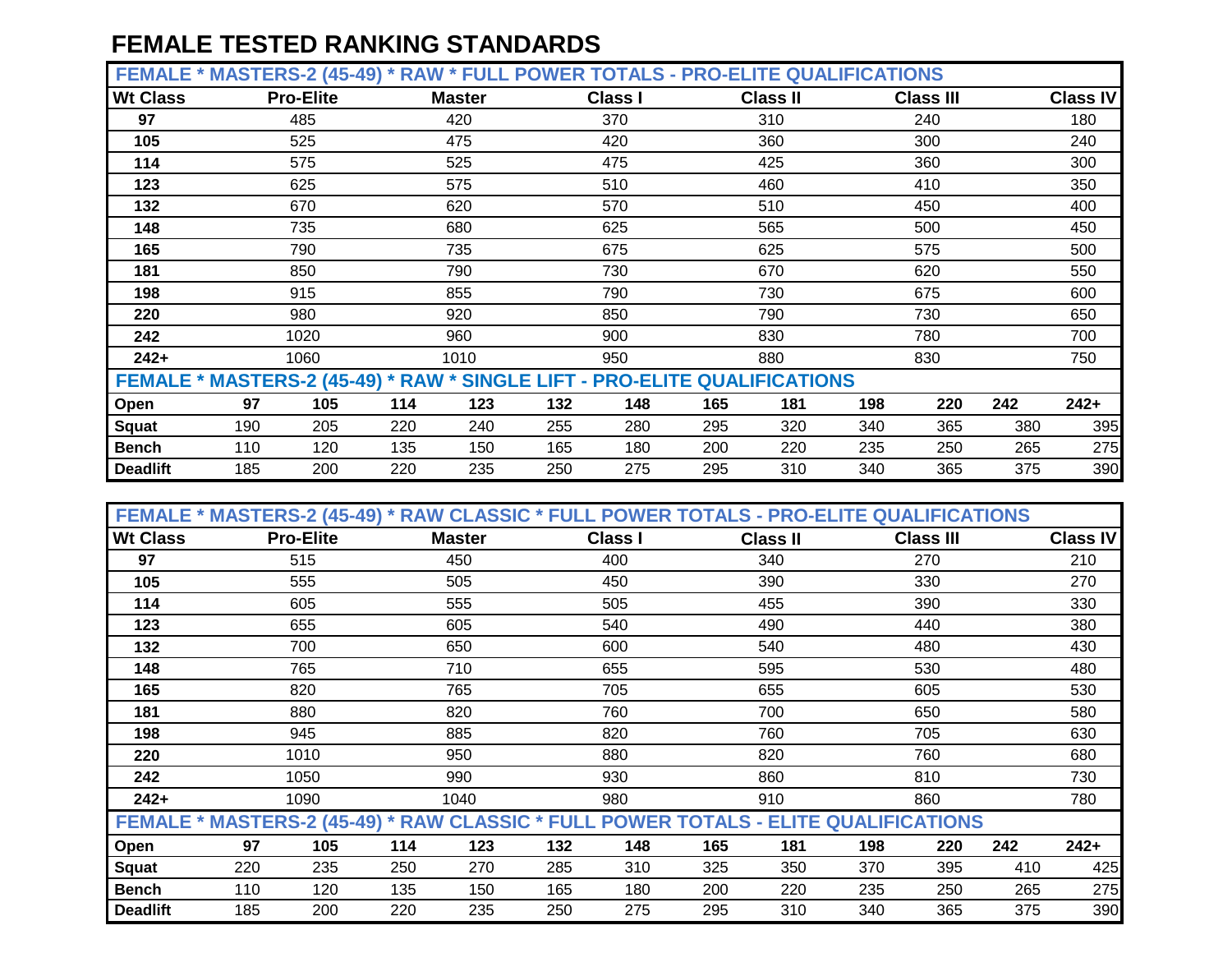|                 | FEMALE * MASTERS-2 (45-49) * SINGLE-PLY * FULL POWER TOTALS - ELITE QUALIFICATIONS |               |                |          |                  |                 |
|-----------------|------------------------------------------------------------------------------------|---------------|----------------|----------|------------------|-----------------|
| <b>Wt Class</b> | Elite                                                                              | <b>Master</b> | <b>Class I</b> | Class II | <b>Class III</b> | <b>Class IV</b> |

| <b>WL URSS</b>                                                                   |     | <b>Liife</b> |     | master |     | UidSS I |     | ાass ။ |     | UIASS III |     | UIASS IV |
|----------------------------------------------------------------------------------|-----|--------------|-----|--------|-----|---------|-----|--------|-----|-----------|-----|----------|
| 97                                                                               |     | 575          |     | 515    |     | 450     |     | 375    |     | 325       |     | 275      |
| 105                                                                              |     | 615          |     | 555    |     | 500     |     | 430    |     | 380       |     | 325      |
| 114                                                                              |     | 665          |     | 600    |     | 550     |     | 500    |     | 440       |     | 375      |
| 123                                                                              |     | 715          |     | 660    |     | 600     |     | 550    |     | 490       |     | 425      |
| 132                                                                              |     | 760          |     | 705    |     | 650     |     | 600    |     | 540       |     | 475      |
| 148                                                                              |     | 825          |     | 765    |     | 700     |     | 650    |     | 600       |     | 550      |
| 165                                                                              |     | 880          |     | 820    |     | 750     |     | 700    |     | 650       |     | 600      |
| 181                                                                              |     | 940          |     | 885    |     | 825     |     | 760    |     | 700       |     | 650      |
| 198                                                                              |     | 1005         |     | 960    |     | 890     |     | 820    |     | 760       |     | 700      |
| 220                                                                              |     | 1055         |     | 1000   |     | 950     |     | 890    |     | 820       |     | 750      |
| 242                                                                              |     | 1095         |     | 1050   |     | 1000    |     | 940    |     | 890       |     | 800      |
| $242+$                                                                           |     | 1150         |     | 1100   |     | 1050    |     | 1000   |     | 950       |     | 850      |
| FEMALE * MASTERS-2 (45-49) * SINGLE-PLY * SINGLE LIFT - PRO-ELITE QUALIFICATIONS |     |              |     |        |     |         |     |        |     |           |     |          |
| Open                                                                             | 97  | 105          | 114 | 123    | 132 | 148     | 165 | 181    | 198 | 220       | 242 | $242+$   |
| <b>Squat</b>                                                                     | 225 | 235          | 260 | 280    | 300 | 320     | 345 | 365    | 385 | 405       | 415 | 435      |
| <b>Bench</b>                                                                     | 130 | 145          | 155 | 165    | 175 | 200     | 215 | 230    | 250 | 265       | 280 | 295      |
| <b>Deadlift</b>                                                                  | 220 | 235          | 250 | 270    | 285 | 305     | 320 | 345    | 370 | 385       | 400 | 420      |

| FEMALE * MASTERS-2 (45-49) * MULTI-PLY * FULL POWER TOTALS - PRO-ELITE QUALIFICATIONS |     |                          |     |               |     |                |     |                 |     |                  |     |                 |
|---------------------------------------------------------------------------------------|-----|--------------------------|-----|---------------|-----|----------------|-----|-----------------|-----|------------------|-----|-----------------|
| <b>Wt Class</b>                                                                       |     | <b>Elite</b>             |     | <b>Master</b> |     | <b>Class I</b> |     | <b>Class II</b> |     | <b>Class III</b> |     | <b>Class IV</b> |
| 97                                                                                    |     | 645                      |     | 570           |     | 500            |     | 450             |     | 400              |     | 350             |
| 105                                                                                   |     | 700                      |     | 625           |     | 555            |     | 500             |     | 450              |     | 400             |
| 114                                                                                   |     | 760                      |     | 675           |     | 610            |     | 560             |     | 500              |     | 450             |
| 123                                                                                   |     | 815                      |     | 725           |     | 665            |     | 610             |     | 550              |     | 500             |
| 132                                                                                   |     | 875                      |     | 780           |     | 715            |     | 660             |     | 600              |     | 550             |
| 148                                                                                   |     | 935<br>850<br>995<br>915 |     |               |     | 765            |     | 715             |     | 650              |     | 600             |
| 165                                                                                   |     |                          |     |               |     | 835            |     | 775             |     | 700              |     | 650             |
| 181                                                                                   |     | 1050                     |     | 960           |     | 900            |     | 840             |     | 800              |     | 700             |
| 198                                                                                   |     | 1110                     |     | 1030          |     | 950            |     | 900             |     | 850              |     | 750             |
| 220                                                                                   |     | 1165                     |     | 1080          |     | 1000           |     | 950             |     | 895              |     | 800             |
| 242                                                                                   |     | 1215                     |     | 1130          |     | 1055           |     | 995             |     | 935              |     | 850             |
| $242+$                                                                                |     | 1265                     |     | 1180          |     | 1110           |     | 1060            |     | 1000             |     | 900             |
| FEMALE * MASTERS-2 (45-49) * MULTI-PLY * FULL POWER TOTALS - PRO-ELITE QUALIFICATIONS |     |                          |     |               |     |                |     |                 |     |                  |     |                 |
| Open                                                                                  | 97  | 105                      | 114 | 123           | 132 | 148            | 165 | 181             | 198 | 220              | 242 | $242+$          |
| <b>Squat</b>                                                                          | 255 | 285                      | 305 | 325           | 350 | 370            | 390 | 410             | 430 | 450              | 465 | 485             |
| <b>Bench</b>                                                                          | 150 | 165                      | 175 | 190           | 200 | 225            | 245 | 260             | 280 | 295              | 310 | 325             |
| <b>Deadlift</b>                                                                       | 240 | 265                      | 280 | 300           | 325 | 340            | 360 | 375             | 400 | 420              | 440 | 455             |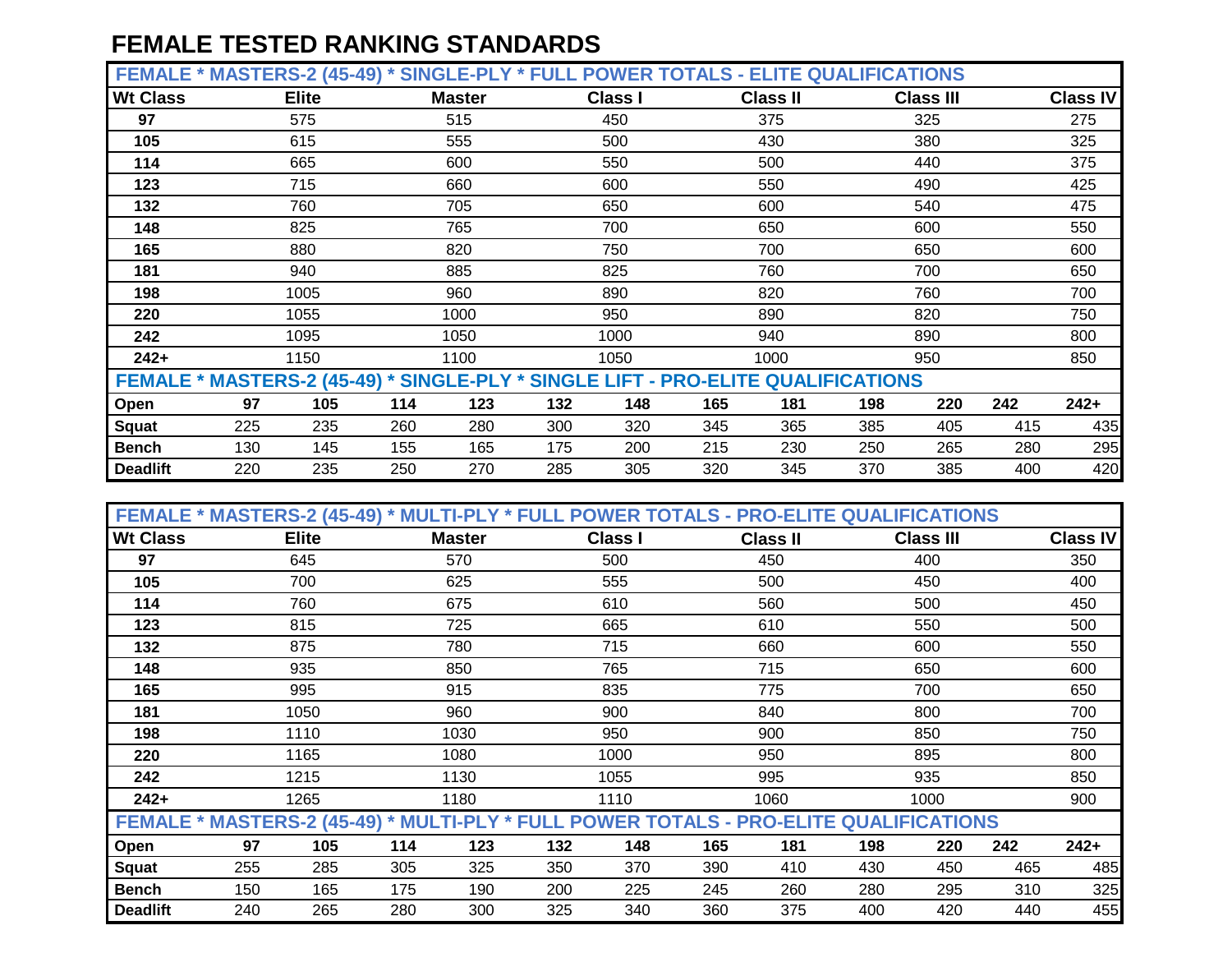**FEMALE \* MASTERS-3 (50-54) \* RAW \* FULL POWER TOTALS - PRO-ELITE QUALIFICATIONS**

| <b>Wt Class</b> |     | <b>Pro-Elite</b> |     | <b>Master</b> |     | <b>Class I</b> |     | <b>Class II</b>                                                           |     | <b>Class III</b> |     | <b>Class IV</b> |
|-----------------|-----|------------------|-----|---------------|-----|----------------|-----|---------------------------------------------------------------------------|-----|------------------|-----|-----------------|
| 97              |     | 455              |     | 410           |     | 370            |     | 310                                                                       |     | 240              |     | 190             |
| 105             |     | 485              |     | 445           |     | 400            |     | 360                                                                       |     | 300              |     | 240             |
| 114             |     | 525              |     | 475           |     | 425            |     | 375                                                                       |     | 335              |     | 290             |
| 123             |     | 575              |     | 525           |     | 475            |     | 425                                                                       |     | 385              |     | 340             |
| 132             |     | 625              |     | 575           |     | 525            |     | 475                                                                       |     | 425              |     | 380             |
| 148             |     | 670              |     | 625           |     | 585            |     | 535                                                                       |     | 480              |     | 430             |
| 165             |     | 720              |     | 670           |     | 620            |     | 570                                                                       |     | 520              |     | 470             |
| 181             |     | 780              |     | 730           |     | 670            |     | 615                                                                       |     | 565              |     | 520             |
| 198             |     | 840              |     | 790           |     | 740            |     | 680                                                                       |     | 630              |     | 580             |
| 220             |     | 890              |     | 835           |     | 785            |     | 725                                                                       |     | 675              |     | 620             |
| 242             |     | 940              |     | 880           |     | 825            |     | 775                                                                       |     | 725              |     | 680             |
| $242+$          |     | 995              |     | 935           |     | 885            |     | 835                                                                       |     | 785              |     | 730             |
|                 |     |                  |     |               |     |                |     | FEMALE * MASTERS-3 (50-54) * RAW * SINGLE LIFT - PRO-ELITE QUALIFICATIONS |     |                  |     |                 |
| Open            | 97  | 105              | 114 | 123           | 132 | 148            | 165 | 181                                                                       | 198 | 220              | 242 | $242+$          |
| Squat           | 180 | 190              | 205 | 220           | 240 | 255            | 270 | 290                                                                       | 315 | 330              | 345 | 365             |
| <b>Bench</b>    | 95  | 105              | 115 | 130           | 145 | 160            | 180 | 200                                                                       | 215 | 235              | 250 | 265             |
| <b>Deadlift</b> | 180 | 190              | 205 | 225           | 240 | 255            | 270 | 290                                                                       | 310 | 325              | 345 | 365             |

| FEMALE * MASTERS-3 (50-54) * RAW CLASSIC * FULL POWER TOTALS - PRO-ELITE QUALIFICATIONS |     |                  |     |               |     |                |     |                 |     |                  |     |                 |
|-----------------------------------------------------------------------------------------|-----|------------------|-----|---------------|-----|----------------|-----|-----------------|-----|------------------|-----|-----------------|
| <b>Wt Class</b>                                                                         |     | <b>Pro-Elite</b> |     | <b>Master</b> |     | <b>Class I</b> |     | <b>Class II</b> |     | <b>Class III</b> |     | <b>Class IV</b> |
| 97                                                                                      |     | 485              |     | 440           |     | 400            |     | 340             |     | 270              |     | 220             |
| 105                                                                                     |     | 515              |     | 470           |     | 430            |     | 380             |     | 330              |     | 270             |
| 114                                                                                     |     | 555              |     | 505           |     | 455            |     | 405             |     | 365              |     | 320             |
| 123                                                                                     |     | 605              |     | 555           |     | 505            |     | 455             |     | 415              |     | 370             |
| 132                                                                                     |     | 655              |     | 605           |     | 555            |     | 505             |     | 455              |     | 410             |
| 148                                                                                     |     | 700              | 655 |               |     | 615            |     | 565             |     | 510              |     | 460             |
| 165                                                                                     |     | 750<br>700       |     |               |     | 650            |     | 600             |     | 550              |     | 500             |
| 181                                                                                     |     | 810<br>760       |     |               |     | 700            |     | 645             |     | 595              |     | 550             |
| 198                                                                                     |     | 870              |     | 820           |     | 770            |     | 710             |     | 660              |     | 610             |
| 220                                                                                     |     | 920              |     | 865           |     | 815            |     | 755             |     | 705              |     | 650             |
| 242                                                                                     |     | 970              |     | 910           |     | 855            |     | 805             |     | 755              |     | 710             |
| $242+$                                                                                  |     | 1025             |     | 965           |     | 915            |     | 865             |     | 815              |     | 760             |
| FEMALE * MASTERS-3 (50-54) * RAW CLASSIC * FULL POWER TOTALS - ELITE QUALIFICATIONS     |     |                  |     |               |     |                |     |                 |     |                  |     |                 |
| Open                                                                                    | 97  | 105              | 114 | 123           | 132 | 148            | 165 | 181             | 198 | 220              | 242 | $242+$          |
| <b>Squat</b>                                                                            | 210 | 220              | 235 | 250           | 270 | 285            | 300 | 320             | 345 | 360              | 375 | 395             |
| <b>Bench</b>                                                                            | 95  | 105              | 115 | 130           | 145 | 160            | 180 | 200             | 215 | 235              | 250 | 265             |
| <b>Deadlift</b>                                                                         | 180 | 190              | 205 | 225           | 240 | 255            | 270 | 290             | 310 | 325              | 345 | 365             |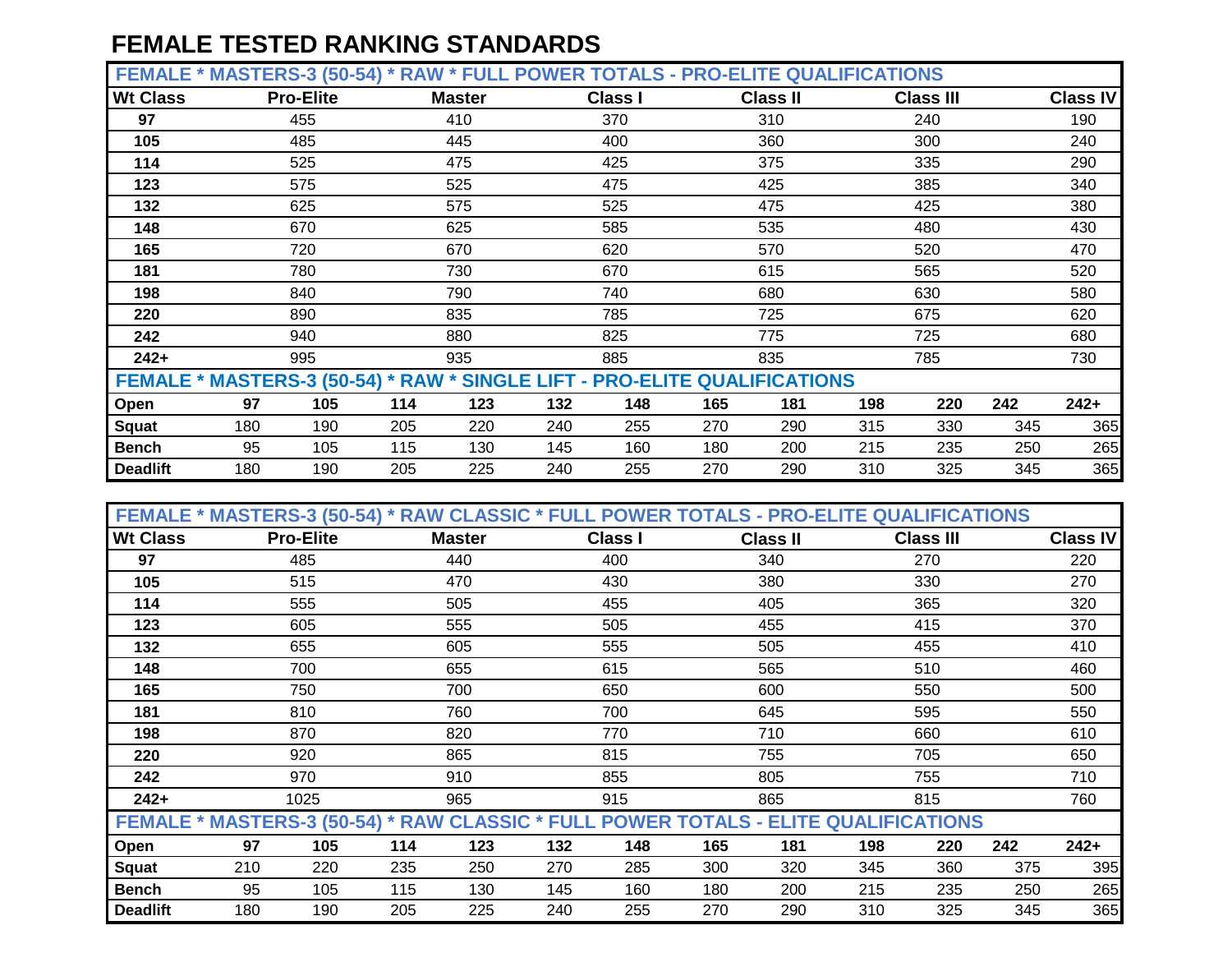**FEMALE \* MASTERS-3 (50-54) \* SINGLE-PLY \* FULL POWER TOTALS - ELITE QUALIFICATIONS**

| <b>Wt Class</b>                                                                  |     | <b>Elite</b> |     | <b>Master</b> |     | <b>Class I</b> |     | <b>Class II</b> |     | <b>Class III</b> |     | <b>Class IV</b> |
|----------------------------------------------------------------------------------|-----|--------------|-----|---------------|-----|----------------|-----|-----------------|-----|------------------|-----|-----------------|
| 97                                                                               |     | 550          |     | 490           |     | 425            |     | 350             |     | 300              |     | 250             |
| 105                                                                              |     | 590          |     | 530           |     | 475            |     | 405             |     | 355              |     | 300             |
| 114                                                                              |     | 640          |     | 575           |     | 525            |     | 475             |     | 415              |     | 350             |
| 123                                                                              |     | 690          |     | 635           |     | 575            |     | 525             |     | 465              |     | 400             |
| 132                                                                              |     | 735          |     | 680           |     | 625            |     | 575             |     | 515              |     | 450             |
| 148                                                                              |     | 800          |     | 740           |     | 675            |     | 625             |     | 575              |     | 525             |
| 165                                                                              |     | 855          |     | 795           |     | 725            |     | 675             |     | 625              |     | 575             |
| 181                                                                              |     | 915          |     | 860           |     | 800            |     | 735             |     | 675              |     | 625             |
| 198                                                                              |     | 980          |     | 935           |     | 865            |     | 795             |     | 735              |     | 675             |
| 220                                                                              |     | 1030         |     | 975           |     | 925            |     | 865             |     | 795              |     | 725             |
| 242                                                                              |     | 1075         |     | 1025          |     | 975            |     | 915             |     | 865              |     | 775             |
| $242+$                                                                           |     | 1125         |     | 1075          |     | 1025           |     | 975             |     | 925              |     | 825             |
| FEMALE * MASTERS-3 (50-54) * SINGLE-PLY * SINGLE LIFT - PRO-ELITE QUALIFICATIONS |     |              |     |               |     |                |     |                 |     |                  |     |                 |
| Open                                                                             | 97  | 105          | 114 | 123           | 132 | 148            | 165 | 181             | 198 | 220              | 242 | $242+$          |
| Squat                                                                            | 215 | 235          | 250 | 265           | 285 | 305            | 325 | 345             | 375 | 390              | 405 | 425             |
| <b>Bench</b>                                                                     | 125 | 135          | 145 | 160           | 170 | 190            | 205 | 220             | 240 | 255              | 270 | 285             |
| <b>Deadlift</b>                                                                  | 210 | 225          | 245 | 265           | 280 | 305            | 325 | 340             | 365 | 385              | 400 | 415             |

| FEMALE * MASTERS-3 (50-54) * MULTI-PLY * FULL POWER TOTALS - PRO-ELITE QUALIFICATIONS |     |              |     |               |     |                |     |                 |     |                  |     |                 |
|---------------------------------------------------------------------------------------|-----|--------------|-----|---------------|-----|----------------|-----|-----------------|-----|------------------|-----|-----------------|
| <b>Wt Class</b>                                                                       |     | <b>Elite</b> |     | <b>Master</b> |     | <b>Class I</b> |     | <b>Class II</b> |     | <b>Class III</b> |     | <b>Class IV</b> |
| 97                                                                                    |     | 620          |     | 545           |     | 475            |     | 425             |     | 375              |     | 325             |
| 105                                                                                   |     | 675          |     | 600           |     | 530            |     | 475             |     | 425              |     | 375             |
| 114                                                                                   |     | 735          |     | 650           |     | 585            |     | 535             |     | 475              |     | 425             |
| 123                                                                                   |     | 790          |     | 700           |     | 640            |     | 585             |     | 525              |     | 475             |
| 132                                                                                   |     | 850          |     | 755           |     | 690            |     | 635             |     | 575              |     | 525             |
| 148                                                                                   |     | 910          |     | 825           |     | 740            |     | 685             |     | 625              |     | 575             |
| 165                                                                                   |     | 970          |     | 890           |     | 810            |     | 750             |     | 675              |     | 625             |
| 181                                                                                   |     | 1025         |     | 935           |     | 875            |     | 815             |     | 775              |     | 675             |
| 198                                                                                   |     | 1085         |     | 1005          |     | 925            |     | 875             |     | 825              |     | 725             |
| 220                                                                                   |     | 1140         |     | 1055          |     | 975            |     | 925             |     | 870              |     | 775             |
| 242                                                                                   |     | 1190         |     | 1105          |     | 1030           |     | 970             |     | 910              |     | 825             |
| $242+$                                                                                |     | 1240         |     | 1155          |     | 1085           |     | 1035            |     | 975              |     | 875             |
| FEMALE * MASTERS-3 (50-54) * MULTI-PLY * FULL POWER TOTALS - PRO-ELITE QUALIFICATIONS |     |              |     |               |     |                |     |                 |     |                  |     |                 |
| Open                                                                                  | 97  | 105          | 114 | 123           | 132 | 148            | 165 | 181             | 198 | 220              | 242 | $242+$          |
| <b>Squat</b>                                                                          | 240 | 260          | 275 | 300           | 325 | 350            | 370 | 390             | 410 | 430              | 445 | 465             |
| <b>Bench</b>                                                                          | 145 | 160          | 170 | 190           | 205 | 220            | 240 | 255             | 275 | 290              | 305 | 320             |
| <b>Deadlift</b>                                                                       | 235 | 255          | 270 | 300           | 320 | 340            | 360 | 380             | 400 | 420              | 440 | 455             |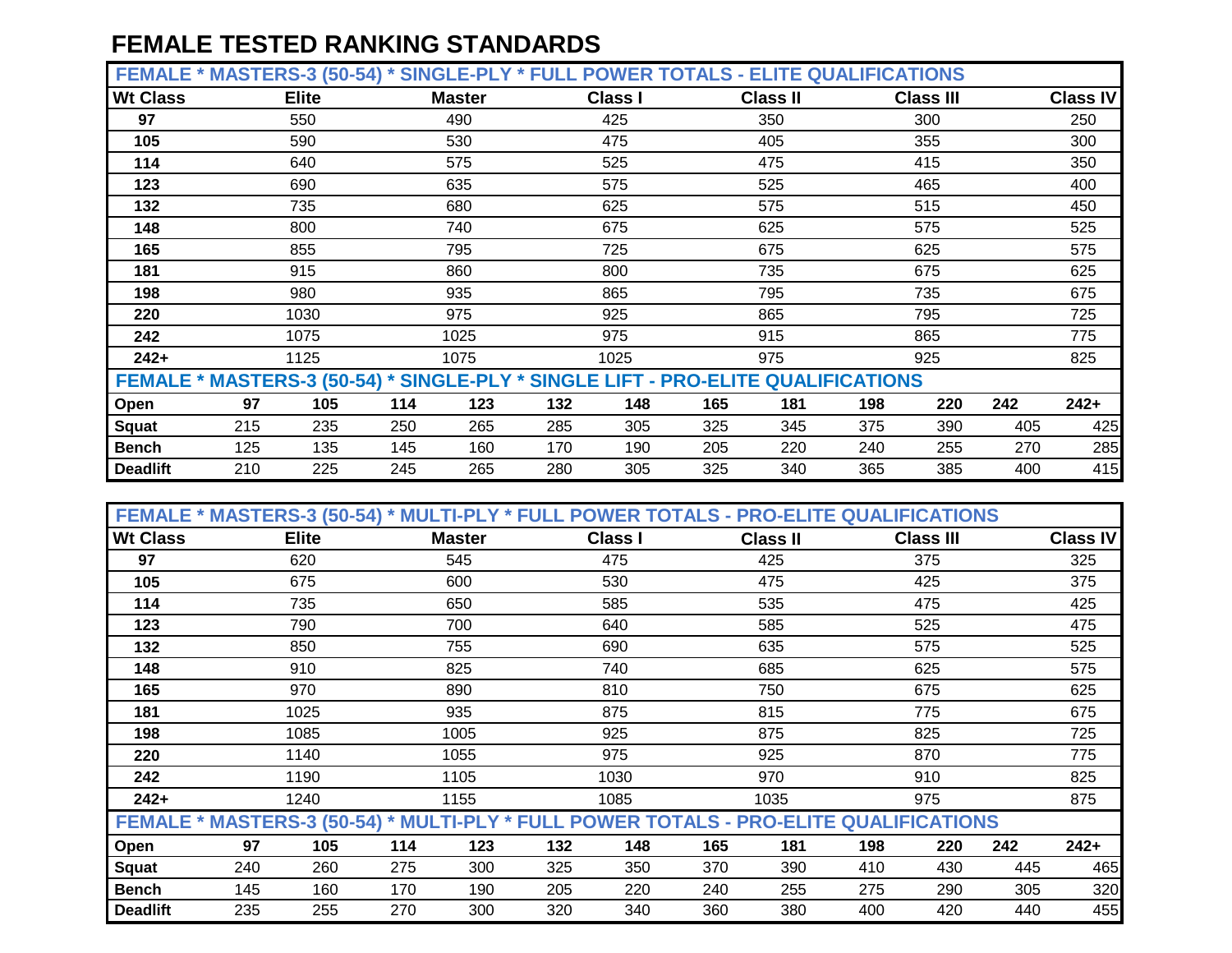**FEMALE \* MASTERS-4 (55-59) \* RAW \* FULL POWER TOTALS - PRO-ELITE QUALIFICATIONS**

| <b>Wt Class</b> | <b>Pro-Elite</b>                                                          |     | <b>Master</b> |     | <b>Class I</b> |     | <b>Class II</b> |     | <b>Class III</b> |     | <b>Class IV</b> |
|-----------------|---------------------------------------------------------------------------|-----|---------------|-----|----------------|-----|-----------------|-----|------------------|-----|-----------------|
| 97              | 430                                                                       |     | 385           |     | 345            |     | 285             |     | 215              |     | 175             |
| 105             | 460                                                                       |     | 420           |     | 375            |     | 335             |     | 275              |     | 215             |
| 114             | 500                                                                       |     | 450           |     | 400            |     | 350             |     | 310              |     | 265             |
| 123             | 550                                                                       |     | 500           |     | 450            |     | 400             |     | 360              |     | 315             |
| 132             | 600                                                                       |     | 550           |     | 500            |     | 450             |     | 400              |     | 355             |
| 148             | 645                                                                       |     | 600           |     | 560            |     | 510             |     | 455              |     | 405             |
| 165             | 695                                                                       |     | 645           |     | 595            |     | 545             |     | 495              |     | 445             |
| 181             | 755                                                                       |     | 705           |     | 645            |     | 590             |     | 540              |     | 495             |
| 198             | 815                                                                       |     | 765           |     | 715            |     | 655             |     | 605              |     | 555             |
| 220             | 865                                                                       |     | 810           |     | 760            |     | 700             |     | 650              |     | 595             |
| 242             | 915                                                                       |     | 855           |     | 800            |     | 750             |     | 700              |     | 655             |
| $242+$          | 970                                                                       |     | 910           |     | 860            |     | 810             |     | 760              |     | 705             |
|                 | FEMALE * MASTERS-4 (55-59) * RAW * SINGLE LIFT - PRO-ELITE QUALIFICATIONS |     |               |     |                |     |                 |     |                  |     |                 |
| Open            | 97<br>105                                                                 | 114 | 123           | 132 | 148            | 165 | 181             | 198 | 220              | 242 | $242+$          |
| Squat           | 180<br>170                                                                | 195 | 210           | 230 | 245            | 260 | 280             | 305 | 320              | 335 | 355             |
| <b>Bench</b>    | 90<br>100                                                                 | 110 | 125           | 140 | 155            | 175 | 195             | 210 | 230              | 245 | 260             |
| <b>Deadlift</b> | 170<br>180                                                                | 195 | 215           | 230 | 245            | 260 | 280             | 300 | 315              | 335 | 355             |

| FEMALE * MASTERS-4 (55-59) * RAW CLASSIC * FULL POWER TOTALS - PRO-ELITE QUALIFICATIONS |     |                                                      |     |               |     |                |     |                 |     |                  |     |                 |
|-----------------------------------------------------------------------------------------|-----|------------------------------------------------------|-----|---------------|-----|----------------|-----|-----------------|-----|------------------|-----|-----------------|
| <b>Wt Class</b>                                                                         |     | <b>Pro-Elite</b>                                     |     | <b>Master</b> |     | <b>Class I</b> |     | <b>Class II</b> |     | <b>Class III</b> |     | <b>Class IV</b> |
| 97                                                                                      |     | 460                                                  |     | 410           |     | 370            |     | 310             |     | 240              |     | 190             |
| 105                                                                                     |     | 490                                                  |     | 440           |     | 400            |     | 350             |     | 300              |     | 240             |
| 114                                                                                     |     | 530                                                  |     | 475           |     | 425            |     | 375             |     | 335              |     | 290             |
| 123                                                                                     |     | 580                                                  |     | 525           |     | 475            |     | 425             |     | 385              |     | 340             |
| 132                                                                                     |     | 630                                                  |     | 575           |     | 525            |     | 475             |     | 425              |     | 380             |
| 148                                                                                     |     |                                                      |     | 625           |     | 585            |     | 535             |     | 480              |     | 430             |
| 165                                                                                     |     |                                                      |     | 670           |     | 620            |     | 570             |     | 520              |     | 470             |
| 181                                                                                     |     | 675<br>725<br>780<br>730<br>840<br>790<br>890<br>835 |     |               |     | 670            |     | 615             |     | 565              |     | 520             |
| 198                                                                                     |     |                                                      |     |               |     | 740            |     | 680             |     | 630              |     | 580             |
| 220                                                                                     |     |                                                      |     |               |     | 785            |     | 725             |     | 675              |     | 620             |
| 242                                                                                     |     | 945                                                  |     | 880           |     | 825            |     | 775             |     | 725              |     | 680             |
| $242+$                                                                                  |     | 1000                                                 |     | 935           |     | 885            |     | 835             |     | 785              |     | 730             |
| FEMALE * MASTERS-4 (55-59) * RAW CLASSIC * FULL POWER TOTALS - ELITE QUALIFICATIONS     |     |                                                      |     |               |     |                |     |                 |     |                  |     |                 |
| Open                                                                                    | 97  | 105                                                  | 114 | 123           | 132 | 148            | 165 | 181             | 198 | 220              | 242 | $242+$          |
| <b>Squat</b>                                                                            | 200 | 210                                                  | 225 | 240           | 260 | 275            | 290 | 310             | 335 | 350              | 365 | 385             |
| <b>Bench</b>                                                                            | 90  | 100                                                  | 110 | 125           | 140 | 155            | 175 | 195             | 210 | 230              | 245 | 260             |
| <b>Deadlift</b>                                                                         | 170 | 180                                                  | 195 | 215           | 230 | 245            | 260 | 280             | 300 | 315              | 335 | 355             |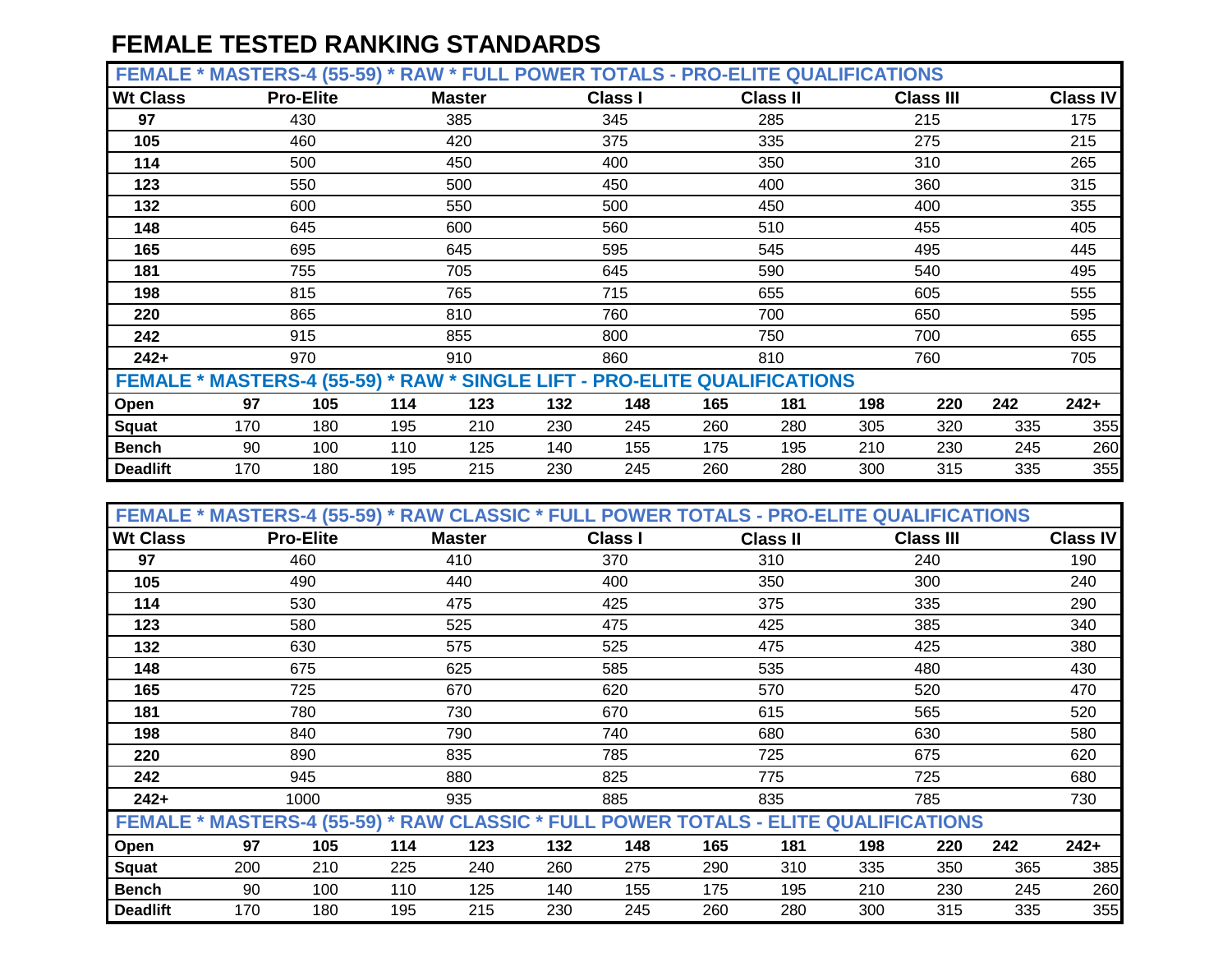**FEMALE \* MASTERS-4 (55-59) \* SINGLE-PLY \* FULL POWER TOTALS - ELITE QUALIFICATIONS**

| <b>Wt Class</b>                                                                  |     | <b>Elite</b> |     | <b>Master</b> |     | <b>Class I</b> |     | <b>Class II</b> |     | <b>Class III</b> |     | <b>Class IV</b> |
|----------------------------------------------------------------------------------|-----|--------------|-----|---------------|-----|----------------|-----|-----------------|-----|------------------|-----|-----------------|
| 97                                                                               |     | 520          |     | 460           |     | 395            |     | 330             |     | 280              |     | 240             |
| 105                                                                              |     | 560          |     | 500           |     | 445            |     | 375             |     | 325              |     | 280             |
| 114                                                                              |     | 610          |     | 550           |     | 495            |     | 445             |     | 385              |     | 325             |
| 123                                                                              |     | 660          |     | 605           |     | 545            |     | 495             |     | 435              |     | 370             |
| 132                                                                              |     | 705          |     | 650           |     | 595            |     | 545             |     | 485              |     | 420             |
| 148                                                                              |     | 770          |     | 710           |     | 645            |     | 595             |     | 545              |     | 495             |
| 165                                                                              |     | 825          |     | 765           |     | 700            |     | 650             |     | 600              |     | 550             |
| 181                                                                              |     | 885          |     | 830           |     | 770            |     | 705             |     | 645              |     | 595             |
| 198                                                                              |     | 950          |     | 905           |     | 835            |     | 765             |     | 705              |     | 645             |
| 220                                                                              |     | 1000         |     | 945           |     | 895            |     | 835             |     | 765              |     | 695             |
| 242                                                                              |     | 1045         |     | 995           |     | 945            |     | 885             |     | 835              |     | 750             |
| $242+$                                                                           |     | 1095         |     | 1045          |     | 995            |     | 945             |     | 895              |     | 800             |
| FEMALE * MASTERS-4 (55-59) * SINGLE-PLY * SINGLE LIFT - PRO-ELITE QUALIFICATIONS |     |              |     |               |     |                |     |                 |     |                  |     |                 |
| Open                                                                             | 97  | 105          | 114 | 123           | 132 | 148            | 165 | 181             | 198 | 220              | 242 | $242+$          |
| <b>Squat</b>                                                                     | 200 | 215          | 235 | 255           | 270 | 295            | 315 | 335             | 360 | 375              | 390 | 410             |
| <b>Bench</b>                                                                     | 120 | 130          | 140 | 150           | 165 | 185            | 200 | 215             | 235 | 250              | 265 | 280             |
| <b>Deadlift</b>                                                                  | 200 | 215          | 235 | 250           | 270 | 290            | 310 | 335             | 355 | 375              | 390 | 405             |

| FEMALE * MASTERS-4 (55-59) * MULTI-PLY * FULL POWER TOTALS - PRO-ELITE QUALIFICATIONS |     |              |     |               |     |                |     |                 |     |                  |     |                 |
|---------------------------------------------------------------------------------------|-----|--------------|-----|---------------|-----|----------------|-----|-----------------|-----|------------------|-----|-----------------|
| <b>Wt Class</b>                                                                       |     | <b>Elite</b> |     | <b>Master</b> |     | <b>Class I</b> |     | <b>Class II</b> |     | <b>Class III</b> |     | <b>Class IV</b> |
| 97                                                                                    |     | 590          |     | 525           |     | 450            |     | 400             |     | 350              |     | 300             |
| 105                                                                                   |     | 645          |     | 580           |     | 510            |     | 450             |     | 400              |     | 350             |
| 114                                                                                   |     | 705          |     | 630           |     | 565            |     | 500             |     | 450              |     | 400             |
| 123                                                                                   |     | 760          |     | 690           |     | 620            |     | 565             |     | 500              |     | 450             |
| 132                                                                                   |     | 820          |     | 735           |     | 670            |     | 615             |     | 550              |     | 500             |
| 148                                                                                   |     | 880          |     | 810           |     | 725            |     | 655             |     | 600              |     | 550             |
| 165                                                                                   |     | 940          |     | 870           |     | 810            |     | 740             |     | 680              |     | 600             |
| 181                                                                                   |     | 995          |     | 915           |     | 850            |     | 785             |     | 715              |     | 650             |
| 198                                                                                   |     | 1055         |     | 985           |     | 905            |     | 840             |     | 790              |     | 700             |
| 220                                                                                   |     | 1110         |     | 1035          |     | 965            |     | 900             |     | 820              |     | 750             |
| 242                                                                                   |     | 1160         |     | 1090          |     | 1020           |     | 950             |     | 875              |     | 800             |
| $242+$                                                                                |     | 1210         |     | 1130          |     | 1060           |     | 1000            |     | 940              |     | 850             |
| FEMALE * MASTERS-4 (55-59) * MULTI-PLY * FULL POWER TOTALS - PRO-ELITE QUALIFICATIONS |     |              |     |               |     |                |     |                 |     |                  |     |                 |
| Open                                                                                  | 97  | 105          | 114 | 123           | 132 | 148            | 165 | 181             | 198 | 220              | 242 | $242+$          |
| <b>Squat</b>                                                                          | 225 | 245          | 270 | 290           | 310 | 330            | 355 | 375             | 400 | 415              | 435 | 445             |
| <b>Bench</b>                                                                          | 140 | 155          | 165 | 185           | 200 | 215            | 235 | 250             | 270 | 285              | 300 | 315             |
| <b>Deadlift</b>                                                                       | 225 | 245          | 270 | 285           | 310 | 325            | 350 | 370             | 385 | 410              | 425 | 440             |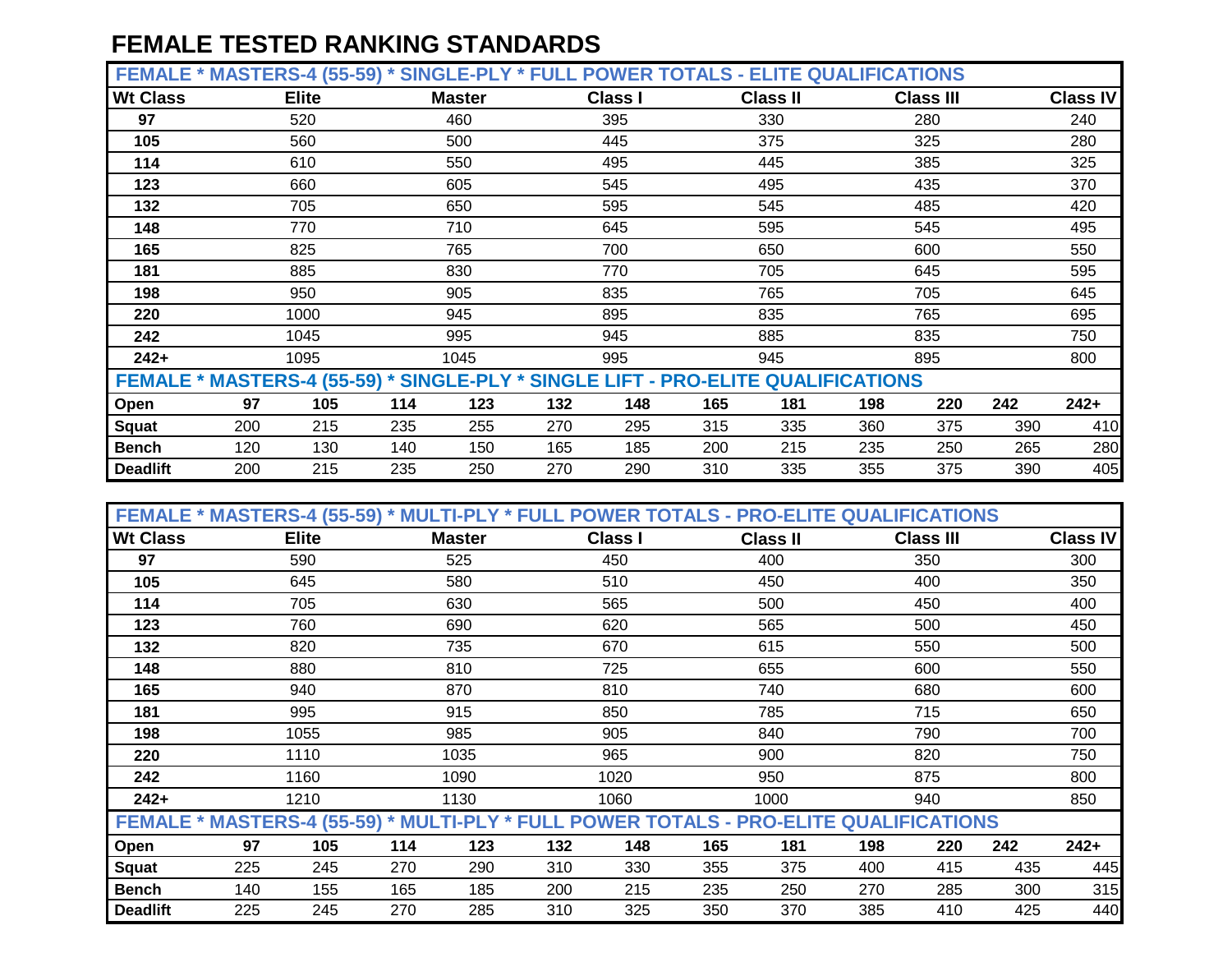**FEMALE \* MASTERS-5 (60-64) \* RAW \* FULL POWER TOTALS - PRO-ELITE QUALIFICATIONS**

| <b>Wt Class</b> |                                                                           | <b>Pro-Elite</b> |     | <b>Master</b> |     | <b>Class I</b> |     | <b>Class II</b> |     | <b>Class III</b> |     | <b>Class IV</b> |
|-----------------|---------------------------------------------------------------------------|------------------|-----|---------------|-----|----------------|-----|-----------------|-----|------------------|-----|-----------------|
| 97              |                                                                           | 415              |     | 365           |     | 315            |     | 270             |     | 220              |     | 170             |
| 105             |                                                                           | 445              |     | 400           |     | 350            |     | 300             |     | 250              |     | 215             |
| 114             |                                                                           | 485              |     | 435           |     | 390            |     | 345             |     | 300              |     | 260             |
| 123             |                                                                           | 535              |     | 485           |     | 440            |     | 390             |     | 350              |     | 310             |
| 132             |                                                                           | 585              |     | 530           |     | 480            |     | 435             |     | 390              |     | 350             |
| 148             |                                                                           | 630              |     | 580           |     | 530            |     | 480             |     | 430              |     | 380             |
| 165             |                                                                           | 665              |     | 605           |     | 555            |     | 500             |     | 450              |     | 400             |
| 181             |                                                                           | 735              |     | 685           |     | 635            |     | 580             |     | 530              |     | 480             |
| 198             |                                                                           | 795              |     | 745           |     | 695            |     | 645             |     | 595              |     | 545             |
| 220             |                                                                           | 850              |     | 800           |     | 750            |     | 700             |     | 650              |     | 595             |
| 242             |                                                                           | 900              |     | 850           |     | 800            |     | 750             |     | 700              |     | 650             |
| $242+$          |                                                                           | 955              |     | 900           |     | 850            |     | 800             |     | 750              |     | 700             |
|                 | FEMALE * MASTERS-5 (60-64) * RAW * SINGLE LIFT - PRO-ELITE QUALIFICATIONS |                  |     |               |     |                |     |                 |     |                  |     |                 |
| Open            | 97                                                                        | 105              | 114 | 123           | 132 | 148            | 165 | 181             | 198 | 220              | 242 | $242+$          |
| Squat           | 165                                                                       | 175              | 190 | 205           | 225 | 235            | 245 | 270             | 295 | 315              | 330 | 350             |
| <b>Bench</b>    | 85                                                                        | 95               | 105 | 120           | 135 | 155            | 175 | 190             | 205 | 220              | 240 | 255             |
| <b>Deadlift</b> | 165                                                                       | 175              | 190 | 210           | 225 | 240            | 245 | 275             | 295 | 315              | 330 | 350             |

| FEMALE * MASTERS-5 (60-64) * RAW CLASSIC * FULL POWER TOTALS - PRO-ELITE QUALIFICATIONS |     |                   |     |               |     |                |     |                 |     |                  |     |                 |
|-----------------------------------------------------------------------------------------|-----|-------------------|-----|---------------|-----|----------------|-----|-----------------|-----|------------------|-----|-----------------|
| <b>Wt Class</b>                                                                         |     | <b>Pro-Elite</b>  |     | <b>Master</b> |     | <b>Class I</b> |     | <b>Class II</b> |     | <b>Class III</b> |     | <b>Class IV</b> |
| 97                                                                                      |     | 445               |     | 395           |     | 350            |     | 305             |     | 255              |     | 200             |
| 105                                                                                     |     | 475               |     | 410           |     | 370            |     | 320             |     | 270              |     | 240             |
| 114                                                                                     |     | 515               |     | 445           |     | 395            |     | 345             |     | 305              |     | 260             |
| 123                                                                                     |     | 565               |     | 495           |     | 445            |     | 395             |     | 355              |     | 310             |
| 132                                                                                     |     | 615               |     | 545           |     | 495            |     | 445             |     | 395              |     | 350             |
| 148                                                                                     |     | 660               |     | 595           |     | 555            |     | 505             |     | 450              |     | 400             |
| 165                                                                                     |     | 695               |     |               |     | 590            |     | 540             |     | 490              |     | 440             |
| 181                                                                                     |     | 640<br>765<br>700 |     |               |     | 640            |     | 585             |     | 535              |     | 490             |
| 198                                                                                     |     | 825               |     | 760           |     | 710            |     | 650             |     | 600              |     | 550             |
| 220                                                                                     |     | 880               |     | 805           |     | 755            |     | 695             |     | 645              |     | 590             |
| 242                                                                                     |     | 930               |     | 850           |     | 795            |     | 745             |     | 695              |     | 650             |
| $242+$                                                                                  |     | 985               |     | 905           |     | 855            |     | 805             |     | 755              |     | 700             |
| FEMALE * MASTERS-5 (60-64) * RAW CLASSIC * FULL POWER TOTALS - ELITE QUALIFICATIONS     |     |                   |     |               |     |                |     |                 |     |                  |     |                 |
| Open                                                                                    | 97  | 105               | 114 | 123           | 132 | 148            | 165 | 181             | 198 | 220              | 242 | $242+$          |
| <b>Squat</b>                                                                            | 195 | 205               | 220 | 235           | 255 | 265            | 275 | 300             | 325 | 345              | 360 | 380             |
| <b>Bench</b>                                                                            | 85  | 95                | 105 | 120           | 135 | 155            | 175 | 190             | 205 | 220              | 240 | 255             |
| <b>Deadlift</b>                                                                         | 165 | 175               | 190 | 210           | 225 | 240            | 245 | 275             | 295 | 315              | 330 | 350             |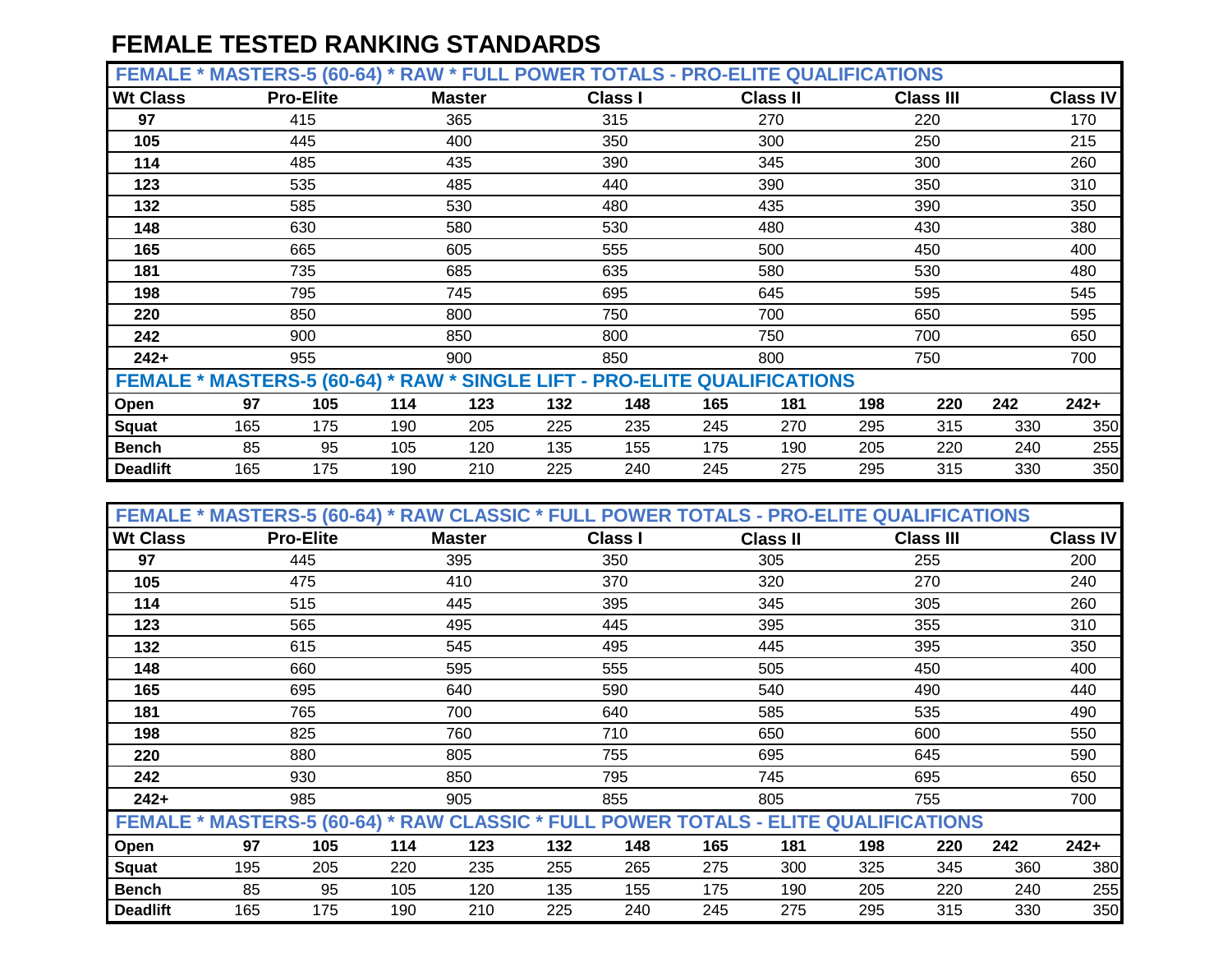**FEMALE \* MASTERS-5 (60-64) \* SINGLE-PLY \* FULL POWER TOTALS - ELITE QUALIFICATIONS**

| <b>Wt Class</b>                                                                  |     | <b>Elite</b> |     | <b>Master</b> |     | <b>Class I</b> |     | <b>Class II</b> |     | <b>Class III</b> |     | <b>Class IV</b> |
|----------------------------------------------------------------------------------|-----|--------------|-----|---------------|-----|----------------|-----|-----------------|-----|------------------|-----|-----------------|
| 97                                                                               |     | 500          |     | 440           |     | 375            |     | 310             |     | 260              |     | 220             |
| 105                                                                              |     | 540          |     | 480           |     | 425            |     | 355             |     | 305              |     | 260             |
| 114                                                                              |     | 590          |     | 530           |     | 475            |     | 425             |     | 365              |     | 305             |
| 123                                                                              |     | 640          |     | 585           |     | 525            |     | 475             |     | 415              |     | 350             |
| 132                                                                              |     | 685          |     | 630           |     | 575            |     | 525             |     | 465              |     | 400             |
| 148                                                                              |     | 750          |     | 690           |     | 625            |     | 575             |     | 525              |     | 475             |
| 165                                                                              |     | 805          |     | 745           |     | 680            |     | 630             |     | 580              |     | 530             |
| 181                                                                              |     | 865          |     | 810           |     | 750            |     | 685             |     | 625              |     | 575             |
| 198                                                                              |     | 930          |     | 885           |     | 815            |     | 745             |     | 685              |     | 625             |
| 220                                                                              |     | 980          |     | 925           |     | 875            |     | 815             |     | 745              |     | 675             |
| 242                                                                              |     | 1025         |     | 975           |     | 925            |     | 865             |     | 815              |     | 730             |
| $242+$                                                                           |     | 1075         |     | 1025          |     | 975            |     | 925             |     | 875              |     | 780             |
| FEMALE * MASTERS-5 (60-64) * SINGLE-PLY * SINGLE LIFT - PRO-ELITE QUALIFICATIONS |     |              |     |               |     |                |     |                 |     |                  |     |                 |
| Open                                                                             | 97  | 105          | 114 | 123           | 132 | 148            | 165 | 181             | 198 | 220              | 242 | $242+$          |
| Squat                                                                            | 200 | 215          | 235 | 255           | 270 | 290            | 315 | 335             | 360 | 375              | 390 | 405             |
| <b>Bench</b>                                                                     | 115 | 125          | 135 | 145           | 160 | 180            | 195 | 210             | 230 | 245              | 260 | 275             |
| <b>Deadlift</b>                                                                  | 185 | 200          | 220 | 240           | 255 | 280            | 295 | 320             | 340 | 360              | 375 | 395             |

| FEMALE * MASTERS-5 (60-64) * MULTI-PLY * FULL POWER TOTALS - PRO-ELITE QUALIFICATIONS |     |                   |     |               |     |                |     |                 |     |                  |     |                 |
|---------------------------------------------------------------------------------------|-----|-------------------|-----|---------------|-----|----------------|-----|-----------------|-----|------------------|-----|-----------------|
| <b>Wt Class</b>                                                                       |     | <b>Elite</b>      |     | <b>Master</b> |     | <b>Class I</b> |     | <b>Class II</b> |     | <b>Class III</b> |     | <b>Class IV</b> |
| 97                                                                                    |     | 570               |     | 505           |     | 430            |     | 380             |     | 330              |     | 280             |
| 105                                                                                   |     | 625               |     | 560           |     | 490            |     | 430             |     | 380              |     | 330             |
| 114                                                                                   |     | 685               |     | 620           |     | 555            |     | 490             |     | 440              |     | 390             |
| 123                                                                                   |     | 740               |     | 680           |     | 610            |     | 555             |     | 490              |     | 440             |
| 132                                                                                   |     | 800               |     | 725           |     | 660            |     | 605             |     | 530              |     | 480             |
| 148                                                                                   |     | 860<br>800<br>860 |     |               |     | 715            |     | 645             |     | 590              |     | 540             |
| 165                                                                                   |     | 920               |     |               |     | 800            |     | 730             |     | 670              |     | 590             |
| 181                                                                                   |     | 975               |     | 905           |     | 840            |     | 775             |     | 705              |     | 640             |
| 198                                                                                   |     | 1035              |     | 975           |     | 895            |     | 830             |     | 780              |     | 700             |
| 220                                                                                   |     | 1090              |     | 1025          |     | 955            |     | 890             |     | 810              |     | 750             |
| 242                                                                                   |     | 1140              |     | 1080          |     | 1010           |     | 940             |     | 865              |     | 790             |
| $242+$                                                                                |     | 1190              |     | 1120          |     | 1050           |     | 980             |     | 930              |     | 840             |
| FEMALE * MASTERS-5 (60-64) * MULTI-PLY * FULL POWER TOTALS - PRO-ELITE QUALIFICATIONS |     |                   |     |               |     |                |     |                 |     |                  |     |                 |
| Open                                                                                  | 97  | 105               | 114 | 123           | 132 | 148            | 165 | 181             | 198 | 220              | 242 | $242+$          |
| <b>Squat</b>                                                                          | 220 | 240               | 265 | 285           | 305 | 330            | 350 | 370             | 395 | 415              | 425 | 440             |
| <b>Bench</b>                                                                          | 135 | 150               | 160 | 180           | 195 | 210            | 230 | 245             | 265 | 280              | 295 | 315             |
| <b>Deadlift</b>                                                                       | 215 | 235               | 260 | 275           | 300 | 320            | 340 | 360             | 385 | 405              | 420 | 435             |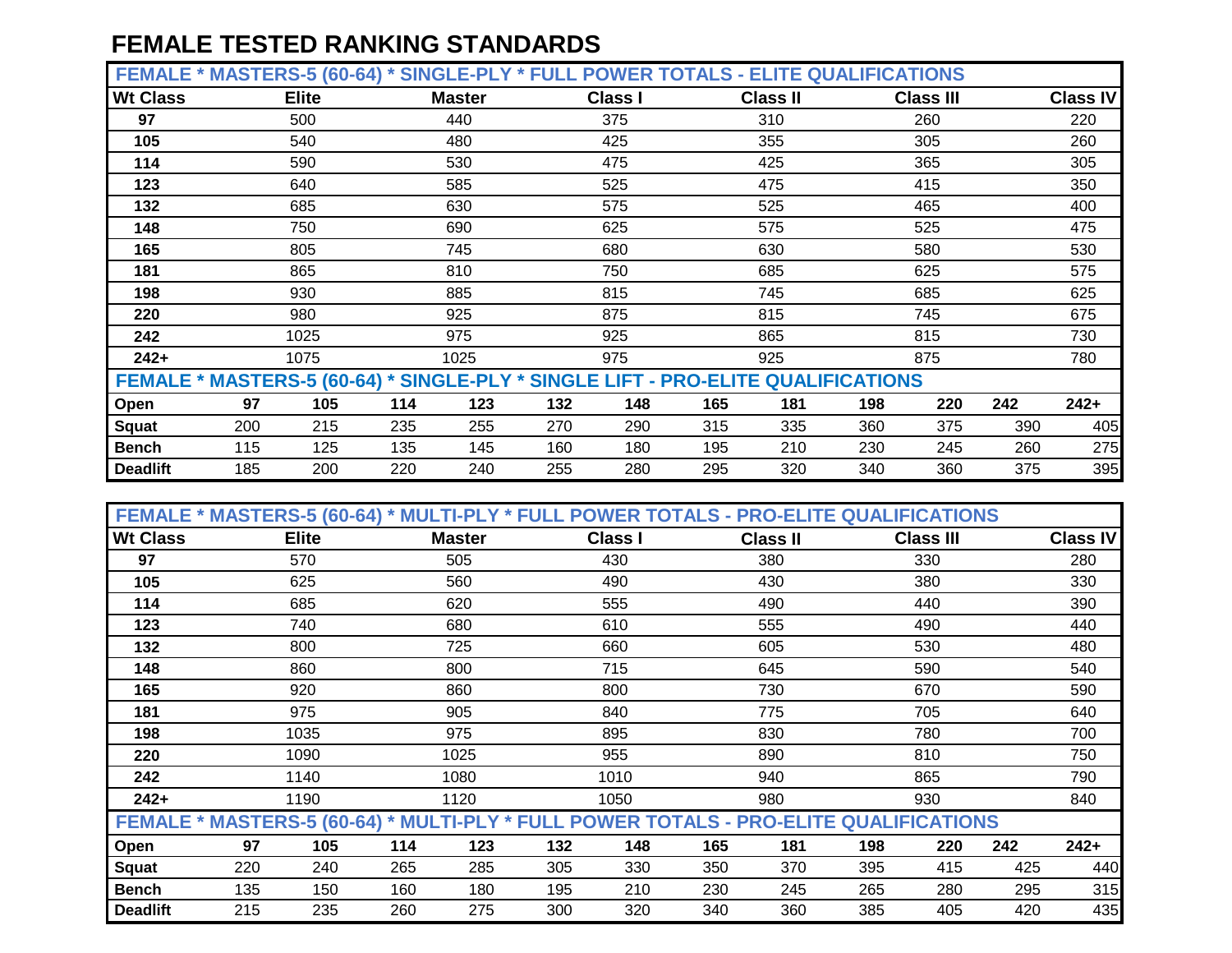**FEMALE \* MASTERS-6 (65-69) \* RAW \* FULL POWER TOTALS - PRO-ELITE QUALIFICATIONS**

|                 |                                                                           |                  | $-1$ |               |     |                |     |                 |     |                  |     |                 |
|-----------------|---------------------------------------------------------------------------|------------------|------|---------------|-----|----------------|-----|-----------------|-----|------------------|-----|-----------------|
| <b>Wt Class</b> |                                                                           | <b>Pro-Elite</b> |      | <b>Master</b> |     | <b>Class I</b> |     | <b>Class II</b> |     | <b>Class III</b> |     | <b>Class IV</b> |
| 97              |                                                                           | 390              |      | 340           |     | 290            |     | 245             |     | 200              |     | 160             |
| 105             |                                                                           | 420              |      | 375           |     | 325            |     | 275             |     | 225              |     | 200             |
| 114             |                                                                           | 460              |      | 410           |     | 365            |     | 320             |     | 275              |     | 240             |
| 123             |                                                                           | 510              |      | 460           |     | 415            |     | 365             |     | 325              |     | 285             |
| 132             |                                                                           | 560              |      | 505           |     | 455            |     | 410             |     | 365              |     | 325             |
| 148             |                                                                           | 605              |      | 555           |     | 505            |     | 455             |     | 405              |     | 355             |
| 165             |                                                                           | 645              |      | 580           |     | 530            |     | 475             |     | 425              |     | 375             |
| 181             |                                                                           | 710              |      | 660           |     | 610            |     | 555             |     | 505              |     | 395             |
| 198             |                                                                           | 770              |      | 720           |     | 670            |     | 620             |     | 560              |     | 490             |
| 220             |                                                                           | 825              |      | 775           |     | 725            |     | 675             |     | 625              |     | 570             |
| 242             |                                                                           | 875              |      | 825           |     | 775            |     | 725             |     | 675              |     | 625             |
| $242+$          |                                                                           | 930              |      | 875           |     | 825            |     | 775             |     | 725              |     | 675             |
|                 | FEMALE * MASTERS-6 (65-69) * RAW * SINGLE LIFT - PRO-ELITE QUALIFICATIONS |                  |      |               |     |                |     |                 |     |                  |     |                 |
| Open            | 97                                                                        | 105              | 114  | 123           | 132 | 148            | 165 | 181             | 198 | 220              | 242 | $242+$          |
| Squat           | 155                                                                       | 170              | 185  | 200           | 215 | 235            | 240 | 260             | 280 | 300              | 320 | 340             |
| <b>Bench</b>    | 80                                                                        | 85               | 95   | 110           | 125 | 145            | 160 | 180             | 195 | 210              | 225 | 240             |
| <b>Deadlift</b> | 155                                                                       | 165              | 180  | 200           | 220 | 235            | 245 | 270             | 295 | 315              | 330 | 350             |

|                 | FEMALE * MASTERS-6 (65-69) * RAW CLASSIC * FULL POWER TOTALS - PRO-ELITE QUALIFICATIONS |                          |     |               |     |                |     |                 |     |                  |     |                 |
|-----------------|-----------------------------------------------------------------------------------------|--------------------------|-----|---------------|-----|----------------|-----|-----------------|-----|------------------|-----|-----------------|
| <b>Wt Class</b> |                                                                                         | <b>Pro-Elite</b>         |     | <b>Master</b> |     | <b>Class I</b> |     | <b>Class II</b> |     | <b>Class III</b> |     | <b>Class IV</b> |
| 97              |                                                                                         | 420                      |     | 370           |     | 330            |     | 280             |     | 240              |     | 200             |
| 105             |                                                                                         | 450                      |     | 400           |     | 360            |     | 320             |     | 270              |     | 230             |
| 114             |                                                                                         | 490                      |     | 445           |     | 395            |     | 345             |     | 305              |     | 260             |
| 123             |                                                                                         | 540                      |     | 495           |     | 445            |     | 395             |     | 355              |     | 310             |
| 132             |                                                                                         | 590                      |     | 545           |     | 495            |     | 445             |     | 395              |     | 350             |
| 148             |                                                                                         | 635                      |     | 595           |     | 550            |     | 505             |     | 450              |     | 400             |
| 165             |                                                                                         |                          |     |               |     | 590            |     | 540             |     | 490              |     | 440             |
| 181             |                                                                                         | 675<br>640<br>740<br>690 |     |               |     | 640            |     | 585             |     | 535              |     | 490             |
| 198             |                                                                                         | 800                      |     | 750           |     | 700            |     | 650             |     | 600              |     | 550             |
| 220             |                                                                                         | 855                      |     | 805           |     | 755            |     | 695             |     | 645              |     | 590             |
| 242             |                                                                                         | 905                      |     | 850           |     | 795            |     | 745             |     | 695              |     | 650             |
| $242+$          |                                                                                         | 960                      |     | 905           |     | 855            |     | 805             |     | 735              |     | 700             |
|                 | FEMALE * MASTERS-6 (65-69) * RAW CLASSIC * FULL POWER TOTALS - ELITE QUALIFICATIONS     |                          |     |               |     |                |     |                 |     |                  |     |                 |
| Open            | 97                                                                                      | 105                      | 114 | 123           | 132 | 148            | 165 | 181             | 198 | 220              | 242 | $242+$          |
| <b>Squat</b>    | 185                                                                                     | 200                      | 215 | 230           | 245 | 265            | 270 | 290             | 310 | 330              | 350 | 370             |
| <b>Bench</b>    | 80                                                                                      | 85                       | 95  | 110           | 125 | 145            | 160 | 180             | 195 | 210              | 225 | 240             |
| <b>Deadlift</b> | 155                                                                                     | 165                      | 180 | 200           | 220 | 235            | 245 | 270             | 295 | 315              | 330 | 350             |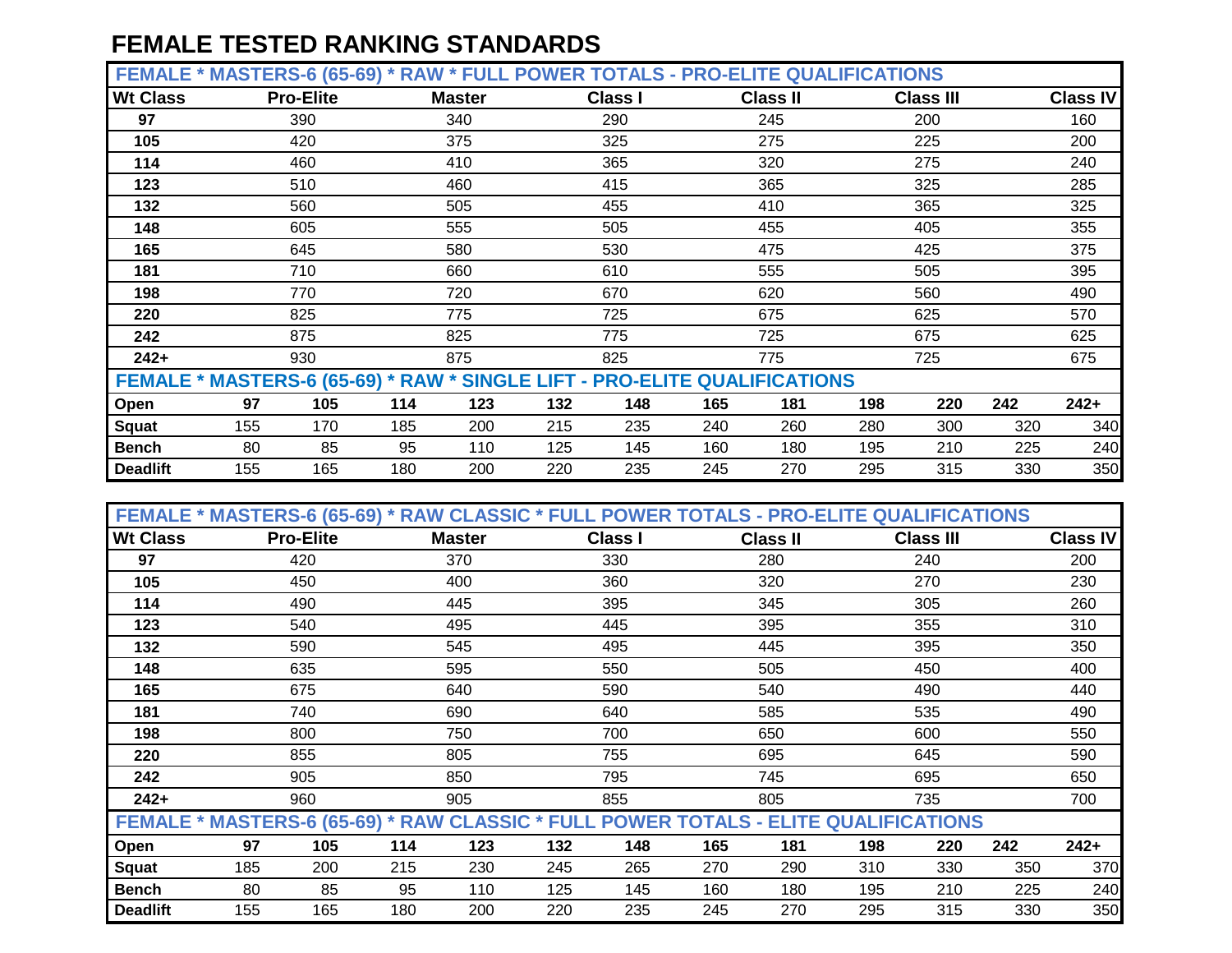**FEMALE \* MASTERS-6 (65-69) \* SINGLE-PLY \* FULL POWER TOTALS - ELITE QUALIFICATIONS**

| <b>Wt Class</b>                                                                  |     | <b>Elite</b> |     | <b>Master</b> |     | <b>Class I</b> |     | <b>Class II</b> |     | <b>Class III</b> |     | <b>Class IV</b> |
|----------------------------------------------------------------------------------|-----|--------------|-----|---------------|-----|----------------|-----|-----------------|-----|------------------|-----|-----------------|
| 97                                                                               |     | 475          |     | 440           |     | 375            |     | 310             |     | 260              |     | 220             |
| 105                                                                              |     | 515          |     | 480           |     | 425            |     | 355             |     | 305              |     | 260             |
| 114                                                                              |     | 565          |     | 530           |     | 475            |     | 425             |     | 365              |     | 305             |
| 123                                                                              |     | 615          |     | 585           |     | 525            |     | 475             |     | 415              |     | 350             |
| 132                                                                              |     | 660          |     | 630           |     | 575            |     | 525             |     | 465              |     | 400             |
| 148                                                                              |     | 725          |     | 690           |     | 625            |     | 575             |     | 525              |     | 475             |
| 165                                                                              |     | 780          |     | 745           |     | 680            |     | 630             |     | 580              |     | 530             |
| 181                                                                              |     | 840          |     | 810           |     | 750            |     | 685             |     | 625              |     | 575             |
| 198                                                                              |     | 905          |     | 885           |     | 815            |     | 745             |     | 685              |     | 625             |
| 220                                                                              |     | 955          |     | 925           |     | 875            |     | 815             |     | 745              |     | 675             |
| 242                                                                              |     | 1000         |     | 975           |     | 925            |     | 865             |     | 815              |     | 730             |
| $242+$                                                                           |     | 1050         |     | 1025          |     | 975            |     | 925             |     | 875              |     | 780             |
| FEMALE * MASTERS-6 (65-69) * SINGLE-PLY * SINGLE LIFT - PRO-ELITE QUALIFICATIONS |     |              |     |               |     |                |     |                 |     |                  |     |                 |
| Open                                                                             | 97  | 105          | 114 | 123           | 132 | 148            | 165 | 181             | 198 | 220              | 242 | $242+$          |
| Squat                                                                            | 190 | 205          | 230 | 250           | 265 | 290            | 310 | 325             | 350 | 370              | 385 | 400             |
| <b>Bench</b>                                                                     | 110 | 120          | 130 | 140           | 155 | 170            | 190 | 205             | 225 | 240              | 255 | 270             |
| <b>Deadlift</b>                                                                  | 175 | 190          | 205 | 225           | 240 | 265            | 280 | 310             | 330 | 345              | 360 | 380             |

| FEMALE * MASTERS-6 (65-69) * MULTI-PLY * FULL POWER TOTALS - PRO-ELITE QUALIFICATIONS |     |                   |     |               |     |                |     |                 |     |                  |     |                 |
|---------------------------------------------------------------------------------------|-----|-------------------|-----|---------------|-----|----------------|-----|-----------------|-----|------------------|-----|-----------------|
| <b>Wt Class</b>                                                                       |     | <b>Elite</b>      |     | <b>Master</b> |     | <b>Class I</b> |     | <b>Class II</b> |     | <b>Class III</b> |     | <b>Class IV</b> |
| 97                                                                                    |     | 550               |     | 500           |     | 440            |     | 360             |     | 310              |     | 260             |
| 105                                                                                   |     | 605               |     | 540           |     | 470            |     | 410             |     | 360              |     | 310             |
| 114                                                                                   |     | 665               |     | 600           |     | 535            |     | 470             |     | 420              |     | 370             |
| 123                                                                                   |     | 720               |     | 660           |     | 590            |     | 535             |     | 470              |     | 420             |
| 132                                                                                   |     | 780               |     | 705           |     | 640            |     | 585             |     | 510              |     | 460             |
| 148                                                                                   |     | 840<br>780<br>840 |     |               |     | 695            |     | 625             |     | 570              |     | 520             |
| 165                                                                                   |     | 900               |     |               |     | 780            |     | 710             |     | 650              |     | 570             |
| 181                                                                                   |     | 955               |     | 885           |     | 820            |     | 755             |     | 685              |     | 620             |
| 198                                                                                   |     | 1015              |     | 955           |     | 875            |     | 810             |     | 760              |     | 680             |
| 220                                                                                   |     | 1070              |     | 1005          |     | 935            |     | 870             |     | 790              |     | 730             |
| 242                                                                                   |     | 1120              |     | 1060          |     | 990            |     | 920             |     | 845              |     | 770             |
| $242+$                                                                                |     | 1170              |     | 1100          |     | 1030           |     | 960             |     | 910              |     | 820             |
| FEMALE * MASTERS-6 (65-69) * MULTI-PLY * FULL POWER TOTALS - PRO-ELITE QUALIFICATIONS |     |                   |     |               |     |                |     |                 |     |                  |     |                 |
| Open                                                                                  | 97  | 105               | 114 | 123           | 132 | 148            | 165 | 181             | 198 | 220              | 242 | $242+$          |
| <b>Squat</b>                                                                          | 215 | 235               | 260 | 280           | 305 | 325            | 345 | 365             | 385 | 410              | 425 | 435             |
| <b>Bench</b>                                                                          | 130 | 145               | 155 | 175           | 190 | 205            | 225 | 240             | 260 | 275              | 290 | 310             |
| <b>Deadlift</b>                                                                       | 205 | 225               | 240 | 265           | 285 | 310            | 330 | 350             | 370 | 385              | 405 | 425             |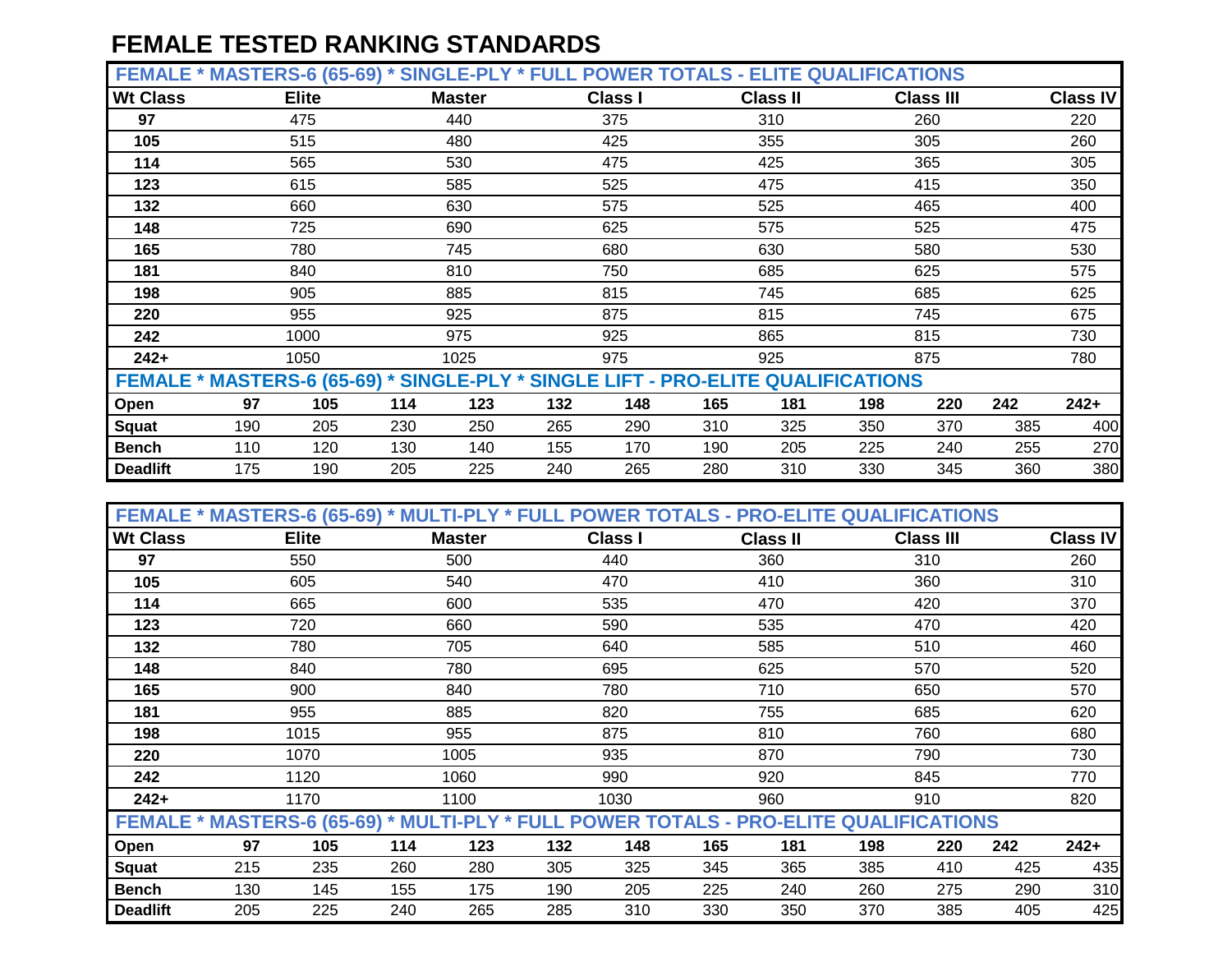**FEMALE \* MASTERS-7 (70-74) \* RAW \* FULL POWER TOTALS - PRO-ELITE QUALIFICATIONS**

| <b>Wt Class</b> |                                                                           | <b>Pro-Elite</b> |     | <b>Master</b> |     | <b>Class I</b> |     | <b>Class II</b> |     | <b>Class III</b> |     | <b>Class IV</b> |
|-----------------|---------------------------------------------------------------------------|------------------|-----|---------------|-----|----------------|-----|-----------------|-----|------------------|-----|-----------------|
| 97              |                                                                           | 350              |     | 300           |     | 250            |     | 205             |     | 165              |     | 130             |
| 105             |                                                                           | 380              |     | 335           |     | 285            |     | 245             |     | 190              |     | 160             |
| 114             |                                                                           | 420              |     | 370           |     | 325            |     | 280             |     | 235              |     | 190             |
| 123             |                                                                           | 470              |     | 420           |     | 375            |     | 325             |     | 275              |     | 225             |
| 132             |                                                                           | 520              |     | 465           |     | 415            |     | 370             |     | 325              |     | 265             |
| 148             |                                                                           | 565              |     | 515           |     | 465            |     | 415             |     | 365              |     | 300             |
| 165             |                                                                           | 605              |     | 540           |     | 490            |     | 435             |     | 385              |     | 340             |
| 181             |                                                                           | 670<br>620       |     |               |     | 570            |     | 515             |     | 465              |     | 400             |
| 198             |                                                                           | 730              |     | 680           |     | 630            |     | 580             |     | 520              |     | 450             |
| 220             |                                                                           | 785              |     | 735           |     | 685            |     | 635             |     | 585              |     | 520             |
| 242             |                                                                           | 835              |     | 785           |     | 735            |     | 685             |     | 635              |     | 580             |
| $242+$          |                                                                           | 890              |     | 835           |     | 785            |     | 735             |     | 685              |     | 630             |
|                 | FEMALE * MASTERS-7 (70-74) * RAW * SINGLE LIFT - PRO-ELITE QUALIFICATIONS |                  |     |               |     |                |     |                 |     |                  |     |                 |
| Open            | 97                                                                        | 105              | 114 | 123           | 132 | 148            | 165 | 181             | 198 | 220              | 242 | $242+$          |
| Squat           | 135                                                                       | 150              | 160 | 180           | 195 | 210            | 220 | 240             | 265 | 285              | 300 | 320             |
| <b>Bench</b>    | 75                                                                        | 80               | 90  | 105           | 120 | 140            | 155 | 175             | 190 | 205              | 220 | 235             |
| <b>Deadlift</b> | 140                                                                       | 150              | 170 | 185           | 205 | 215            | 230 | 255             | 275 | 295              | 315 | 335             |

| FEMALE * MASTERS-7 (70-74) * RAW CLASSIC * FULL POWER TOTALS - PRO-ELITE QUALIFICATIONS |     |                  |     |               |     |                |     |                 |     |                  |     |                 |
|-----------------------------------------------------------------------------------------|-----|------------------|-----|---------------|-----|----------------|-----|-----------------|-----|------------------|-----|-----------------|
| <b>Wt Class</b>                                                                         |     | <b>Pro-Elite</b> |     | <b>Master</b> |     | <b>Class I</b> |     | <b>Class II</b> |     | <b>Class III</b> |     | <b>Class IV</b> |
| 97                                                                                      |     | 380              |     | 340           |     | 280            |     | 235             |     | 195              |     | 160             |
| 105                                                                                     |     | 410              |     | 365           |     | 315            |     | 275             |     | 220              |     | 190             |
| 114                                                                                     |     | 450              |     | 400           |     | 355            |     | 310             |     | 265              |     | 220             |
| 123                                                                                     |     | 510              |     | 450           |     | 405            |     | 355             |     | 305              |     | 255             |
| 132                                                                                     |     | 550              |     | 495           |     | 445            |     | 400             |     | 355              |     | 295             |
| 148                                                                                     |     | 595              |     | 545           |     | 495            |     | 445             |     | 395              |     | 330             |
| 165                                                                                     |     | 635              | 570 |               |     | 520            |     | 465             |     | 415              |     | 370             |
| 181                                                                                     |     | 700<br>650       |     |               |     | 600            |     | 545             |     | 495              |     | 430             |
| 198                                                                                     |     | 760              |     | 710           |     | 660            |     | 610             |     | 550              |     | 480             |
| 220                                                                                     |     | 815              |     | 765           |     | 715            |     | 665             |     | 615              |     | 550             |
| 242                                                                                     |     | 865              |     | 815           |     | 765            |     | 715             |     | 665              |     | 610             |
| $242+$                                                                                  |     | 920              |     | 865           |     | 815            |     | 765             |     | 715              |     | 660             |
| FEMALE * MASTERS-7 (70-74) * RAW CLASSIC * FULL POWER TOTALS - ELITE QUALIFICATIONS     |     |                  |     |               |     |                |     |                 |     |                  |     |                 |
| Open                                                                                    | 97  | 105              | 114 | 123           | 132 | 148            | 165 | 181             | 198 | 220              | 242 | $242+$          |
| <b>Squat</b>                                                                            | 165 | 180              | 190 | 210           | 220 | 240            | 250 | 270             | 295 | 315              | 330 | 350             |
| <b>Bench</b>                                                                            | 75  | 80               | 90  | 105           | 120 | 140            | 155 | 175             | 190 | 205              | 220 | 235             |
| <b>Deadlift</b>                                                                         | 140 | 150              | 170 | 185           | 205 | 215            | 230 | 255             | 275 | 295              | 315 | 335             |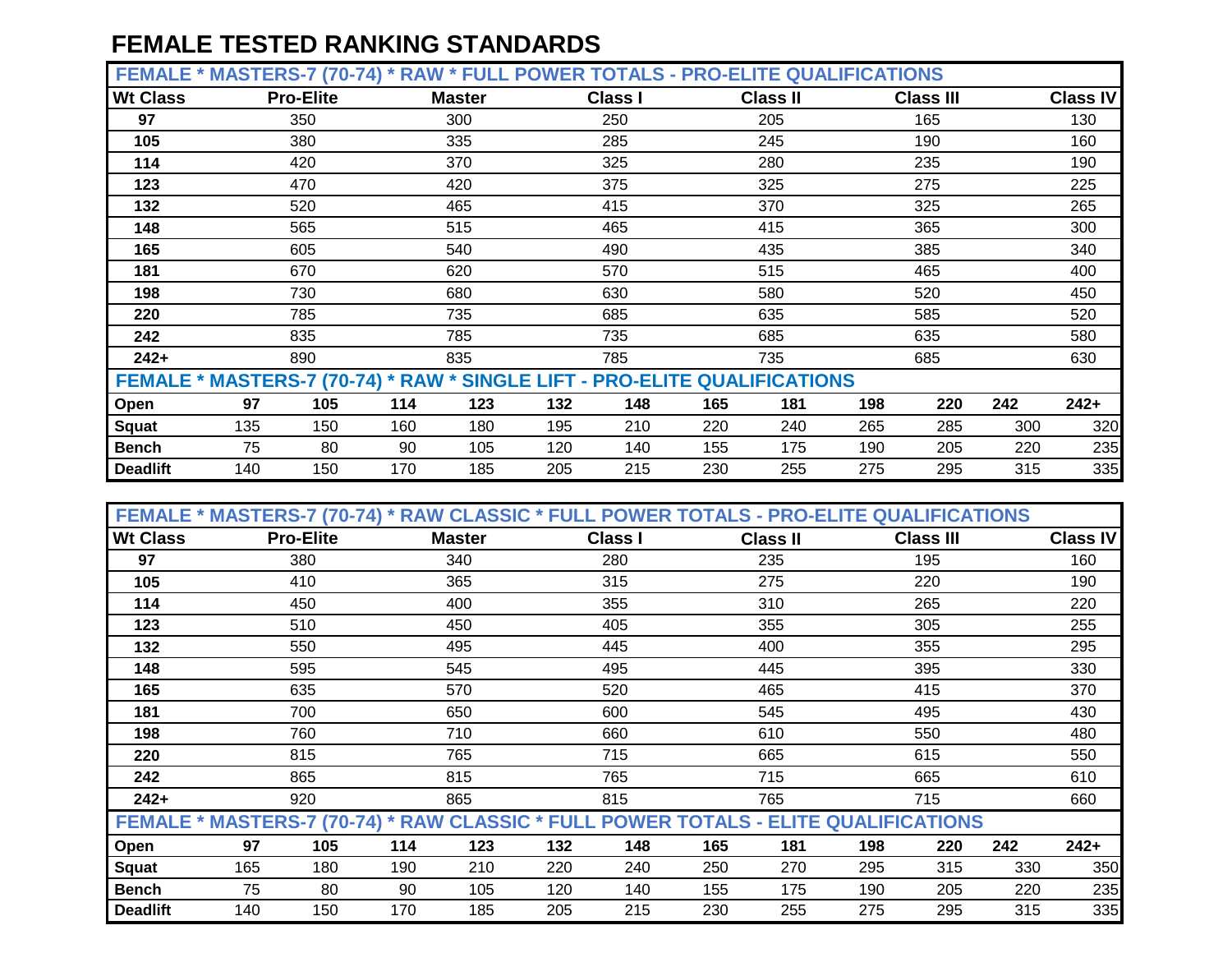| FEMALE * MASTERS-7 (70-74) * SINGLE-PLY * FULL POWER TOTALS - ELITE QUALIFICATIONS |     |              |     |               |     |                |     |                 |     |                  |     |          |
|------------------------------------------------------------------------------------|-----|--------------|-----|---------------|-----|----------------|-----|-----------------|-----|------------------|-----|----------|
| <b>Wt Class</b>                                                                    |     | <b>Elite</b> |     | <b>Master</b> |     | <b>Class I</b> |     | <b>Class II</b> |     | <b>Class III</b> |     | Class IV |
| 97                                                                                 |     | 445          |     | 390           |     | 340            |     | 290             |     | 240              |     | 210      |
| 105                                                                                |     | 485          |     | 435           |     | 385            |     | 325             |     | 275              |     | 225      |
| 114                                                                                |     | 535          |     | 495           |     | 445            |     | 395             |     | 335              |     | 275      |
| 123                                                                                |     | 585          |     | 545           |     | 495            |     | 445             |     | 385              |     | 320      |
| 132                                                                                |     | 630          |     | 580           |     | 535            |     | 495             |     | 435              |     | 370      |
| 148                                                                                |     | 695          |     | 660           |     | 595            |     | 545             |     | 495              |     | 445      |
| 165                                                                                |     | 750          |     | 715           |     | 650            |     | 600             |     | 550              |     | 500      |
| 181                                                                                |     | 810          |     |               |     | 710            |     | 645             |     | 595              |     | 545      |
| 198                                                                                |     | 875          |     | 815           |     | 775            |     | 715             |     | 655              |     | 595      |
| 220                                                                                |     | 915          |     | 875           |     | 835            |     | 785             |     | 715              |     | 645      |
| 242                                                                                |     | 970          |     | 925           |     | 885            |     | 835             |     | 785              |     | 715      |
| $242+$                                                                             |     | 1020         |     | 975           |     | 935            |     | 885             |     | 835              |     | 750      |
| FEMALE * MASTERS-7 (70-74) * SINGLE-PLY * SINGLE LIFT - PRO-ELITE QUALIFICATIONS   |     |              |     |               |     |                |     |                 |     |                  |     |          |
| Open                                                                               | 97  | 105          | 114 | 123           | 132 | 148            | 165 | 181             | 198 | 220              | 242 | $242+$   |
| <b>Squat</b>                                                                       | 185 | 185          | 205 | 225           | 240 | 260            | 285 | 310             | 330 | 345              | 365 | 385      |
| <b>Bench</b>                                                                       | 105 | 115          | 125 | 135           | 150 | 165            | 185 | 200             | 220 | 235              | 250 | 265      |
| <b>Deadlift</b>                                                                    | 180 | 185          | 205 | 225           | 240 | 260            | 280 | 300             | 325 | 335              | 355 | 370      |

| FEMALE * MASTERS-7 (70-74) * MULTI-PLY * FULL POWER TOTALS - PRO-ELITE QUALIFICATIONS |     |                   |     |               |     |                |     |                 |     |                  |     |                 |
|---------------------------------------------------------------------------------------|-----|-------------------|-----|---------------|-----|----------------|-----|-----------------|-----|------------------|-----|-----------------|
| <b>Wt Class</b>                                                                       |     | <b>Elite</b>      |     | <b>Master</b> |     | <b>Class I</b> |     | <b>Class II</b> |     | <b>Class III</b> |     | <b>Class IV</b> |
| 97                                                                                    |     | 525               |     | 475           |     | 415            |     | 335             |     | 285              |     | 235             |
| 105                                                                                   |     | 575               |     | 510           |     | 440            |     | 380             |     | 330              |     | 280             |
| 114                                                                                   |     | 635               |     | 570           |     | 505            |     | 440             |     | 390              |     | 340             |
| 123                                                                                   |     | 690               |     | 630           |     | 560            |     | 505             |     | 440              |     | 390             |
| 132                                                                                   |     | 750               |     | 675           |     | 610            |     | 555             |     | 480              |     | 430             |
| 148                                                                                   |     | 800<br>720<br>810 |     |               |     | 635            |     | 595             |     | 540              |     | 490             |
| 165                                                                                   |     | 870               |     |               |     | 750            |     | 680             |     | 620              |     | 540             |
| 181                                                                                   |     | 925               |     | 855           |     | 790            |     | 725             |     | 655              |     | 590             |
| 198                                                                                   |     | 985               |     | 925           |     | 845            |     | 780             |     | 730              |     | 650             |
| 220                                                                                   |     | 1040              |     | 975           |     | 905            |     | 840             |     | 760              |     | 700             |
| 242                                                                                   |     | 1090              |     | 1030          |     | 960            |     | 890             |     | 815              |     | 740             |
| $242+$                                                                                |     | 1140              |     | 1070          |     | 1000           |     | 930             |     | 880              |     | 790             |
| FEMALE * MASTERS-7 (70-74) * MULTI-PLY * FULL POWER TOTALS - PRO-ELITE QUALIFICATIONS |     |                   |     |               |     |                |     |                 |     |                  |     |                 |
| Open                                                                                  | 97  | 105               | 114 | 123           | 132 | 148            | 165 | 181             | 198 | 220              | 242 | $242+$          |
| <b>Squat</b>                                                                          | 205 | 225               | 250 | 265           | 290 | 305            | 335 | 365             | 375 | 395              | 415 | 425             |
| <b>Bench</b>                                                                          | 120 | 135               | 145 | 165           | 180 | 195            | 215 | 230             | 250 | 265              | 280 | 300             |
| <b>Deadlift</b>                                                                       | 200 | 215               | 240 | 260           | 280 | 300            | 320 | 350             | 360 | 380              | 395 | 415             |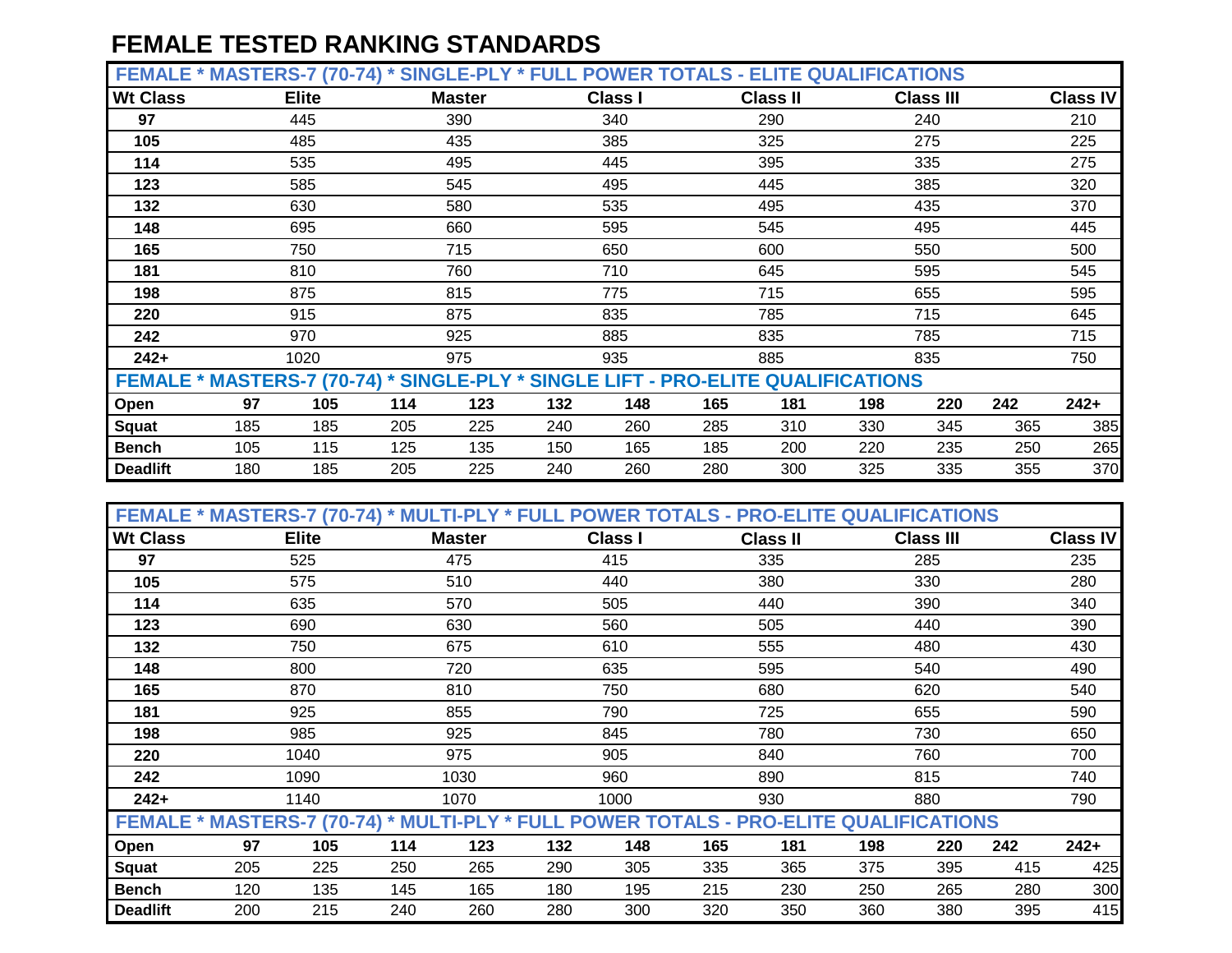**FEMALE \* YOUTH (10-12) \* RAW \* FULL POWER TOTALS - PRO-ELITE QUALIFICATIONS**

| --------        |                                                                       |                  | .          |               | _______ |                | .   |                 |     |                  |     |                 |
|-----------------|-----------------------------------------------------------------------|------------------|------------|---------------|---------|----------------|-----|-----------------|-----|------------------|-----|-----------------|
| <b>Wt Class</b> |                                                                       | <b>Pro-Elite</b> |            | <b>Master</b> |         | <b>Class I</b> |     | <b>Class II</b> |     | <b>Class III</b> |     | <b>Class IV</b> |
| 97              |                                                                       | 260              |            | 225           |         | 185            |     | 145             |     | 110              |     | 85              |
| 105             |                                                                       | 310              |            | 280           |         | 240            |     | 195             |     | 155              |     | 115             |
| 114             |                                                                       | 355              |            | 320           |         | 285            |     | 245             |     | 195              |     | 145             |
| 123             |                                                                       | 400              |            | 370           |         | 330            |     | 280             |     | 230              |     | 185             |
| 132             |                                                                       | 445              |            | 405           |         | 365            |     | 315             |     | 275              |     | 230             |
| 148             |                                                                       | 490              | 450<br>500 |               |         | 410            |     | 360             |     | 310              |     | 270             |
| 165             |                                                                       | 540<br>550       |            |               |         | 460            |     | 410             |     | 360              |     | 320             |
| 181             |                                                                       | 590              |            |               |         | 510            |     | 460             |     | 410              |     | 360             |
| 198             |                                                                       | 630              |            |               |         | 555            |     | 505             |     | 455              |     | 410             |
| 220             |                                                                       | 660              |            | 620           |         | 580            |     | 545             |     | 500              |     | 455             |
| 242             |                                                                       | 700              |            | 660           |         | 620            |     | 570             |     | 525              |     | 480             |
| $242+$          |                                                                       | 730              |            | 690           |         | 650            |     | 605             |     | 555              |     | 505             |
|                 | FEMALE * YOUTH (10-12) * RAW * SINGLE LIFT - PRO-ELITE QUALIFICATIONS |                  |            |               |         |                |     |                 |     |                  |     |                 |
| Open            | 97                                                                    | 105              | 114        | 123           | 132     | 148            | 165 | 181             | 198 | 220              | 242 | $242+$          |
| Squat           | 105                                                                   | 120              | 135        | 150           | 165     | 175            | 190 | 210             | 225 | 235              | 255 | 260             |
| <b>Bench</b>    | 50                                                                    | 60               | 75         | 90            | 100     | 115            | 130 | 145             | 155 | 170              | 180 | 190             |
| <b>Deadlift</b> | 105                                                                   | 130              | 145        | 160           | 180     | 200            | 220 | 235             | 250 | 255              | 265 | 280             |

| FEMALE * YOUTH (10-12) * RAW CLASSIC * FULL POWER TOTALS - PRO-ELITE QUALIFICATIONS |     |                  |     |               |     |                |     |                 |     |                  |     |                 |
|-------------------------------------------------------------------------------------|-----|------------------|-----|---------------|-----|----------------|-----|-----------------|-----|------------------|-----|-----------------|
| <b>Wt Class</b>                                                                     |     | <b>Pro-Elite</b> |     | <b>Master</b> |     | <b>Class I</b> |     | <b>Class II</b> |     | <b>Class III</b> |     | <b>Class IV</b> |
| 97                                                                                  |     | 280              |     | 250           |     | 215            |     | 175             |     | 140              |     | 115             |
| 105                                                                                 |     | 330              |     | 300           |     | 270            |     | 225             |     | 185              |     | 145             |
| 114                                                                                 |     | 375              |     | 340           |     | 315            |     | 275             |     | 225              |     | 175             |
| 123                                                                                 |     | 420              |     | 385           |     | 355            |     | 310             |     | 260              |     | 215             |
| 132                                                                                 |     | 465              |     | 425           |     | 390            |     | 345             |     | 300              |     | 255             |
| 148                                                                                 |     | 510              |     | 475           |     | 435            |     | 385             |     | 340              |     | 300             |
| 165                                                                                 |     | 560<br>610       |     |               |     | 480            |     | 435             |     | 390              |     | 340             |
| 181                                                                                 |     |                  |     | 570           |     | 530            |     | 485             |     | 440              |     | 390             |
| 198                                                                                 |     | 650              |     |               |     | 575            |     | 525             |     | 480              |     | 430             |
| 220                                                                                 |     | 680              |     | 640           |     | 600            |     | 560             |     | 515              |     | 470             |
| 242                                                                                 |     | 720              |     | 680           |     | 640            |     | 600             |     | 555              |     | 510             |
| $242+$                                                                              |     | 750              |     | 710           |     | 670            |     | 630             |     | 585              |     | 535             |
| FEMALE * YOUTH (10-12) * RAW CLASSIC * FULL POWER TOTALS - ELITE QUALIFICATIONS     |     |                  |     |               |     |                |     |                 |     |                  |     |                 |
| Open                                                                                | 97  | 105              | 114 | 123           | 132 | 148            | 165 | 181             | 198 | 220              | 242 | $242+$          |
| <b>Squat</b>                                                                        | 125 | 140              | 155 | 170           | 185 | 195            | 210 | 230             | 245 | 255              | 275 | 280             |
| <b>Bench</b>                                                                        | 50  | 60               | 75  | 90            | 100 | 115            | 130 | 145             | 155 | 170              | 180 | 190             |
| <b>Deadlift</b>                                                                     | 105 | 130              | 145 | 160           | 180 | 200            | 220 | 235             | 250 | 255              | 265 | 280             |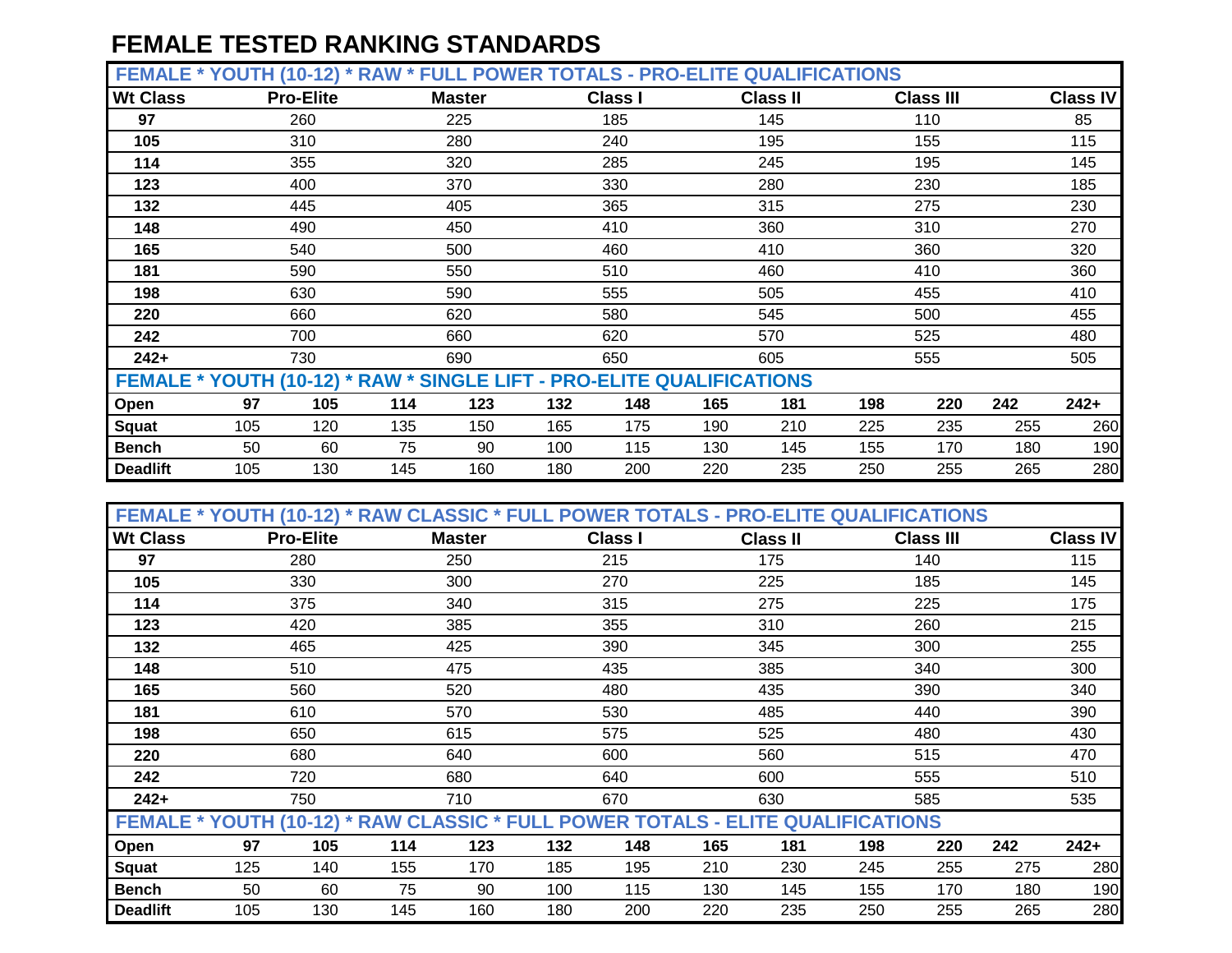**FEMALE \* YOUTH (10-12) \* SINGLE-PLY \* FULL POWER TOTALS - ELITE QUALIFICATIONS**

|                 |     | $\cdots$     |                                                                              |               |     |                |     |                 |     |                  |     |                 |
|-----------------|-----|--------------|------------------------------------------------------------------------------|---------------|-----|----------------|-----|-----------------|-----|------------------|-----|-----------------|
| <b>Wt Class</b> |     | <b>Elite</b> |                                                                              | <b>Master</b> |     | <b>Class I</b> |     | <b>Class II</b> |     | <b>Class III</b> |     | <b>Class IV</b> |
| 97              |     | 310          |                                                                              | 265           |     | 225            |     | 185             |     | 150              |     | 120             |
| 105             |     | 360          |                                                                              | 315           |     | 275            |     | 235             |     | 195              |     | 155             |
| 114             |     | 405          |                                                                              | 360           |     | 325            |     | 285             |     | 245              |     | 195             |
| 123             |     | 450          |                                                                              | 410           |     | 370            |     | 325             |     | 285              |     | 235             |
| 132             |     | 495          |                                                                              | 445           |     | 400            |     | 360             |     | 320              |     | 275             |
| 148             |     | 540          |                                                                              | 495           |     | 450            |     | 400             |     | 350              |     | 300             |
| 165             |     | 590          |                                                                              | 535           |     | 495            |     | 450             |     | 400              |     | 350             |
| 181             |     | 640          |                                                                              |               | 545 |                | 500 |                 | 450 |                  | 400 |                 |
| 198             |     | 680          |                                                                              | 630           |     | 590            |     | 550             |     | 500              |     | 450             |
| 220             |     | 710          |                                                                              | 665           |     | 620            |     | 580             |     | 535              |     | 490             |
| 242             |     | 750          |                                                                              | 705           |     | 655            |     | 610             |     | 570              |     | 530             |
| $242+$          |     | 780          |                                                                              | 735           |     | 690            |     | 650             |     | 610              |     | 560             |
|                 |     |              | FEMALE * YOUTH (10-12) * SINGLE-PLY * SINGLE LIFT - PRO-ELITE QUALIFICATIONS |               |     |                |     |                 |     |                  |     |                 |
| Open            | 97  | 105          | 114                                                                          | 123           | 132 | 148            | 165 | 181             | 198 | 220              | 242 | $242+$          |
| Squat           | 130 | 150          | 165                                                                          | 180           | 190 | 205            | 225 | 245             | 260 | 270              | 285 | 295             |
| <b>Bench</b>    | 60  | 70           | 85                                                                           | 100           | 115 | 130            | 140 | 155             | 165 | 180              | 190 | 200             |
| <b>Deadlift</b> | 120 | 140          | 155                                                                          | 170           | 190 | 205            | 225 | 240             | 255 | 260              | 275 | 285             |

| FEMALE * YOUTH (10-12) * MULTI-PLY * FULL POWER TOTALS - PRO-ELITE QUALIFICATIONS |     |              |            |               |     |                |     |                 |     |                  |     |                 |
|-----------------------------------------------------------------------------------|-----|--------------|------------|---------------|-----|----------------|-----|-----------------|-----|------------------|-----|-----------------|
| <b>Wt Class</b>                                                                   |     | <b>Elite</b> |            | <b>Master</b> |     | <b>Class I</b> |     | <b>Class II</b> |     | <b>Class III</b> |     | <b>Class IV</b> |
| 97                                                                                |     | 350          |            | 315           |     | 275            |     | 235             |     | 200              |     | 170             |
| 105                                                                               |     | 400          |            | 365           |     | 325            |     | 285             |     | 245              |     | 205             |
| 114                                                                               |     | 445          |            | 400           |     | 365            |     | 325             |     | 285              |     | 235             |
| 123                                                                               |     | 490          |            | 450           |     | 410            |     | 365             |     | 325              |     | 275             |
| 132                                                                               |     | 535          |            | 485           |     | 440            |     | 400             |     | 360              |     | 315             |
| 148                                                                               |     | 580          | 535<br>575 |               |     | 490            |     | 440             |     | 390              |     | 340             |
| 165                                                                               |     | 630          |            |               |     | 535            |     | 480             |     | 440              |     | 390             |
| 181                                                                               |     | 680          |            | 635           |     | 585            |     | 540             |     | 490              |     | 440             |
| 198                                                                               |     | 720          |            | 670           |     | 630            |     | 590             |     | 540              |     | 490             |
| 220                                                                               |     | 750          |            | 705           |     | 660            |     | 620             |     | 575              |     | 530             |
| 242                                                                               |     | 790          |            | 745           |     | 695            |     | 650             |     | 610              |     | 570             |
| $242+$                                                                            |     | 820          |            | 775           |     | 720            |     | 680             |     | 640              |     | 600             |
| FEMALE * YOUTH (10-12) * MULTI-PLY * FULL POWER TOTALS - PRO-ELITE QUALIFICATIONS |     |              |            |               |     |                |     |                 |     |                  |     |                 |
| Open                                                                              | 97  | 105          | 114        | 123           | 132 | 148            | 165 | 181             | 198 | 220              | 242 | $242+$          |
| <b>Squat</b>                                                                      | 140 | 165          | 180        | 195           | 215 | 220            | 240 | 255             | 270 | 275              | 290 | 300             |
| <b>Bench</b>                                                                      | 70  | 80           | 95         | 110           | 125 | 145            | 160 | 175             | 190 | 205              | 215 | 225             |
| <b>Deadlift</b>                                                                   | 140 | 155          | 170        | 185           | 205 | 215            | 230 | 250             | 260 | 270              | 285 | 295             |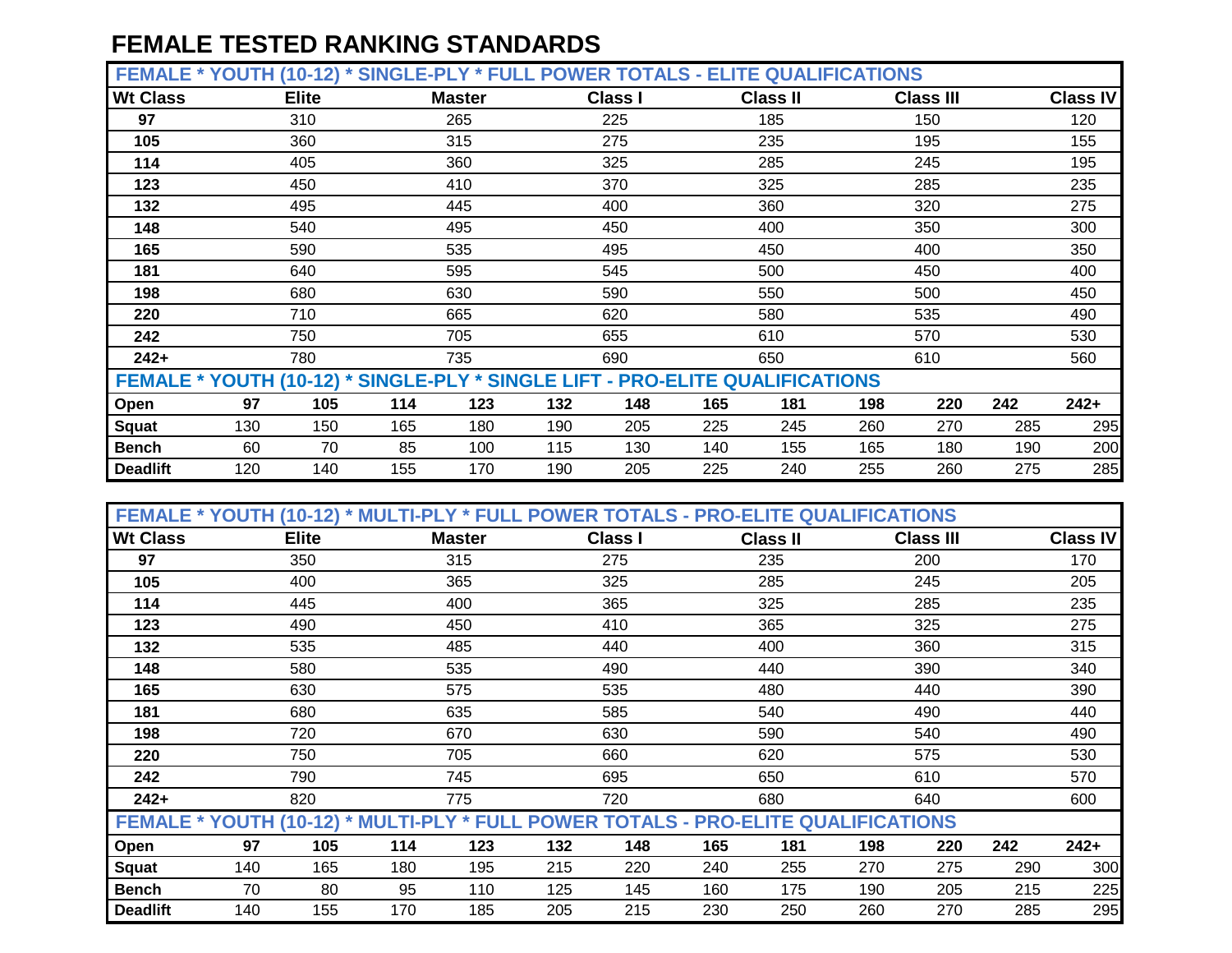**FEMALE \* TEEN-1 (13-15) \* RAW \* FULL POWER TOTALS - PRO-ELITE QUALIFICATIONS**

| --------                                                               | $1 - 1$ $1 - 1$ $1 - 1$ |                  | .   |               |     | .              |     |                 |     |                  |     |                 |
|------------------------------------------------------------------------|-------------------------|------------------|-----|---------------|-----|----------------|-----|-----------------|-----|------------------|-----|-----------------|
| <b>Wt Class</b>                                                        |                         | <b>Pro-Elite</b> |     | <b>Master</b> |     | <b>Class I</b> |     | <b>Class II</b> |     | <b>Class III</b> |     | <b>Class IV</b> |
| 97                                                                     |                         | 350              |     | 300           |     | 250            |     | 205             |     | 165              |     | 130             |
| 105                                                                    |                         | 380              |     | 335           |     | 285            |     | 245             |     | 190              |     | 160             |
| 114                                                                    |                         | 420              |     | 370           |     | 325            |     | 280             |     | 235              |     | 190             |
| 123                                                                    |                         | 470              |     | 420           |     | 375            |     | 325             |     | 275              |     | 225             |
| 132                                                                    |                         | 520              |     | 465           |     | 415            |     | 370             |     | 325              |     | 265             |
| 148                                                                    |                         | 565              |     | 515           |     | 465            |     | 415             |     | 365              |     | 300             |
| 165                                                                    |                         | 605              |     | 540           |     | 490            |     | 435             |     | 385              |     | 340             |
| 181                                                                    |                         | 670              |     |               |     | 570            |     | 515             |     | 465              |     | 400             |
| 198                                                                    |                         | 730              |     | 680           |     | 630            |     | 580             |     | 520              |     | 450             |
| 220                                                                    |                         | 785              |     | 735           |     | 685            |     | 635             |     | 585              |     | 520             |
| 242                                                                    |                         | 835              |     | 785           |     | 735            |     | 685             |     | 635              |     | 580             |
| $242+$                                                                 |                         | 890              |     | 835           |     | 785            |     | 735             |     | 685              |     | 630             |
| FEMALE * TEEN-1 (13-15) * RAW * SINGLE LIFT - PRO-ELITE QUALIFICATIONS |                         |                  |     |               |     |                |     |                 |     |                  |     |                 |
| Open                                                                   | 97                      | 105              | 114 | 123           | 132 | 148            | 165 | 181             | 198 | 220              | 242 | $242+$          |
| Squat                                                                  | 135                     | 150              | 160 | 180           | 195 | 210            | 220 | 240             | 265 | 285              | 300 | 320             |
| <b>Bench</b>                                                           | 75                      | 80               | 90  | 105           | 120 | 140            | 155 | 175             | 190 | 205              | 220 | 235             |
| <b>Deadlift</b>                                                        | 140                     | 150              | 170 | 185           | 205 | 215            | 230 | 255             | 275 | 295              | 315 | 335             |

| FEMALE * TEEN-1 (13-15) * RAW CLASSIC * FULL POWER TOTALS - PRO-ELITE QUALIFICATIONS |     |                  |     |               |     |                |     |                 |     |                  |     |                 |
|--------------------------------------------------------------------------------------|-----|------------------|-----|---------------|-----|----------------|-----|-----------------|-----|------------------|-----|-----------------|
| <b>Wt Class</b>                                                                      |     | <b>Pro-Elite</b> |     | <b>Master</b> |     | <b>Class I</b> |     | <b>Class II</b> |     | <b>Class III</b> |     | <b>Class IV</b> |
| 97                                                                                   |     | 380              |     | 340           |     | 280            |     | 235             |     | 195              |     | 160             |
| 105                                                                                  |     | 410              |     | 365           |     | 315            |     | 275             |     | 220              |     | 190             |
| 114                                                                                  |     | 450              |     | 400           |     | 355            |     | 310             |     | 265              |     | 220             |
| 123                                                                                  |     | 510              |     | 450           |     | 405            |     | 355             |     | 305              |     | 255             |
| 132                                                                                  |     | 550              |     | 495           |     | 445            |     | 400             |     | 355              |     | 295             |
| 148                                                                                  |     | 595              |     | 545<br>570    |     | 495            |     | 445             |     | 395              |     | 330             |
| 165                                                                                  |     | 635              |     |               |     | 520            |     | 465             |     | 415              |     | 370             |
| 181                                                                                  |     | 700              |     | 650           |     | 600            |     | 545             |     | 495              |     | 430             |
| 198                                                                                  |     | 760              |     | 710           |     | 660            |     | 610             |     | 550              |     | 480             |
| 220                                                                                  |     | 815              |     | 765           |     | 715            |     | 665             |     | 615              |     | 550             |
| 242                                                                                  |     | 865              |     | 815           |     | 765            |     | 715             |     | 665              |     | 610             |
| $242+$                                                                               |     | 920              |     | 865           |     | 815            |     | 765             |     | 715              |     | 660             |
| FEMALE * TEEN-1 (13-15) * RAW CLASSIC * FULL POWER TOTALS - ELITE QUALIFICATIONS     |     |                  |     |               |     |                |     |                 |     |                  |     |                 |
| Open                                                                                 | 97  | 105              | 114 | 123           | 132 | 148            | 165 | 181             | 198 | 220              | 242 | $242+$          |
| <b>Squat</b>                                                                         | 165 | 180              | 190 | 210           | 220 | 240            | 250 | 270             | 295 | 315              | 330 | 350             |
| <b>Bench</b>                                                                         | 75  | 80               | 90  | 105           | 120 | 140            | 155 | 175             | 190 | 205              | 220 | 235             |
| <b>Deadlift</b>                                                                      | 140 | 150              | 170 | 185           | 205 | 215            | 230 | 255             | 275 | 295              | 315 | 335             |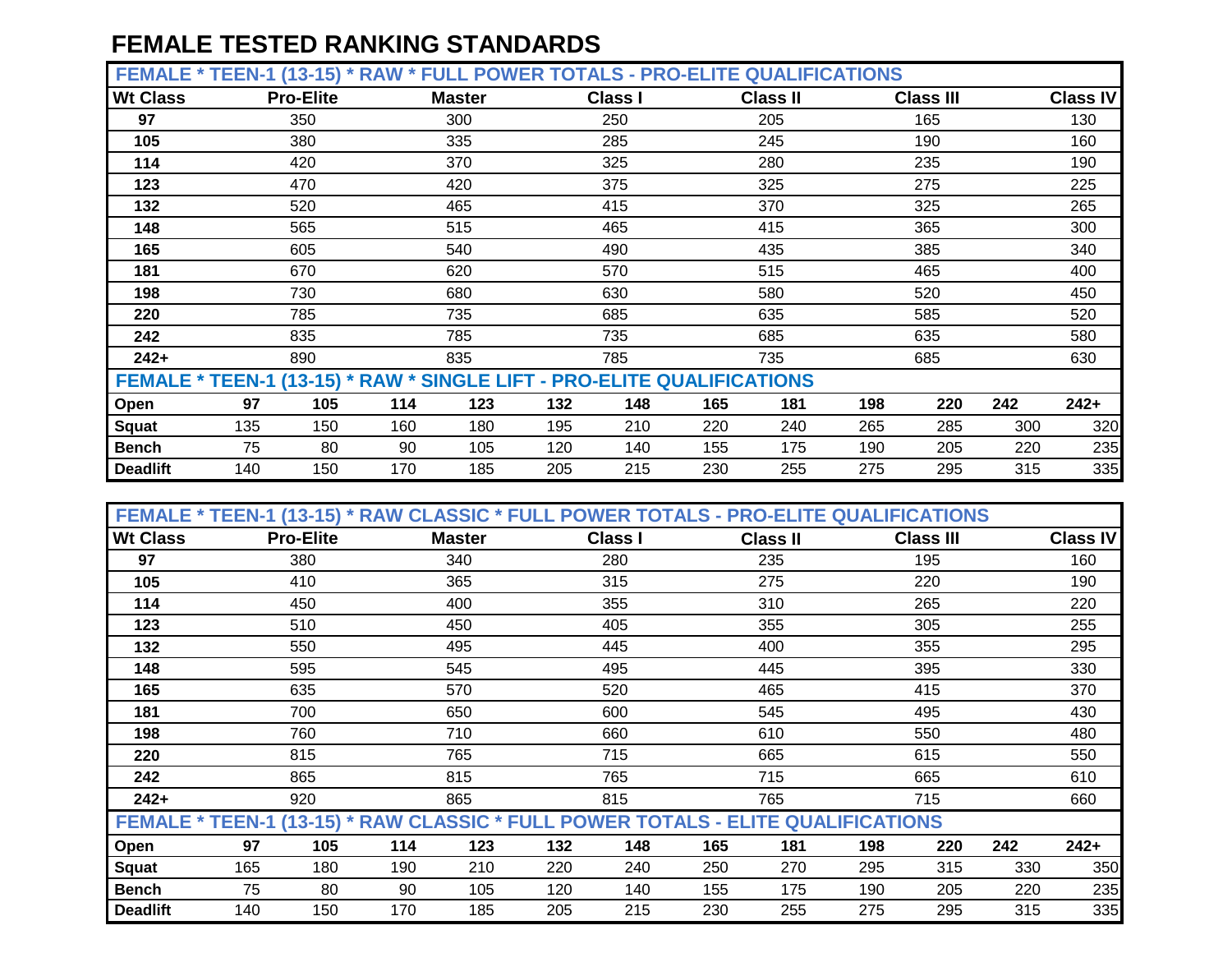**FEMALE \* TEEN-1 (13-15) \* SINGLE-PLY \* FULL POWER TOTALS - ELITE QUALIFICATIONS**

| <b>Wt Class</b>                                                               |     | $-1$<br><b>Elite</b> |     | <b>Master</b> |     | <b>Class I</b> |     | <b>Class II</b> |     | <b>Class III</b> |     | <b>Class IV</b> |
|-------------------------------------------------------------------------------|-----|----------------------|-----|---------------|-----|----------------|-----|-----------------|-----|------------------|-----|-----------------|
| 97                                                                            |     | 445                  |     | 390           |     | 340            |     | 290             |     | 240              |     | 210             |
| 105                                                                           |     | 485                  |     | 435           |     | 385            |     | 325             |     | 275              |     | 225             |
| 114                                                                           |     | 535                  |     | 495           |     | 445            |     | 395             |     | 335              |     | 275             |
| 123                                                                           |     | 585                  |     | 545           |     | 495            |     | 445             |     | 385              |     | 320             |
| 132                                                                           |     | 630                  |     | 580           |     | 535            |     | 495             |     | 435              |     | 370             |
| 148                                                                           |     | 685                  |     | 645           |     | 595            |     | 545             |     | 495              |     | 445             |
| 165                                                                           |     | 735                  |     | 690           |     | 650            |     | 600             |     | 550              |     | 500             |
| 181                                                                           |     | 785                  |     | 745           |     | 700            |     | 645             |     | 595              |     | 545             |
| 198                                                                           |     | 830                  |     | 780           |     | 730            |     | 685             |     | 635              |     | 590             |
| 220                                                                           |     | 885                  |     | 820           |     | 770            |     | 730             |     | 685              |     | 640             |
| 242                                                                           |     | 925                  |     | 850           |     | 805            |     | 765             |     | 720              |     | 680             |
| $242+$                                                                        |     | 970                  |     | 900           |     | 855            |     | 805             |     | 760              |     | 715             |
| FEMALE * TEEN-1 (13-15) * SINGLE-PLY * SINGLE LIFT - PRO-ELITE QUALIFICATIONS |     |                      |     |               |     |                |     |                 |     |                  |     |                 |
| Open                                                                          | 97  | 105                  | 114 | 123           | 132 | 148            | 165 | 181             | 198 | 220              | 242 | $242+$          |
| Squat                                                                         | 185 | 185                  | 205 | 225           | 240 | 255            | 275 | 300             | 315 | 340              | 355 | 370             |
| <b>Bench</b>                                                                  | 105 | 115                  | 125 | 135           | 150 | 165            | 185 | 200             | 215 | 230              | 245 | 260             |
| <b>Deadlift</b>                                                               | 180 | 185                  | 205 | 225           | 240 | 255            | 275 | 285             | 300 | 315              | 325 | 340             |

| FEMALE * TEEN-1 (13-15) * MULTI-PLY * FULL POWER TOTALS - PRO-ELITE QUALIFICATIONS |     |              |     |               |     |                |     |                 |     |                  |     |                 |
|------------------------------------------------------------------------------------|-----|--------------|-----|---------------|-----|----------------|-----|-----------------|-----|------------------|-----|-----------------|
| <b>Wt Class</b>                                                                    |     | <b>Elite</b> |     | <b>Master</b> |     | <b>Class I</b> |     | <b>Class II</b> |     | <b>Class III</b> |     | <b>Class IV</b> |
| 97                                                                                 |     | 525          |     | 475           |     | 415            |     | 335             |     | 285              |     | 235             |
| 105                                                                                |     | 575          |     | 510           |     | 440            |     | 380             |     | 330              |     | 280             |
| 114                                                                                |     | 635          |     | 570           |     | 505            |     | 440             |     | 390              |     | 340             |
| 123                                                                                |     | 690          |     | 630           |     | 560            |     | 505             |     | 440              |     | 390             |
| 132                                                                                |     | 750          |     | 675           |     | 610            |     | 555             |     | 480              |     | 430             |
| 148                                                                                |     | 800          |     | 720           |     | 635            |     | 595             |     | 540              |     | 490             |
| 165                                                                                |     | 840          |     | 810           |     | 750            |     | 680             |     | 620              |     | 540             |
| 181                                                                                |     | 880          |     | 855           |     | 790            |     | 725             |     | 655              |     | 590             |
| 198                                                                                |     | 920          |     | 905           |     | 845            |     | 780             |     | 730              |     | 650             |
| 220                                                                                |     | 960          |     | 935           |     | 885            |     | 840             |     | 760              |     | 700             |
| 242                                                                                |     | 995          |     | 975           |     | 925            |     | 875             |     | 815              |     | 740             |
| $242+$                                                                             |     | 1030         |     | 1000          |     | 960            |     | 920             |     | 860              |     | 790             |
| FEMALE * TEEN-1 (13-15) * MULTI-PLY * FULL POWER TOTALS - PRO-ELITE QUALIFICATIONS |     |              |     |               |     |                |     |                 |     |                  |     |                 |
| Open                                                                               | 97  | 105          | 114 | 123           | 132 | 148            | 165 | 181             | 198 | 220              | 242 | $242+$          |
| <b>Squat</b>                                                                       | 205 | 225          | 250 | 265           | 290 | 305            | 320 | 330             | 340 | 355              | 370 | 385             |
| <b>Bench</b>                                                                       | 120 | 135          | 145 | 165           | 180 | 195            | 210 | 225             | 240 | 250              | 260 | 270             |
| <b>Deadlift</b>                                                                    | 200 | 215          | 240 | 260           | 280 | 300            | 310 | 325             | 340 | 355              | 365 | 375             |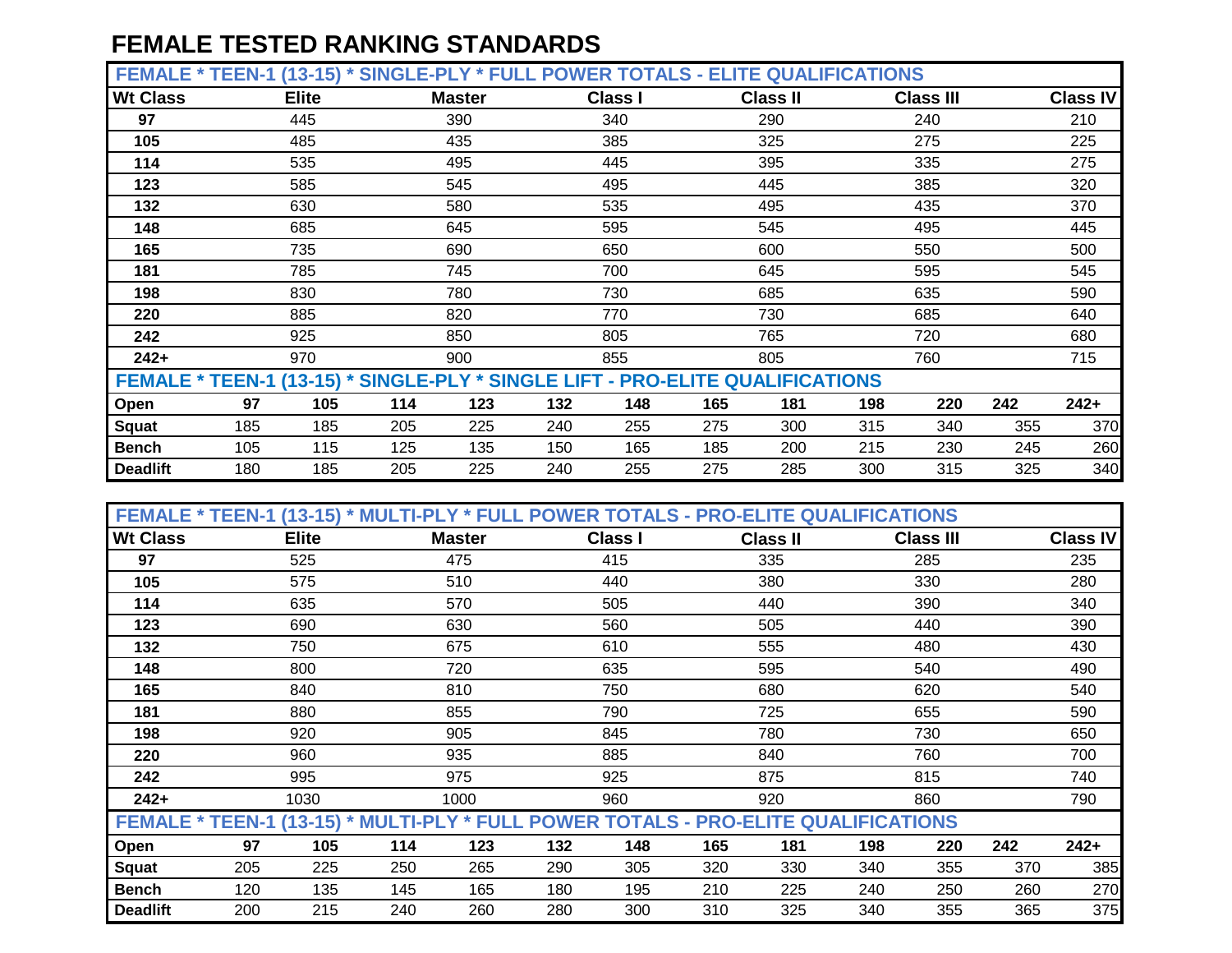**FEMALE \* TEEN-2 (16-17) \* RAW \* FULL POWER TOTALS - PRO-ELITE QUALIFICATIONS**

| --------                                                               | $\blacksquare$ |                  | .   | --            |     |                | .   |                 |     |                  |     |                 |
|------------------------------------------------------------------------|----------------|------------------|-----|---------------|-----|----------------|-----|-----------------|-----|------------------|-----|-----------------|
| <b>Wt Class</b>                                                        |                | <b>Pro-Elite</b> |     | <b>Master</b> |     | <b>Class I</b> |     | <b>Class II</b> |     | <b>Class III</b> |     | <b>Class IV</b> |
| 97                                                                     |                | 400              |     | 350           |     | 300            |     | 250             |     | 210              |     | 160             |
| 105                                                                    |                | 440              |     | 390           |     | 345            |     | 300             |     | 250              |     | 200             |
| 114                                                                    |                | 480              |     | 430           |     | 390            |     | 340             |     | 290              |     | 240             |
| 123                                                                    |                | 520              |     | 470           |     | 430            |     | 380             |     | 330              |     | 280             |
| 132                                                                    |                | 570              |     | 510           |     | 465            |     | 415             |     | 365              |     | 320             |
| 148                                                                    |                | 620              |     | 560           |     | 505            |     | 460             |     | 410              |     | 360             |
| 165                                                                    |                | 665              |     | 605           |     | 550            |     | 505             |     | 455              |     | 405             |
| 181                                                                    |                | 715              |     |               |     | 610            |     | 560             |     | 505              |     | 455             |
| 198                                                                    |                | 780              |     | 720           |     | 660            |     | 610             |     | 560              |     | 505             |
| 220                                                                    |                | 840              |     | 790           |     | 730            |     | 670             |     | 610              |     | 550             |
| 242                                                                    |                | 885              |     | 835           |     | 775            |     | 725             |     | 675              |     | 620             |
| $242+$                                                                 |                | 940              |     | 890           |     | 840            |     | 780             |     | 725              |     | 675             |
| FEMALE * TEEN-2 (16-17) * RAW * SINGLE LIFT - PRO-ELITE QUALIFICATIONS |                |                  |     |               |     |                |     |                 |     |                  |     |                 |
| Open                                                                   | 97             | 105              | 114 | 123           | 132 | 148            | 165 | 181             | 198 | 220              | 242 | $242+$          |
| Squat                                                                  | 150            | 175              | 185 | 195           | 205 | 220            | 235 | 255             | 275 | 300              | 315 | 330             |
| <b>Bench</b>                                                           | 85             | 90               | 105 | 120           | 130 | 150            | 165 | 180             | 200 | 215              | 235 | 250             |
| <b>Deadlift</b>                                                        | 165            | 185              | 190 | 205           | 235 | 250            | 265 | 280             | 305 | 325              | 335 | 360             |

| FEMALE * TEEN-2 (16-17) * RAW CLASSIC * FULL POWER TOTALS - PRO-ELITE QUALIFICATIONS |     |                  |     |               |     |                |     |                 |     |     |                  |     |                 |
|--------------------------------------------------------------------------------------|-----|------------------|-----|---------------|-----|----------------|-----|-----------------|-----|-----|------------------|-----|-----------------|
| <b>Wt Class</b>                                                                      |     | <b>Pro-Elite</b> |     | <b>Master</b> |     | <b>Class I</b> |     | <b>Class II</b> |     |     | <b>Class III</b> |     | <b>Class IV</b> |
| 97                                                                                   |     | 430              |     | 370           |     | 310            |     | 265             |     |     | 225              |     | 180             |
| 105                                                                                  |     | 470              |     | 420           |     | 375            |     | 330             |     |     | 280              |     | 230             |
| 114                                                                                  |     | 510              |     | 460           |     | 420            |     | 370             |     |     | 320              |     | 270             |
| 123                                                                                  |     | 550              |     | 500           |     | 460            |     | 410             |     |     | 360              |     | 310             |
| 132                                                                                  |     | 600              |     | 540           |     | 495            |     | 445             |     |     | 395              |     | 350             |
| 148                                                                                  |     | 650              |     | 590<br>635    |     | 535            |     | 490             |     |     | 440              |     | 390             |
| 165                                                                                  |     |                  |     |               |     | 580            |     | 535             |     |     | 485              |     | 435             |
| 181                                                                                  |     | 695<br>745       |     | 690           |     | 640            |     | 590             |     |     | 535              |     | 485             |
| 198                                                                                  |     | 810              |     | 750           |     | 690            |     | 640             |     |     | 590              |     | 535             |
| 220                                                                                  |     | 870              |     | 820           |     | 760            |     | 700             |     |     | 640              |     | 580             |
| 242                                                                                  |     | 915              |     | 865           |     | 805            |     | 755             |     |     | 705              |     | 650             |
| $242+$                                                                               |     | 970              |     | 920           |     | 870            |     | 810             |     |     | 755              |     | 705             |
| FEMALE * TEEN-2 (16-17) * RAW CLASSIC * FULL POWER TOTALS - ELITE QUALIFICATIONS     |     |                  |     |               |     |                |     |                 |     |     |                  |     |                 |
| Open                                                                                 | 97  | 105              | 114 | 123           | 132 | 148            | 165 |                 | 181 | 198 | 220              | 242 | $242+$          |
| Squat                                                                                | 180 | 205              | 215 | 225           | 235 | 250            | 265 |                 | 285 | 305 | 330              | 345 | 360             |
| <b>Bench</b>                                                                         | 85  | 90               | 105 | 120           | 130 | 150            | 165 |                 | 180 | 200 | 215              | 235 | 250             |
| <b>Deadlift</b>                                                                      | 165 | 185              | 190 | 205           | 235 | 250            | 265 |                 | 280 | 305 | 325              | 335 | 360             |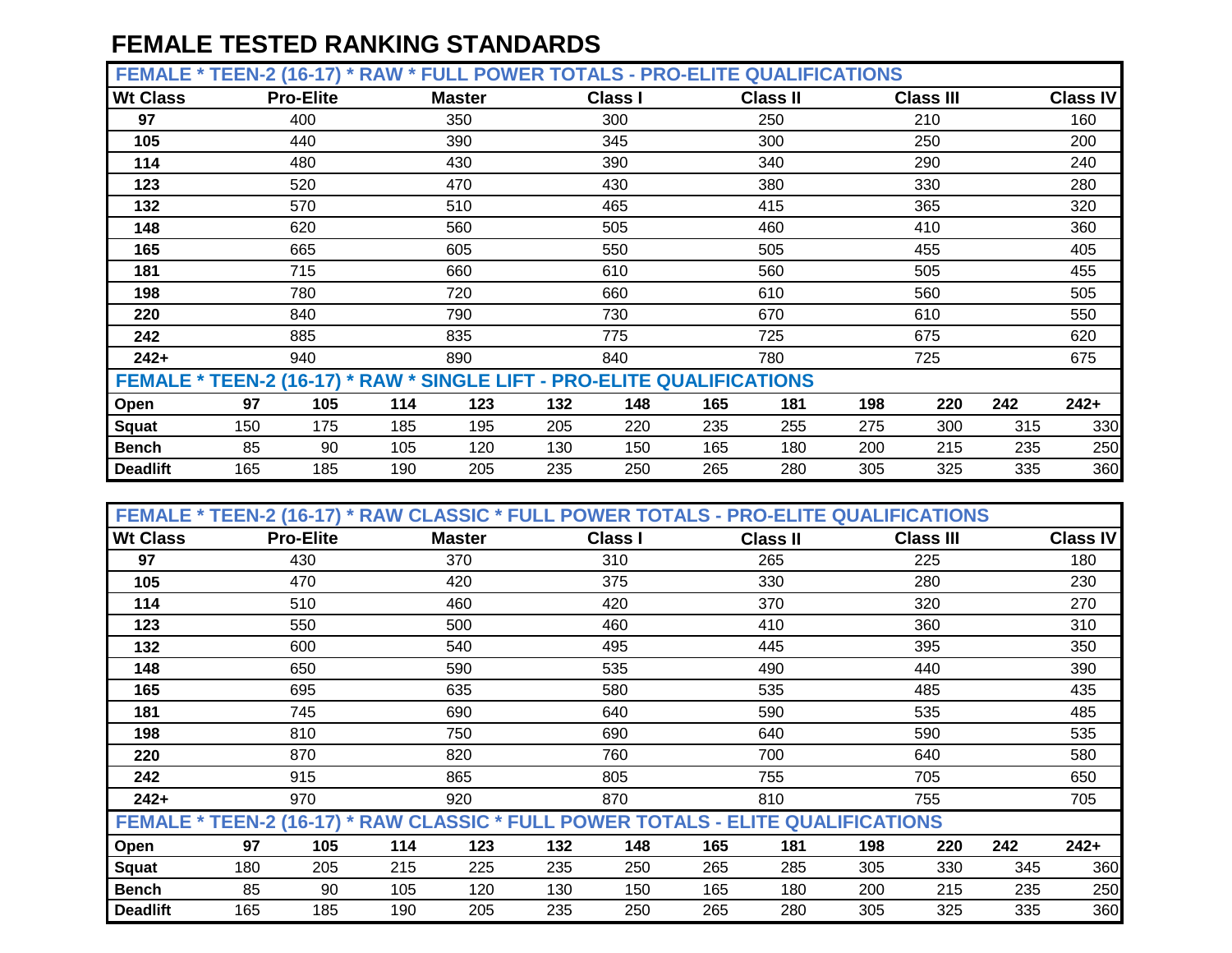**FEMALE \* TEEN-2 (16-17) \* SINGLE-PLY \* FULL POWER TOTALS - ELITE QUALIFICATIONS**

|                 |     | .            |                                                                               |               |     |                |     |                 |     |                  |     |                 |
|-----------------|-----|--------------|-------------------------------------------------------------------------------|---------------|-----|----------------|-----|-----------------|-----|------------------|-----|-----------------|
| <b>Wt Class</b> |     | <b>Elite</b> |                                                                               | <b>Master</b> |     | <b>Class I</b> |     | <b>Class II</b> |     | <b>Class III</b> |     | <b>Class IV</b> |
| 97              |     | 475          |                                                                               | 420           |     | 370            |     | 320             |     | 270              |     | 230             |
| 105             |     | 515          |                                                                               | 465           |     | 415            |     | 355             |     | 305              |     | 255             |
| 114             |     | 565          |                                                                               | 525           |     | 475            |     | 425             |     | 365              |     | 305             |
| 123             |     | 615          |                                                                               | 575           |     | 525            |     | 475             |     | 415              |     | 350             |
| 132             |     | 660          |                                                                               | 610           |     | 565            |     | 525             |     | 485              |     | 400             |
| 148             |     | 715          |                                                                               | 665           |     | 625            |     | 575             |     | 525              |     | 450             |
| 165             |     | 765          |                                                                               | 720           |     | 680            |     | 630             |     | 580              |     | 510             |
| 181             |     | 815          |                                                                               | 775           |     | 730            |     | 675             |     | 625              |     | 560             |
| 198             |     | 860          |                                                                               | 810           |     | 760            |     | 715             |     | 665              |     | 600             |
| 220             |     | 915          |                                                                               | 850           |     | 800            |     | 760             |     | 715              |     | 650             |
| 242             |     | 955          |                                                                               | 885           |     | 835            |     | 795             |     | 750              |     | 700             |
| $242+$          |     | 1000         |                                                                               | 930           |     | 885            |     | 835             |     | 790              |     | 745             |
|                 |     |              | FEMALE * TEEN-2 (16-17) * SINGLE-PLY * SINGLE LIFT - PRO-ELITE QUALIFICATIONS |               |     |                |     |                 |     |                  |     |                 |
| Open            | 97  | 105          | 114                                                                           | 123           | 132 | 148            | 165 | 181             | 198 | 220              | 242 | $242+$          |
| <b>Squat</b>    | 185 | 200          | 220                                                                           | 240           | 255 | 275            | 290 | 310             | 325 | 345              | 360 | 375             |
| <b>Bench</b>    | 110 | 120          | 130                                                                           | 145           | 155 | 170            | 185 | 200             | 215 | 235              | 250 | 265             |
| <b>Deadlift</b> | 180 | 195          | 215                                                                           | 230           | 250 | 270            | 290 | 305             | 320 | 335              | 345 | 360             |

| FEMALE * TEEN-2 (16-17) * MULTI-PLY * FULL POWER TOTALS - PRO-ELITE QUALIFICATIONS |     |              |            |               |     |                |     |                 |     |                  |     |                 |
|------------------------------------------------------------------------------------|-----|--------------|------------|---------------|-----|----------------|-----|-----------------|-----|------------------|-----|-----------------|
| <b>Wt Class</b>                                                                    |     | <b>Elite</b> |            | <b>Master</b> |     | <b>Class I</b> |     | <b>Class II</b> |     | <b>Class III</b> |     | <b>Class IV</b> |
| 97                                                                                 |     | 565          |            | 475           |     | 415            |     | 335             |     | 285              |     | 235             |
| 105                                                                                |     | 615          |            | 510           |     | 440            |     | 380             |     | 330              |     | 280             |
| 114                                                                                |     | 665          |            | 570           |     | 505            |     | 440             |     | 390              |     | 340             |
| 123                                                                                |     | 720          |            | 630           |     | 560            |     | 505             |     | 440              |     | 390             |
| 132                                                                                |     | 780          |            | 675           |     | 610            |     | 555             |     | 480              |     | 430             |
| 148                                                                                |     | 830          | 720<br>810 |               |     | 635            |     | 595             |     | 540              |     | 490             |
| 165                                                                                |     | 870          |            |               |     | 750            |     | 680             |     | 620              |     | 540             |
| 181                                                                                |     | 920<br>855   |            |               |     | 790            |     | 725             |     | 655              |     | 590             |
| 198                                                                                |     | 965          |            | 905           |     | 845            |     | 780             |     | 730              |     | 650             |
| 220                                                                                |     | 995          |            | 955           |     | 905            |     | 840             |     | 760              |     | 700             |
| 242                                                                                |     | 1035         |            | 990           |     | 950            |     | 890             |     | 815              |     | 740             |
| $242+$                                                                             |     | 1075         |            | 1030          |     | 980            |     | 930             |     | 880              |     | 790             |
| FEMALE * TEEN-2 (16-17) * MULTI-PLY * FULL POWER TOTALS - PRO-ELITE QUALIFICATIONS |     |              |            |               |     |                |     |                 |     |                  |     |                 |
| Open                                                                               | 97  | 105          | 114        | 123           | 132 | 148            | 165 | 181             | 198 | 220              | 242 | $242+$          |
| <b>Squat</b>                                                                       | 205 | 225          | 250        | 265           | 290 | 305            | 330 | 350             | 365 | 370              | 385 | 395             |
| <b>Bench</b>                                                                       | 120 | 135          | 145        | 165           | 180 | 195            | 215 | 230             | 250 | 265              | 280 | 295             |
| <b>Deadlift</b>                                                                    | 200 | 215          | 240        | 260           | 280 | 300            | 325 | 340             | 350 | 360              | 370 | 385             |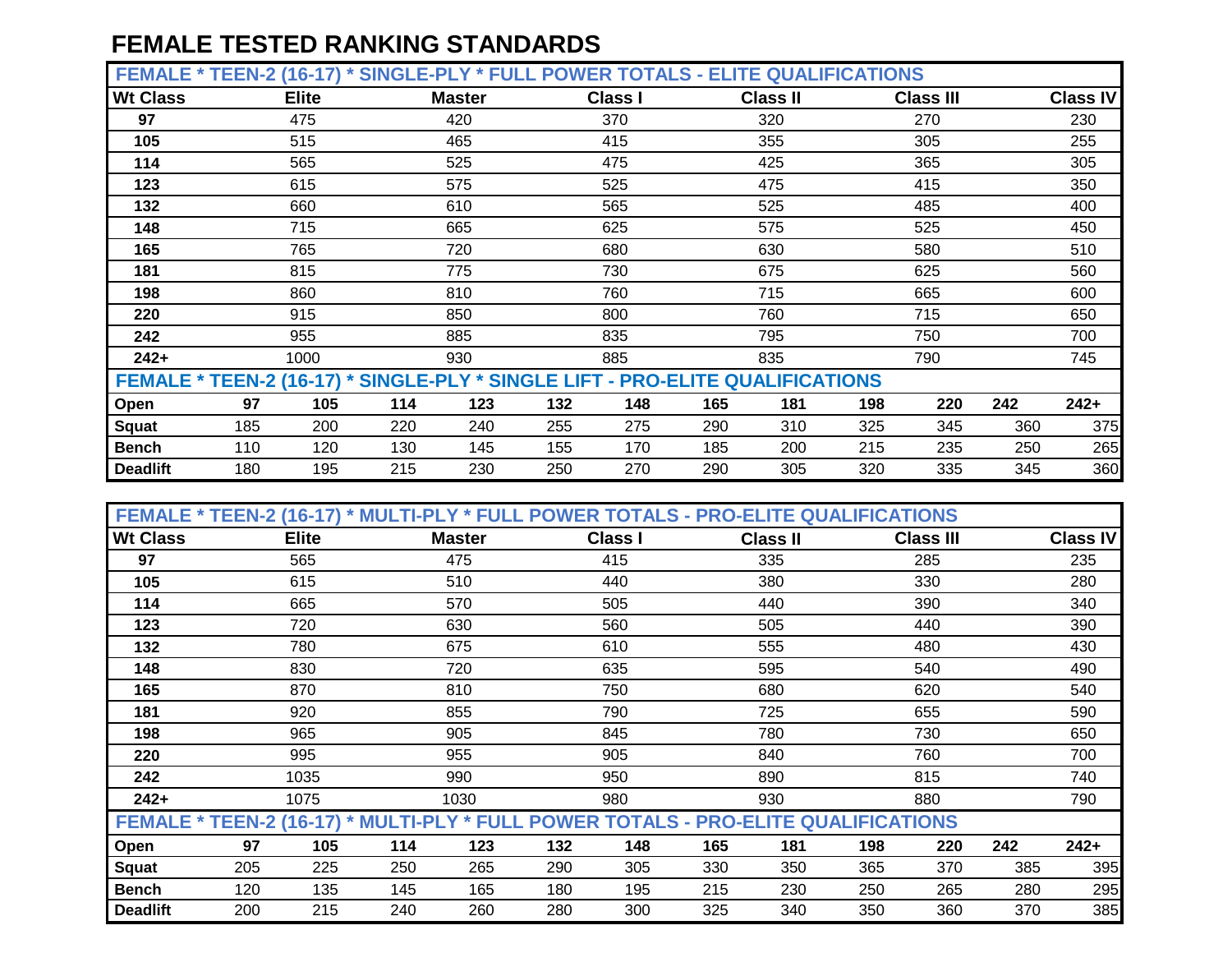**FEMALE \* TEEN-3 (18-19) \* RAW \* FULL POWER TOTALS - PRO-ELITE QUALIFICATIONS**

| --------                                                               | $1 - 11$ |                  | <b>.</b> | --            |     |                | .   |                 |     |                  |     |                 |
|------------------------------------------------------------------------|----------|------------------|----------|---------------|-----|----------------|-----|-----------------|-----|------------------|-----|-----------------|
| <b>Wt Class</b>                                                        |          | <b>Pro-Elite</b> |          | <b>Master</b> |     | <b>Class I</b> |     | <b>Class II</b> |     | <b>Class III</b> |     | <b>Class IV</b> |
| 97                                                                     |          | 455              |          | 410           |     | 370            |     | 310             |     | 240              |     | 190             |
| 105                                                                    |          | 485              |          | 445           |     | 400            |     | 360             |     | 300              |     | 240             |
| 114                                                                    |          | 525              |          | 475           |     | 425            |     | 375             |     | 335              |     | 290             |
| 123                                                                    |          | 575              |          | 525           |     | 475            |     | 425             |     | 385              |     | 340             |
| 132                                                                    |          | 625              |          | 575           |     | 525            |     | 475             |     | 425              |     | 380             |
| 148                                                                    |          | 670              |          | 625           |     | 585            |     | 535             |     | 480              |     | 430             |
| 165                                                                    |          | 720              |          | 670           |     | 620            |     | 570             |     | 520              |     | 470             |
| 181                                                                    |          | 780              |          |               |     | 670            |     | 615             |     | 565              |     | 520             |
| 198                                                                    |          | 840              |          | 790           |     | 740            |     | 680             |     | 630              |     | 580             |
| 220                                                                    |          | 890              |          | 835           |     | 785            |     | 725             |     | 675              |     | 620             |
| 242                                                                    |          | 940              |          | 880           |     | 825            |     | 775             |     | 725              |     | 680             |
| $242+$                                                                 |          | 995              |          | 935           |     | 885            |     | 835             |     | 785              |     | 730             |
| FEMALE * TEEN-3 (18-19) * RAW * SINGLE LIFT - PRO-ELITE QUALIFICATIONS |          |                  |          |               |     |                |     |                 |     |                  |     |                 |
| Open                                                                   | 97       | 105              | 114      | 123           | 132 | 148            | 165 | 181             | 198 | 220              | 242 | $242+$          |
| Squat                                                                  | 180      | 190              | 205      | 220           | 240 | 255            | 270 | 290             | 315 | 330              | 345 | 365             |
| <b>Bench</b>                                                           | 95       | 105              | 115      | 130           | 145 | 160            | 180 | 200             | 215 | 235              | 250 | 265             |
| <b>Deadlift</b>                                                        | 180      | 190              | 205      | 225           | 240 | 255            | 270 | 290             | 310 | 325              | 345 | 365             |

| FEMALE * TEEN-3 (18-19) * RAW CLASSIC * FULL POWER TOTALS - PRO-ELITE QUALIFICATIONS |     |                  |     |               |     |                |     |                 |     |                  |     |                 |
|--------------------------------------------------------------------------------------|-----|------------------|-----|---------------|-----|----------------|-----|-----------------|-----|------------------|-----|-----------------|
| <b>Wt Class</b>                                                                      |     | <b>Pro-Elite</b> |     | <b>Master</b> |     | <b>Class I</b> |     | <b>Class II</b> |     | <b>Class III</b> |     | <b>Class IV</b> |
| 97                                                                                   |     | 485              |     | 440           |     | 400            |     | 340             |     | 270              |     | 220             |
| 105                                                                                  |     | 515              |     | 470           |     | 430            |     | 380             |     | 330              |     | 270             |
| 114                                                                                  |     | 555              |     | 505           |     | 455            |     | 405             |     | 365              |     | 320             |
| 123                                                                                  |     | 605              |     | 555           |     | 505            |     | 455             |     | 415              |     | 370             |
| 132                                                                                  |     | 655              |     | 605           |     | 555            |     | 505             |     | 455              |     | 410             |
| 148                                                                                  |     | 700              |     | 655<br>700    |     | 615            |     | 565             |     | 510              |     | 460             |
| 165                                                                                  |     | 750              |     |               |     | 650            |     | 600             |     | 550              |     | 500             |
| 181                                                                                  |     | 810              |     | 760           |     | 700            |     | 645             |     | 595              |     | 550             |
| 198                                                                                  |     | 870              |     | 820           |     | 770            |     | 710             |     | 660              |     | 610             |
| 220                                                                                  |     | 920              |     | 865           |     | 815            |     | 755             |     | 705              |     | 650             |
| 242                                                                                  |     | 970              |     | 910           |     | 855            |     | 805             |     | 755              |     | 710             |
| $242+$                                                                               |     | 1025             |     | 965           |     | 915            |     | 865             |     | 815              |     | 760             |
| FEMALE * TEEN-3 (18-19) * RAW CLASSIC * FULL POWER TOTALS - ELITE QUALIFICATIONS     |     |                  |     |               |     |                |     |                 |     |                  |     |                 |
| Open                                                                                 | 97  | 105              | 114 | 123           | 132 | 148            | 165 | 181             | 198 | 220              | 242 | $242+$          |
| <b>Squat</b>                                                                         | 210 | 220              | 235 | 250           | 270 | 285            | 300 | 320             | 345 | 360              | 375 | 395             |
| <b>Bench</b>                                                                         | 95  | 105              | 115 | 130           | 145 | 160            | 180 | 200             | 215 | 235              | 250 | 265             |
| <b>Deadlift</b>                                                                      | 180 | 190              | 205 | 225           | 240 | 255            | 270 | 290             | 310 | 325              | 345 | 365             |